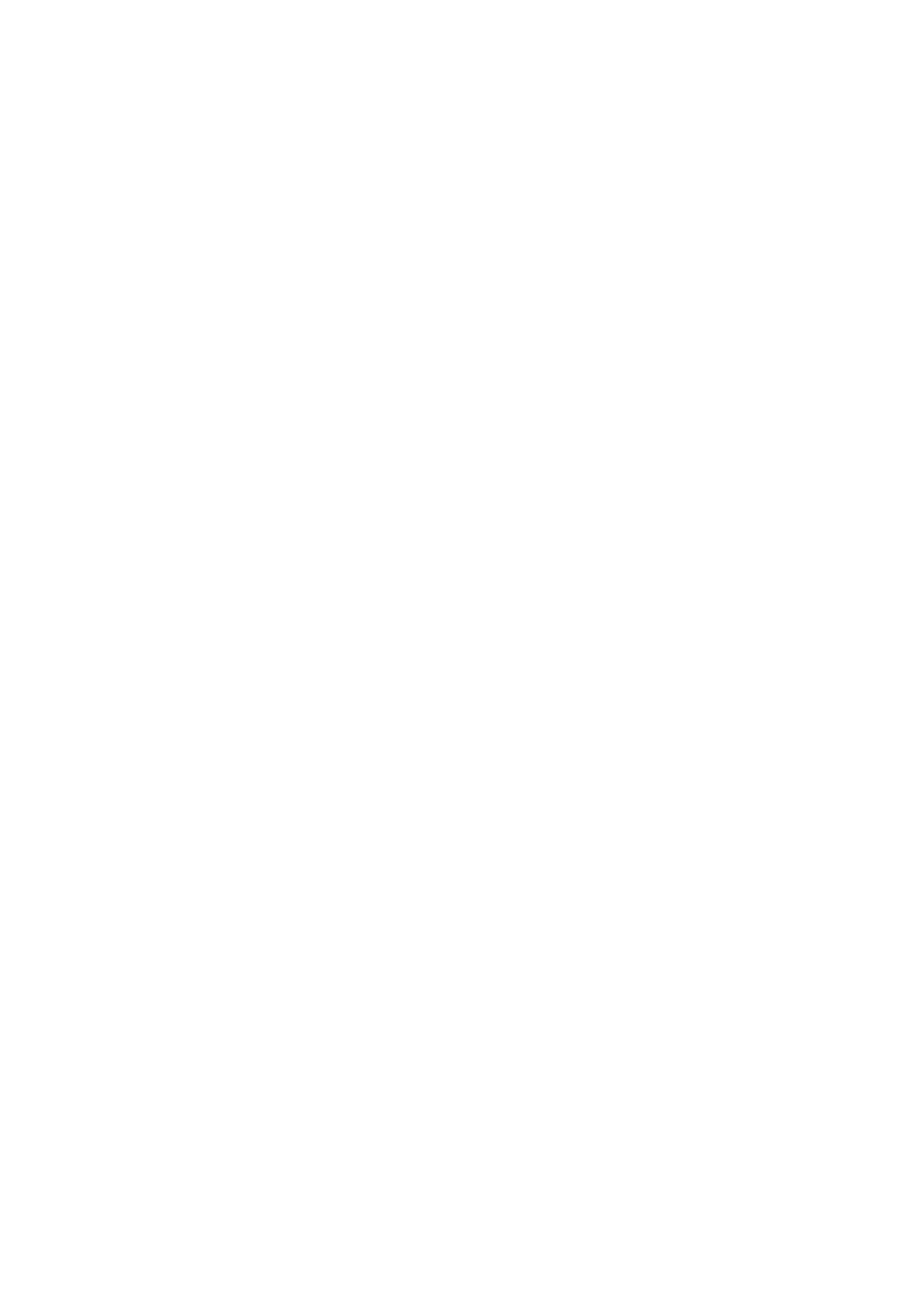Model Guidance on **Sensitive and Respectful Treatment** of Hate Crime Victims in the Criminal Justice System

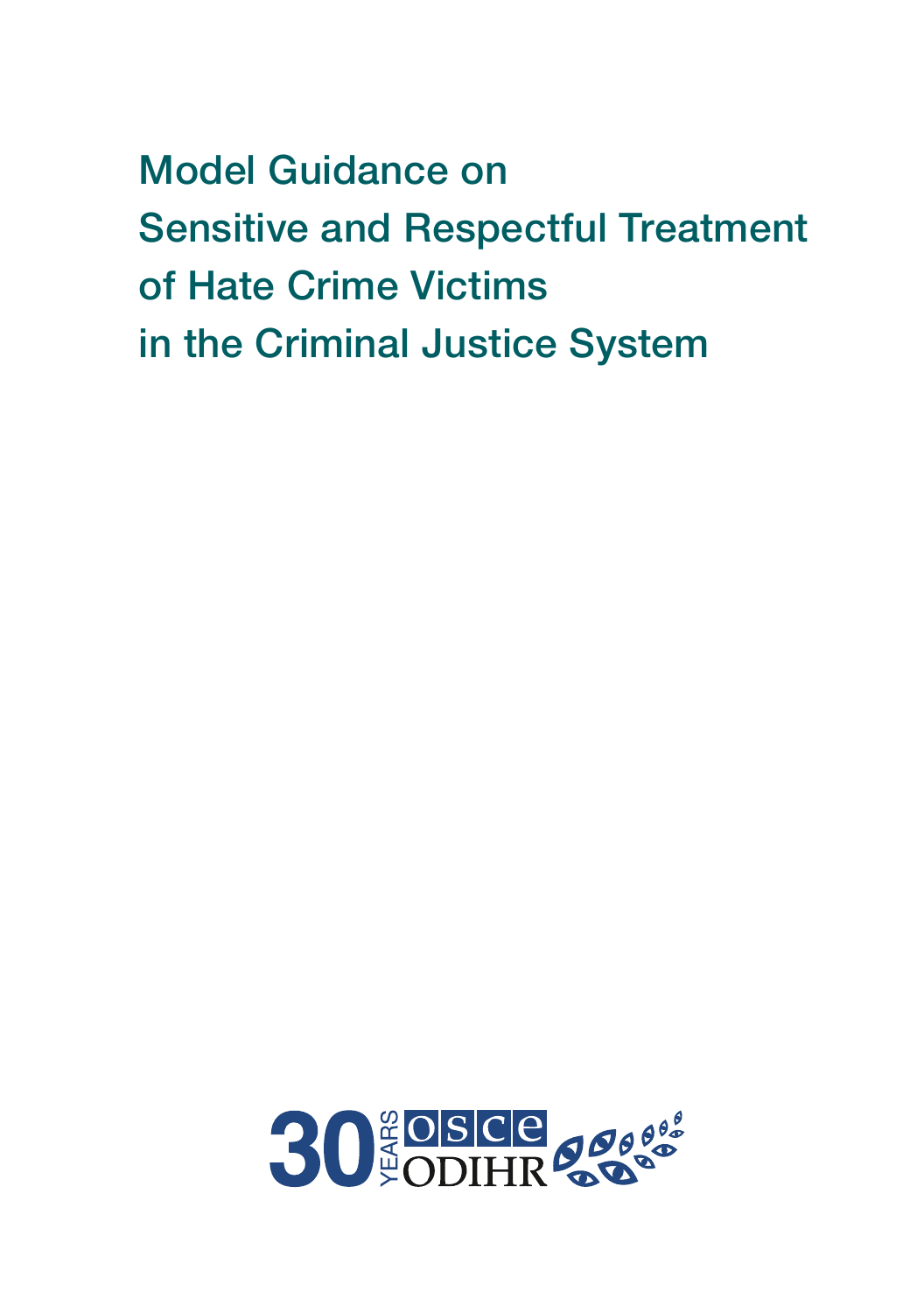Published by the OSCE Office for Democratic Institutions and Human Rights (ODIHR) Ul. Miodowa 10 00–251 Warsaw Poland www.osce.org/odihr

© OSCE/ODIHR 2021

All rights reserved.

The contents of this publication may be freely used and copied for educational and other non-commercial purposes, provided that any such reproduction is accompanied by an acknowledgement of the OSCE/ODIHR as the source.

This publication was funded by the European Union's Rights, Equality and Citizenship Programme (2014-2020). The content of this publication represents the views of the author only and is its sole responsibility. The European Commission does not accept any responsibility for use that may be made of the information it contains.

ISBN 978-83-66690-33-2

Designed by Homework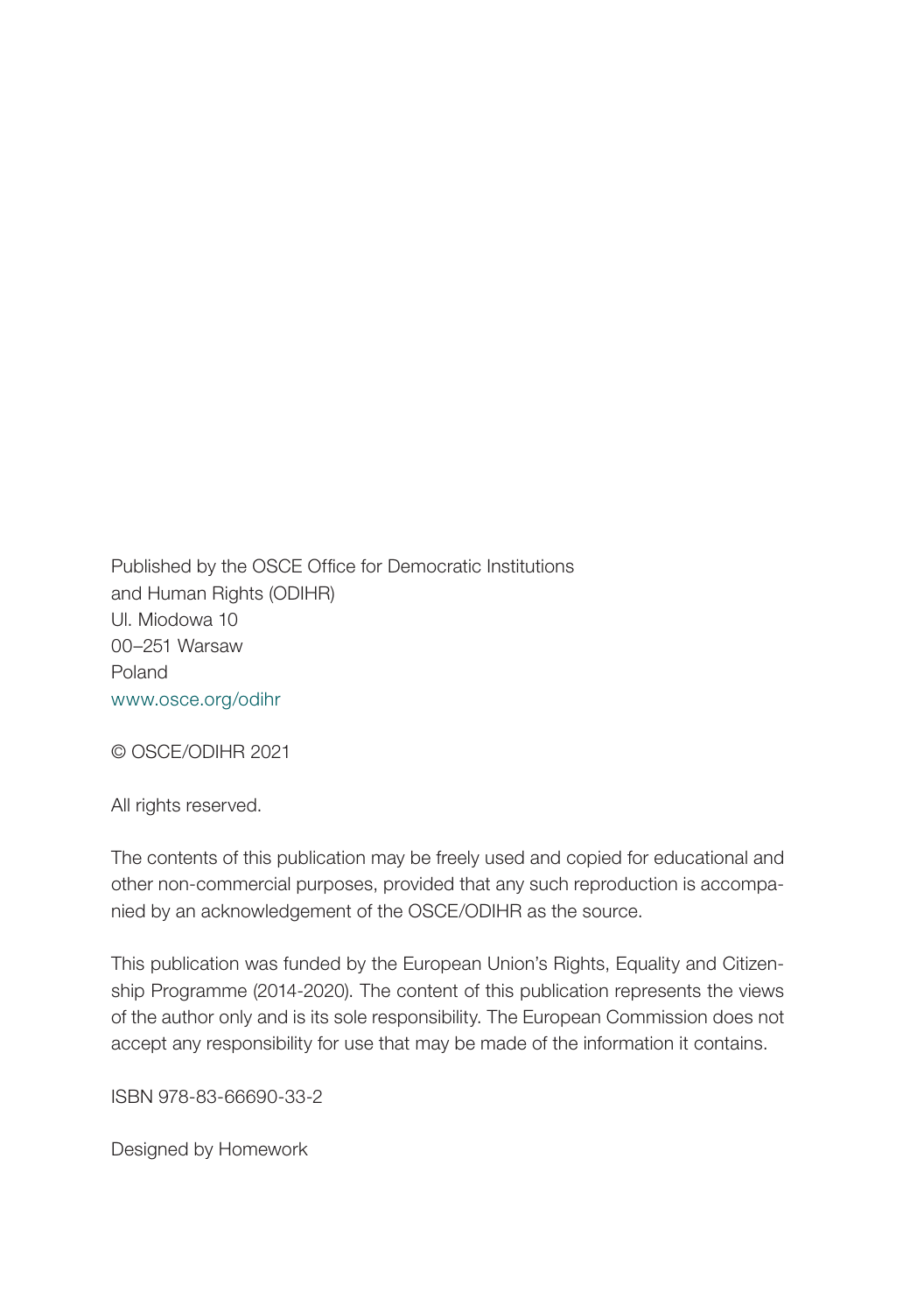### **Contents**

| ı.                                                 |                                                                                                                                                                                                                                                                                                                                                                       |  |
|----------------------------------------------------|-----------------------------------------------------------------------------------------------------------------------------------------------------------------------------------------------------------------------------------------------------------------------------------------------------------------------------------------------------------------------|--|
| н.<br>1.<br>2.                                     | The foundations of sensitive and respectful treatment 8<br>Understanding hate crime and bias motivation. 8<br>Secondary victimization and understanding the impact of hate crime 9                                                                                                                                                                                    |  |
| $\mathbf{1}$ .<br>2.<br>3.<br>4.<br>5.             | Information about next steps and follow up $\ldots \ldots \ldots \ldots \ldots \ldots$                                                                                                                                                                                                                                                                                |  |
| 1.<br>2.<br>3.<br>4.<br>5.<br>6.                   | IV. Guidance for prosecutors and the judiciary. $\ldots \ldots \ldots \ldots$ 27<br>The duty to further investigate bias motivation $\ldots \ldots \ldots \ldots \ldots \ldots \ldots \ldots$<br>Informing the victim of the court's decision $\ldots \ldots \ldots \ldots \ldots \ldots \ldots \ldots$<br>Restorative justice measures: victim-offender mediation 32 |  |
| V.<br>1.<br>2.<br>3.<br>4.<br>5.<br>6.<br>7.<br>8. | Institutional measures to ensure sensitive and respectful<br>Accessible reporting systems and co-operation with support organizations 36<br>Sensitive and respectful treatment training programmes. 38                                                                                                                                                                |  |
|                                                    |                                                                                                                                                                                                                                                                                                                                                                       |  |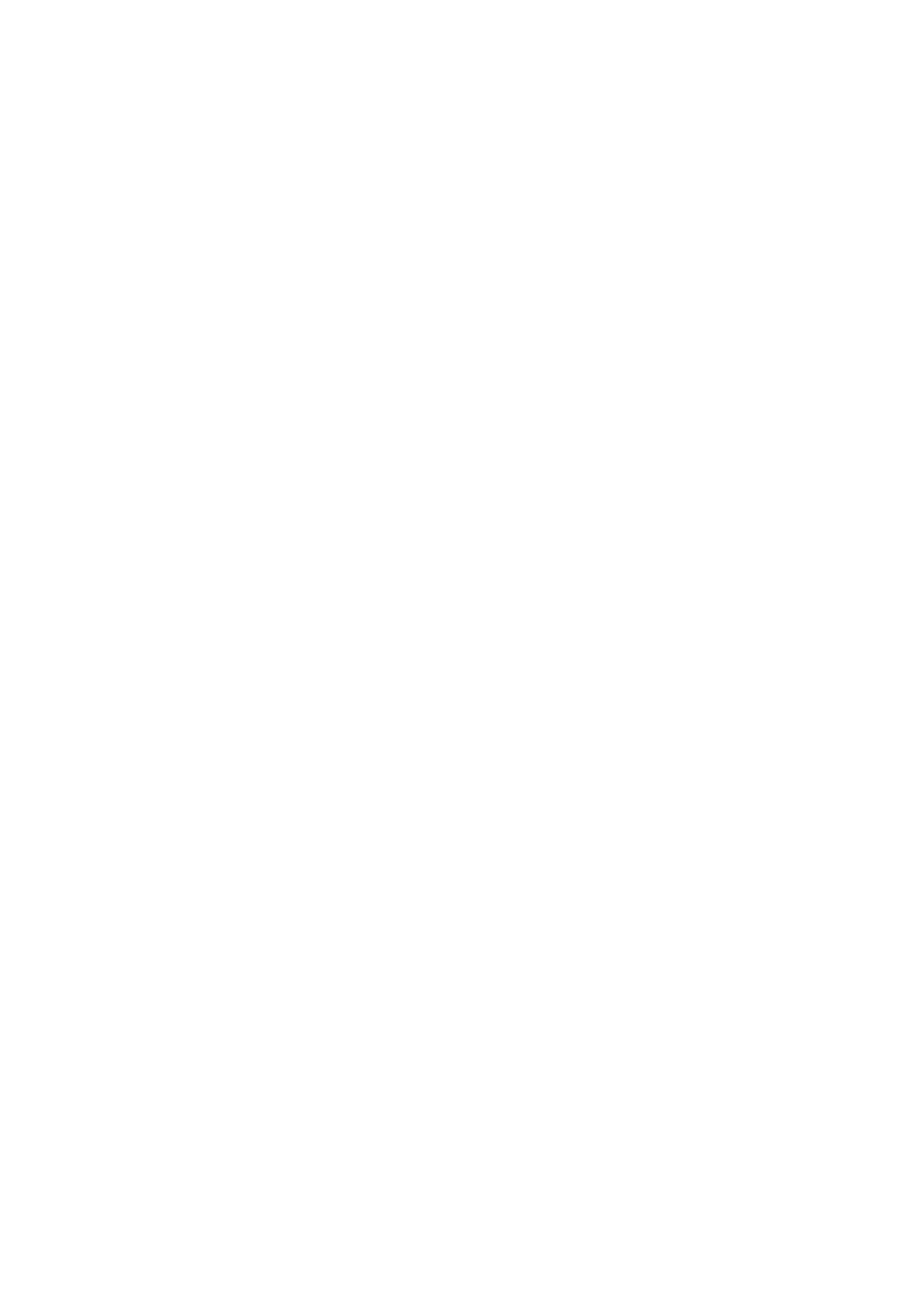### <span id="page-6-0"></span>I. Introduction

A comprehensive national response in preventing and addressing hate crimes requires placing a hate crime victim's needs and rights at the heart of any action. These actions must be carried out in a respectful and sensitive manner, as a victim's first contact and subsequent interactions with the criminal justice system (CJS) are a reflection of how a society views and responds to hate crime. Addressing protection and support needs in a sensitive and respectful manner contributes to a positive overall experience with the criminal justice process for victims, empowering them to give their best evidence and preventing their re-victimization both within and outside of the process.

This document provides key guidance to law enforcement and criminal justice professionals to aid them in positively and effectively ensuring the sensitive and respectful treatment of hate crime victims within the CJS. The publication provides recommendations to enhance the practical work of law enforcement and other criminal justice professionals so they are able to uphold their obligations and organizational commitments to the sensitive and respectful treatment of hate crime victims. This guidance also benefits other practitioners who come into contact with hate crime victims, such as representatives of civil society organizations (CSOs), lawyers, medical professionals, social workers and members of the media.

Participating States of the Organization for Security and Co-operation in Europe (OSCE) have committed themselves to take action to address hate crimes. In particular, they have pledged to protect hate crime victims, to encourage hate crime reporting, to provide hate crime victims with effective access to justice and assistance, to support organizations assisting victims, and to build the capacity of law enforcement agencies to interact with victims of hate crimes.<sup>1</sup>

OSCE participating States that are also European Union (EU) Member States have, additionally, committed to EU standards on countering racism and xenophobia and, importantly, to protecting victims' rights as prescribed through the Victim Rights Directive, which establishes the minimum standards for Member States on the rights, support

<sup>1</sup> See, in particular: OSCE Ministerial Council, Decision 9/09, "[Combating Hate Crimes"](https://www.osce.org/cio/40695), Athens, 2 December 2009; and OSCE Ministerial Council, Decision 13/06, "[Combating Intolerance and](https://www.osce.org/mc/23114) [Discrimination and Promoting Mutual Respect and Understanding](https://www.osce.org/mc/23114)", Brussels, 5 December 2006.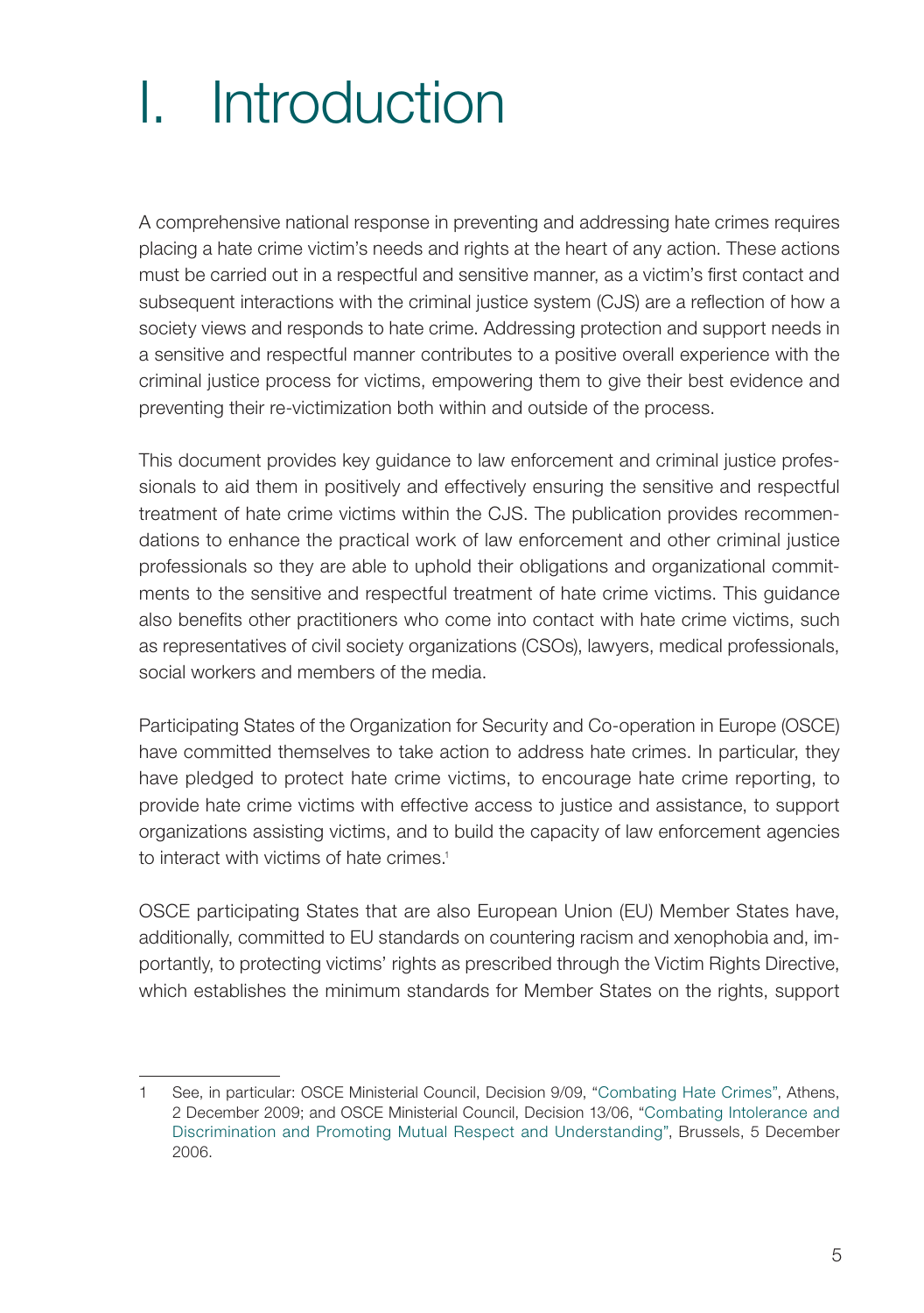and protection of victims of hate crime.<sup>2</sup> Likewise, members of the Council of Europe follow standards prescribed in the Convention on the Compensation of Victims of Violent Crimes, as well as in related recommendations.<sup>3</sup> In line with these commitments and obligations, it is the responsibility of states to ensure that victims of hate crime are protected, that they enjoy full access to justice, and that they can receive the support they need, all the while ensuring their sensitive and respectful treatment.<sup>4</sup>

To assist OSCE participating States in fulfilling their commitments, OSCE's Office for Democratic Institutions and Human Rights (ODIHR) produced a practical guide on *Hate Crime Victims in the Criminal Justice System*, in 2020, as well as additional resources within the framework of the Enhancing Stakeholder Awareness and Resources for Hate Crime Victim Support (EStAR) project, implemented in co-operation with the Association of Counseling Centers for Victims of Right-wing, Racist and Antisemitic Violence in Germany (VBRG). At the time of writing, these were *Understanding the Needs of Hate Crime Victims*, a baseline report on *The State of Support Structures and Specialist Services for Hate Crime Victims* and *Model Guidance of Individual Needs Assessments for Hate Crime Victims.*<sup>5</sup> The present guidance document functions as an additional critical tool to be read in conjunction with the aforementioned publications to ensure a robust response to hate crime and the application and implementation of measures for the sensitive and respectful treatment of hate crime victims.

As there are vast differences among OSCE participating States in their recognition of and responses to hate crime victims, this guide recognizes that to effectively implement and strengthen sensitive and respectful treatment, action and behaviour, significant changes to national and institutional protocols and policy might be required. This may

<sup>2</sup> See: [Council Framework Decision 2008/913/JHA](https://eur-lex.europa.eu/legal-content/EN/TXT/PDF/?uri=CELEX:32008F0913&from=en) of 28 November 2008 "on Combating Certain Forms and Expressions of Racism and Xenophobia by Means of Criminal Law; and [Directive](https://eur-lex.europa.eu/legal-content/EN/TXT/PDF/?uri=CELEX:32012L0029&from=en)  [2012/29/EU](https://eur-lex.europa.eu/legal-content/EN/TXT/PDF/?uri=CELEX:32012L0029&from=en) of the European Parliament and of the Council of 25 October 2012, "Establishing Minimum Standards on the Rights, Support and Protection of Victims of Crime" (Victims' Rights Directive).

<sup>3</sup> Council of Europe, "[European Convention on the Compensation of Victims of Violent Crimes"](https://rm.coe.int/1680079751), 24 November 1983, European Treaty Series - No. 116; and Council of Europe, Committee of Ministers Recommendation (2006)8, "[On Assistance to Crime Victims](https://rm.coe.int/16805afa5c)", 14 June 2006.

<sup>4</sup> OSCE Ministerial Council, Decision 9/09, op. cit., note 1: "The Ministerial Council […c]alls on the participating States to: […] In co-operation with relevant actors, explore ways to provide victims of hate crimes with access to counselling, legal and consular assistance as well as effective access to justice".

<sup>5</sup> See: ODIHR, [Hate Crime Victims in the Criminal Justice System: A Practical Guide,](https://www.osce.org/odihr/447028) (Warsaw: OSCE/ODIHR, 2020), which assists governments and policymakers in crafting victim-centred approaches to addressing the needs of hate crime victims; and the ODIHR-EStAR tools: [Understanding the Needs of Hate Crime Victims,](https://www.osce.org/odihr/463011) (Warsaw: OSCE/ODIHR, 2020); "[The State of](https://www.osce.org/odihr/467916)  [Support Structures and Specialist Services for Hate Crime Victims: Baseline Report"](https://www.osce.org/odihr/467916), OSCE/ ODIHR, 2020; and [Model Guidance on Individual Needs Assessment](https://www.osce.org/odihr/hate-crime-victim-support), (Warsaw: OSCE/ODIHR, 2020).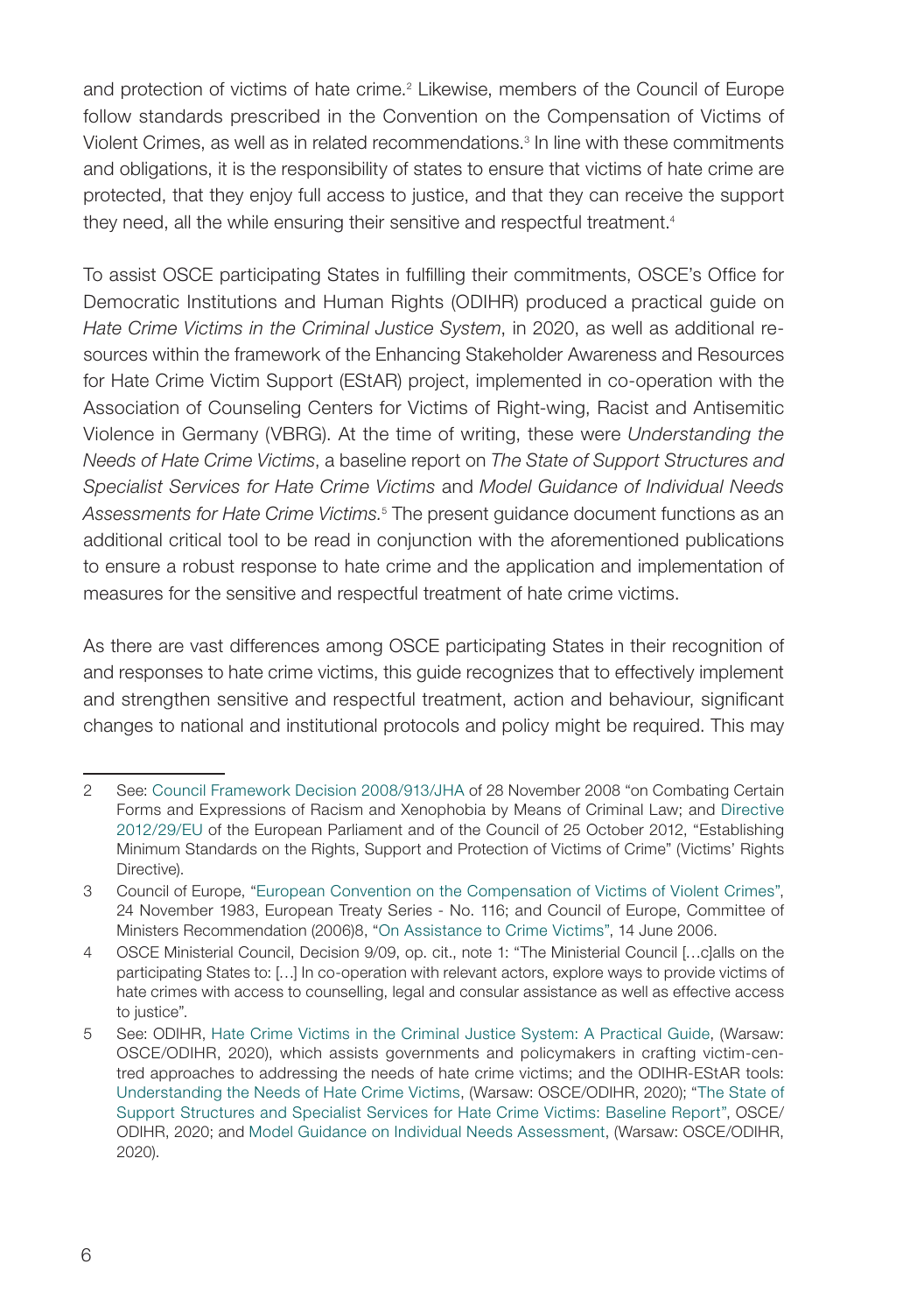even require changes to domestic legislation to expand victims' rights and to ensure that the full provision of these rights is safeguarded within the criminal justice system.

As states move to strengthen these policies, this guide highlights key areas where procedures can be enhanced or introduced to better protect and support victims of hate crime in a sensitive and respectful manner; it provides guidance to protect the reputations of criminal justice institutions in terms of transparency, accountability and effectiveness; and it assists in maintaining and strengthening mutual confidence and trust between criminal justice enforcement and the larger community through its treatment of hate crime victims. By placing individual needs at its core, the guidance provides a framework to protect those most affected by intolerance and hatred and helps professionals understand how to safeguard the rights of hate crime victims, while being sensitive and respectful each step of the way.

The guide opens with an introduction to the concepts of hate crime and bias, and of the impact of hate crime on victims. It highlights how law enforcement and criminal justice professionals must understand their own biases in order to ensure their behaviour and actions are sensitive and respectful. It discusses secondary victimization and past negative experiences, which often lead to mistrust of the criminal justice system. It then moves through various critical points of engagement with hate crime victims, from initial contact to criminal proceedings, outlining necessary behaviours and required action. A few victim perspectives, experiences and statements are provided in quotation boxes. It concludes by recommending institutional measures to enact policies and institutional change to establish sustainable behaviours and processes that cultivate, reinforce and strengthen the sensitive and respectful treatment of hate crime victims in the criminal justice system.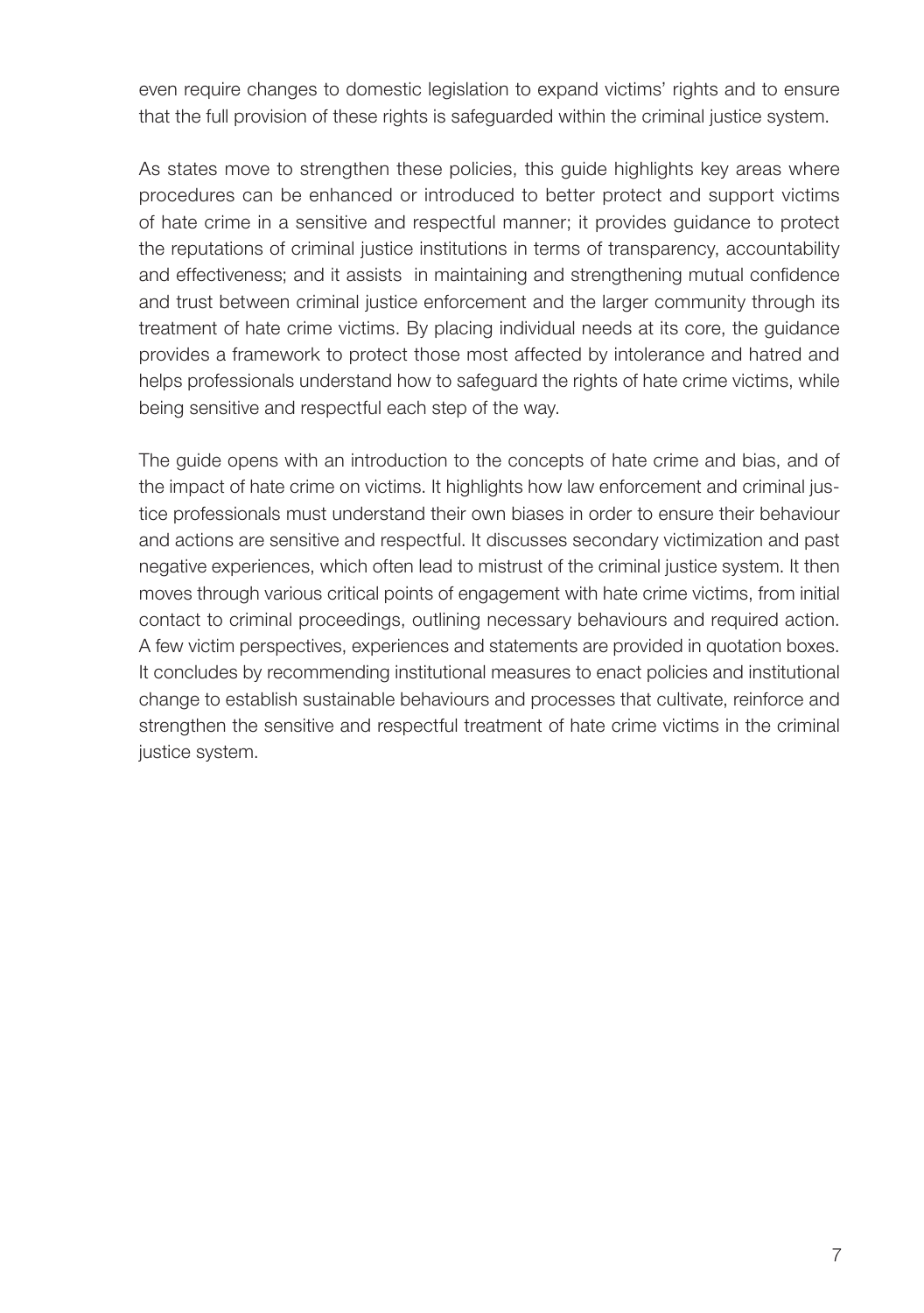# <span id="page-9-0"></span>II. The foundations of sensitive and respectful treatment

#### 1. Understanding hate crime and bias motivation

Hate crimes are criminal acts motivated by bias or prejudice towards particular groups or individuals. To be considered a hate crime, the offence must meet two criteria:

- i. The act must constitute an offence under criminal law; and
- ii. The act must have been motivated by bias.

Bias motivations can be broadly defined as preconceived negative opinions, stereotypical assumptions, intolerance or hatred directed at a particular individual or group. It is the bias or prejudicial motivation that defines the hate element. The crime is any offence recognized as such in a country or jurisdiction's criminal code.

Hate crime victims are targeted because of bias against one or several actual or perceived legally protected characteristics, such as race, language, religion or belief, ethnicity, nationality, sexual orientation, gender and gender identity, disability or any other characteristic that is fundamental to an individuals' identity.

*As all people have protected characteristics, anyone – both members of majority and minority groups – can become the targets of a hate crime. Through hate crimes, perpetrators express prejudice towards whole communities. Individuals are often selected at random, as mere representatives of their group.*<sup>6</sup>

Hate crime victimization can also be connected to dimensions of identity and social systems related to inequality, which are generally not protected by hate crime laws, such as a person or group's socio-economic status, educational attainment or class, as well as to those connected to perceptions around an individual's or group's residency

<sup>6</sup> [Understanding the Needs of Hate Crime Victims,](https://www.osce.org/odihr/463011) op. cit., note 5.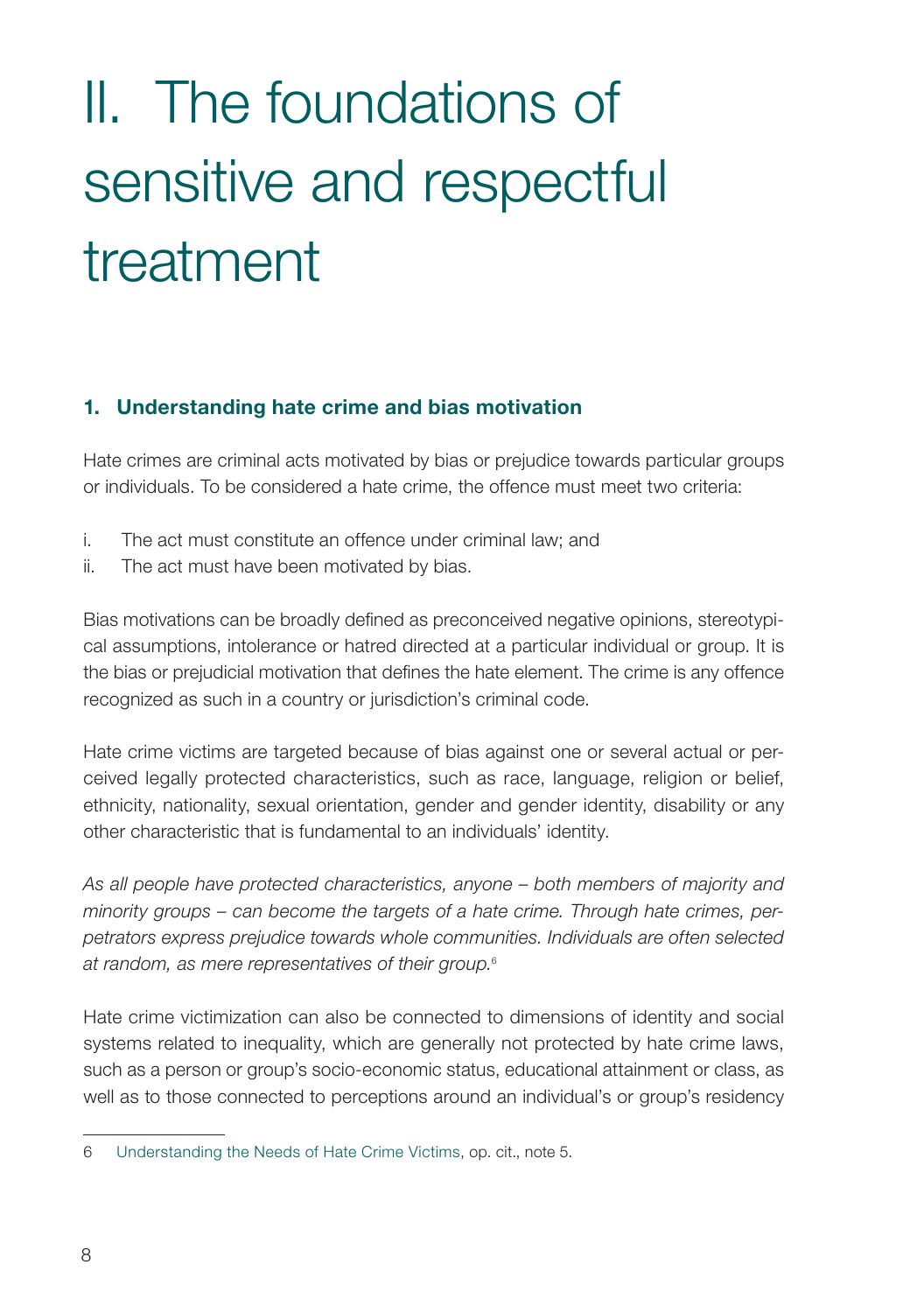<span id="page-10-0"></span>status. Even people or property merely associated with  $-$  or perceived to be part of  $-a$ group, such as human rights defenders, community centres or places of worship, can also be targets of hate crimes.

Everyone has biases. A fundamental first step to ensuring the sensitive and respectful treatment of hate crime victims is for law enforcement and criminal justice professionals to take a critical look at their own personal biases. This requires an openness to understanding and learning how stereotypes and beliefs shape one's thoughts, communication patterns and actions. Through understanding their own personal biases, law enforcement and criminal justice professionals are able to identify where bias influences their attitudes and behaviour, allowing them to adjust their response, thus, diminishing disrespectful and insensitive patterns of conduct.

Importantly, having awareness of one's own biases enhances the ability to recognize how bias, prejudice and intolerance are expressed in society. Especially for minority or vulnerable groups, their protected characteristics can often be linked to current or historic discrimination, oppression and marginalization. Indeed, some characteristics that are now protected under hate crime laws were illegal in the past, such as homosexuality or the practice of one's religion or belief. Criminal justice institutions that remain predicated on old norms and values can subject individuals or groups to victim-blaming, racial profiling or other discriminatory mechanisms within the CJS, so removing bias must be tackled both at the individual and institutional levels.<sup>7</sup>

(See [Section V. Institutional Measures for specific guidance for criminal justice](#page-35-0)  [institutions](#page-35-0).)

#### 2. Secondary victimization and understanding the impact of hate crime

Secondary victimization refers to the victimization that occurs not as a direct result of the criminal act, but through the treatment of the victim by institutions and individuals. $8$ Secondary victimization in the CJS occurs through inappropriate treatment of the victim by law enforcement or other CJS professionals.

<sup>7</sup> E.g., European Union Agency for Fundamental Rights (FRA), [Second European Union Minorities](https://fra.europa.eu/en/publication/2018/being-black-eu)  [and Discrimination Survey. Being Black in the EU](https://fra.europa.eu/en/publication/2018/being-black-eu), (Luxembourg: FRA, 2018), Section 2.2. Police stops, pp. 30-36; Ojeaku Nwabuzo, ["Racist Crime & Institutional Racism in Europe. ENAR](https://www.enar-eu.org/IMG/pdf/shadowreport2018_final.pdf)  [Shadow Report 2014-2018"](https://www.enar-eu.org/IMG/pdf/shadowreport2018_final.pdf), 2019, pp. 29-30.

<sup>8</sup> European Crime Prevention Network, ["Preventing Secondary Victimization Policies and](https://eucpn.org/document/toolbox-7-preventing-secondary-victimization-policies-practices)  [Practices](https://eucpn.org/document/toolbox-7-preventing-secondary-victimization-policies-practices)", EUCPN Toolbox Series No. 7, p. 9.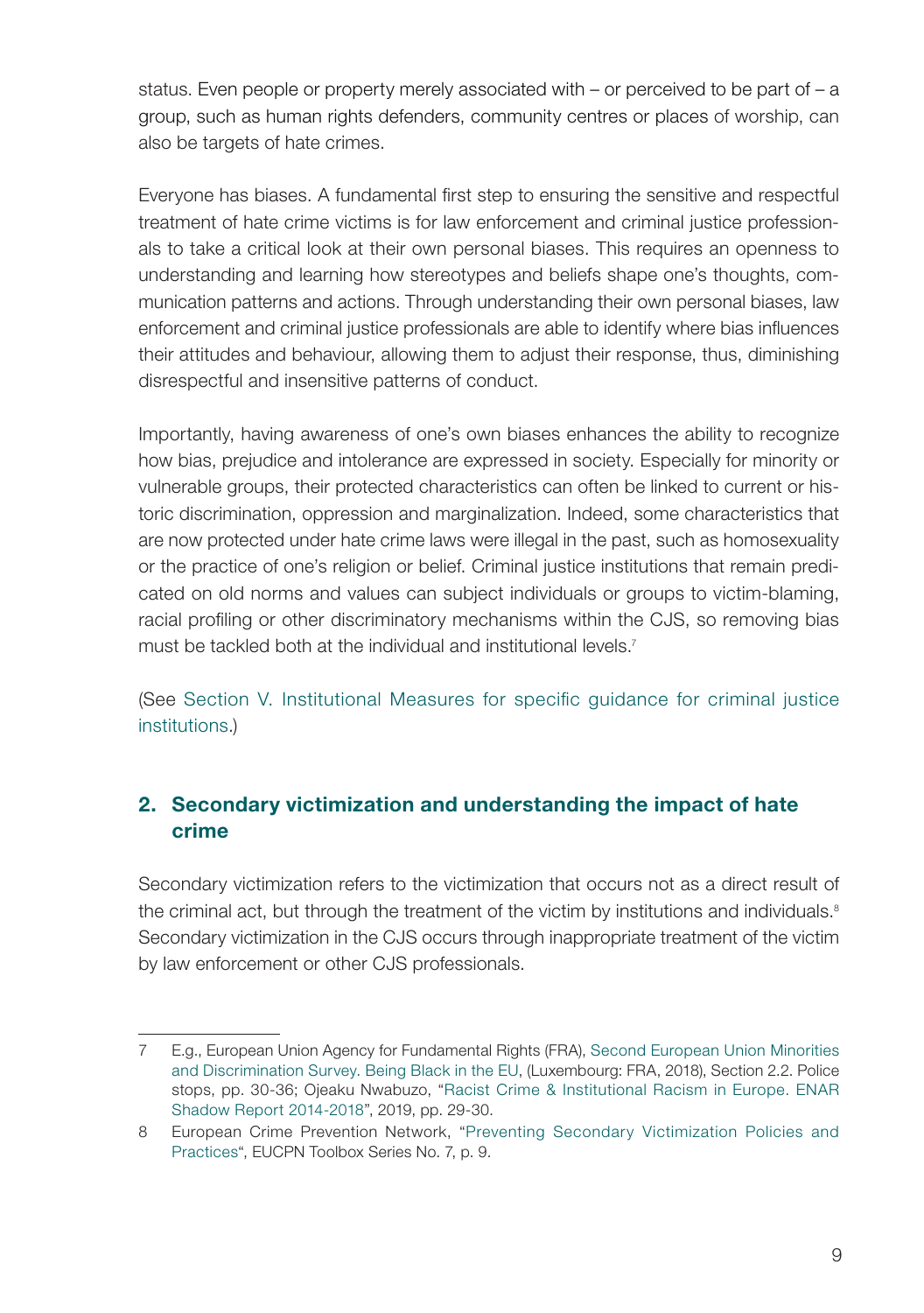Key ways in which law enforcement and CJS professionals can contribute to secondary victimization include:

- A lack of a response, or an unhelpful and/or denigrating response;
- Attributing responsibility for the crime to victims, or claiming the culpability of the victim (victim-blaming);
- Minimizing the seriousness of a reported hate crime and trivializing the victim's individual experience and consequences;
- Displaying negative attitudes or reinforcing the prejudices of the perpetrator, and treating the victim accordingly;
- Expressing sympathy and understanding for the perpetrator;
- Lacking appropriate knowledge, experience and skills to acknowledge the significance of the victim's identity for the crime they suffered;
- A lack of consideration for individual needs, and especially the need for information and justice; and
- The denial of victims' rights or victim status.<sup>9</sup>

"When I was sexually assaulted, I managed to call the police for help while still being kept away by the man. The police on the phone laughed at me and started making jokes. [The police] hung up. [I]t was clearly discrimination against gay and male rape cases in general."10

In order to prevent secondary victimization, it is essential to understand the impact of hate crime on both individuals and communities, as well as the specific immediate and long-term rights and needs of hate crime victims related to:

- Personal safety and security;
- Practical help:
- Emotional and psychosocial support;
- Confidentiality and trust;
- Information and advice;
- Help in navigating criminal justice; and
- Respectful and dignified treatment.<sup>11</sup>

<sup>9</sup> [Understanding the Needs of Hate Crime Victims,](https://www.osce.org/odihr/463011) op. cit., note 5, p.14.

<sup>10</sup> FRA, [EU LGBT Survey. European Union Lesbian, Gay, Bisexual and Transgender Survey. Main](https://fra.europa.eu/en/publication/2014/eu-lgbt-survey-european-union-lesbian-gay-bisexual-and-transgender-survey-main)  [Results,](https://fra.europa.eu/en/publication/2014/eu-lgbt-survey-european-union-lesbian-gay-bisexual-and-transgender-survey-main) (Luxembourg: FRA, 2014), p. 66.

<sup>11</sup> [Understanding the Needs of Hate Crime Victims,](https://www.osce.org/odihr/463011) op. cit., note 5, p.16.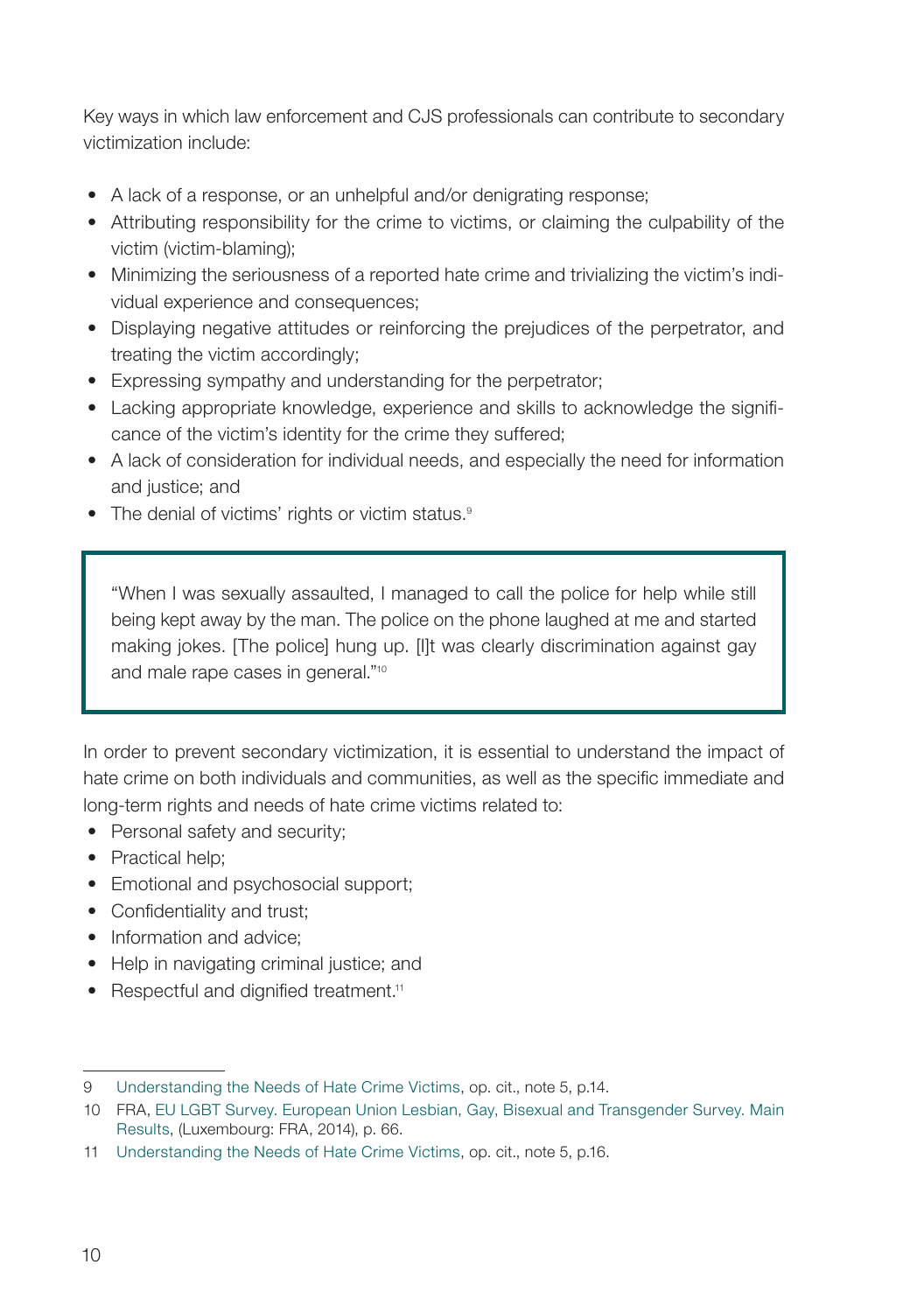The bias-motivated nature of a hate crime results in a victim's deep and long-lasting trauma.12 It is fundamental that the negative impacts of hate crimes are understood within their wider social context, as hate crime bias motivation is an expression of power or control over the victim. Hate crimes are "message crimes", both to the victim's group and the broader community. As the victim was selected because of their protected characteristic(s), all group members sharing the characteristic(s) can feel vulnerable, that they "don't belong" or that they "are not to be tolerated".13 Other groups may also be affected, due to an overarching fear they could also be targeted. A failure to effectively deal with hate crimes and address the specific needs of hate crime victims sends a clear signal that different sections of society have different value and worth.

"You are beaten or hurt because of who you are. It is a direct and deliberate and focused crime, and it is a violation of, really, a person's essence, a person's soul, because … you can't change who you are …. And it's much more difficult to deal with…. Because what a hate crime says to a victim of hate crime is "you're not fit to live in this society with me. I don't believe that you have the same rights as I do. I believe that you are second to me. I am superior to you."14

It is also rare for a victim's first encounter with hate to be the one that results in the involvement of law enforcement.15 Hate crime victims have most likely gone through a multitude of bias motivated hate incidents over an extended period of time, even throughout their lifetime. This coincides, in many cases, with hate crimes appearing as "minor" incidents in comparison to other "more serious" crimes, especially if CJS professionals lack awareness of hate crime victimization and the increased impact of such crimes.16 This places an added responsibility on law enforcement and CJS professionals to recognize and understand the impact of hate crime and a victim's vulnerability to repeated victimization, in order to prevent any secondary victimization within the CJS.

<sup>12</sup> Paul Iganski, Spiridoula Lagou, "The Personal Injuries of 'Hate Crime'" , in: Nathan Hall, Abbee Corb, Paul Giannasi, John G.D. Grieve (eds.), The Routledge International Handbook on Hate Crime (London/New York: Routledge, 2015), p. 34-46; Matthew D. Fetzer, Frank S. Pezzela, "[The Nature of Bias Crime Injuries: A Comparative Analysis of Physical and Psychological](https://journals.sagepub.com/doi/10.1177/0886260516672940) [Victimization Effects](https://journals.sagepub.com/doi/10.1177/0886260516672940)," Journal of Interpersonal Violence, Vol. 34, No. 18, 2019, pp. 3864-3887.

<sup>13</sup> Barbara Perry, Shahid Alvi, "[We Are All Vulnerable': The in Terrorem Effects of Hate Crimes](https://journals.sagepub.com/doi/10.1177/0269758011422475)", International Review of Victimology, Vol. 18, No. 1, 2012, pp. 57-71.

<sup>14</sup> Paul Iganski, ["Hate Crimes Hurt More"](https://journals.sagepub.com/doi/10.1177/0002764201045004006), American Behavioral Scientist, Vol. 45, No. 4, 2001, pp. 626-638.

<sup>15</sup> FRA, ["Minorities as Victims of Crime – Data in Focus Report](https://fra.europa.eu/sites/default/files/fra-2012-eu-midis-dif6_0.pdf)", 2012, p.14; and FRA, [Ensuring](https://fra.europa.eu/sites/default/files/fra_uploads/fra-2016-justice-hate_crime-victims_en.pdf) [Justice for Hate Crime Victims: Professional Perspectives,](https://fra.europa.eu/sites/default/files/fra_uploads/fra-2016-justice-hate_crime-victims_en.pdf) (Luxembourg: FRA, 2017), p 28-31.

<sup>16</sup> Ibid., pp. 30, 46; Mike Rowe, Policing, Race and Racism (Cullompton: Willan, 2004), pp. 115-116.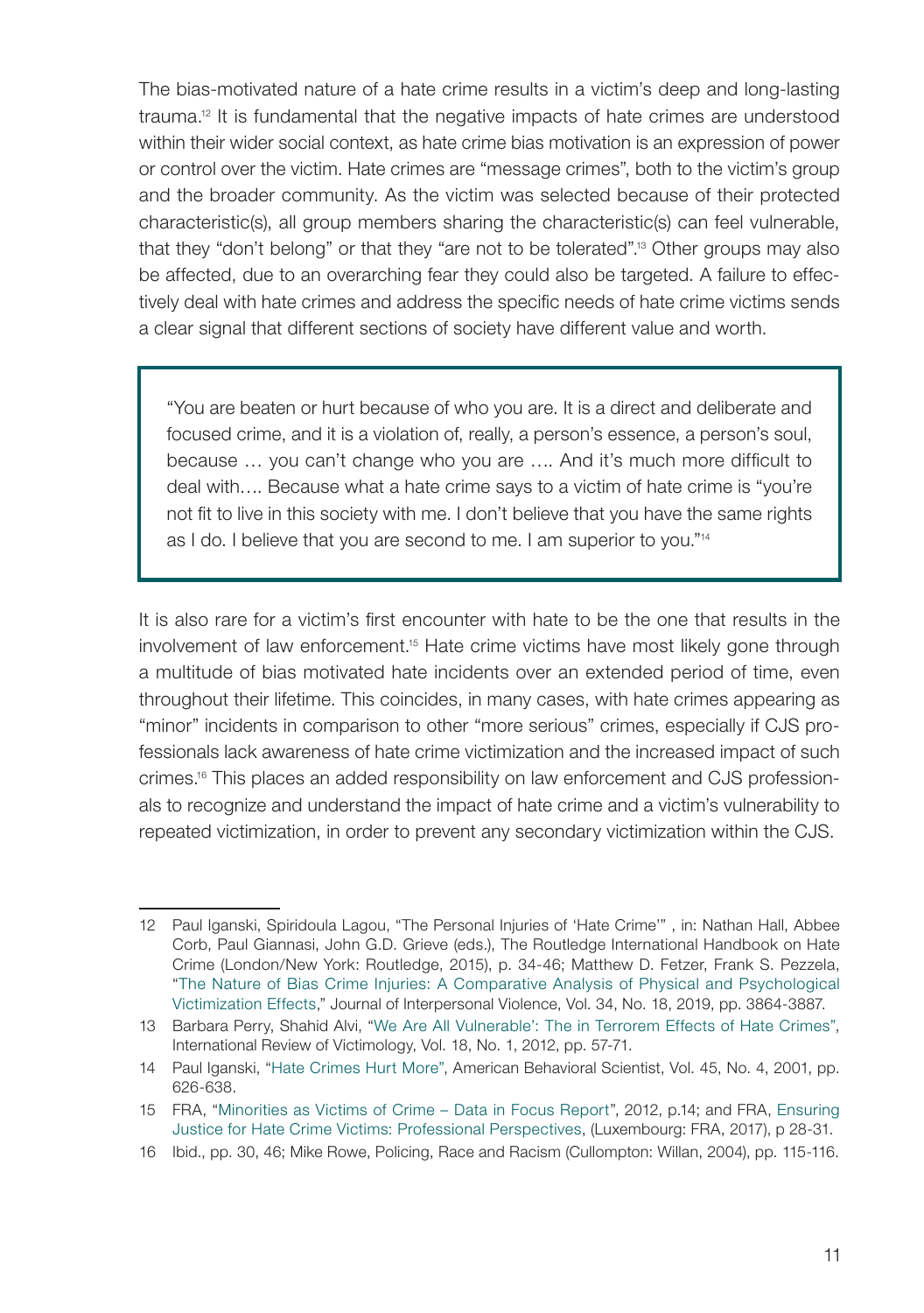One of the main reasons why hate crimes are under-reported is victims' fear of not being taken seriously by the authorities.<sup>17</sup> Hate crime victims' accounts of reporting an alleged hate crime range from not being believed to being harassed or made fun of, and even to being beaten up by law enforcement officers.18 There is a real concern that the authorities may hold the same bias against the victim's protected characteristic(s) as the offender. For many victims, this fear may stem from their own experience of interactions with the CJS or from negative experiences of others within their community.<sup>19</sup>

It is imperative, therefore, when an individual communicates that they believe they were a victim of a hate crime that they are taken seriously and believed. Law enforcement and other CJS professionals must never second-guess or dismiss as irrelevant a victim's perception of the incident being motivated by bias or underestimate the severity of the impact of the crime. This is essential for establishing trust and encourages cooperation with law enforcement and other CJS authorities.

Law enforcement officers are, therefore, reminded to:

- Familiarize themselves with the list of protected characteristics;
- Understand how multiple characteristics often intersect, to ensure the proper identification of hate crime victims;
- Apply a victim-centred approach when responding to hate crime incidents;
- Respect the victim's perception of having been targeted by a bias motivated offender;
- Presume higher protection needs on the basis of the victim's perception;
- Understand that the victim's protection needs are not based on case classification; and
- Understand the legal framework in relation to hate crime.

<sup>17</sup> [EU LGBT Survey. European Union Lesbian, Gay, Bisexual and Transgender Survey. Main](https://fra.europa.eu/en/publication/2014/eu-lgbt-survey-european-union-lesbian-gay-bisexual-and-transgender-survey-main)  [Results,](https://fra.europa.eu/en/publication/2014/eu-lgbt-survey-european-union-lesbian-gay-bisexual-and-transgender-survey-main) op. cit., note 10, p. 68; FRA, [Being Trans in the EU. Comparative Analysis of the EU](https://fra.europa.eu/en/publication/2014/being-trans-eu-comparative-analysis-eu-lgbt-survey-data)  [LGBT Survey Data,](https://fra.europa.eu/en/publication/2014/being-trans-eu-comparative-analysis-eu-lgbt-survey-data) (Luxembourg: FRA, 2014), p. 52; FRA, [Second European Union Minorities](https://fra.europa.eu/en/publication/2017/second-european-union-minorities-and-discrimination-survey-main-results)  [and Discrimination Survey. Main Results](https://fra.europa.eu/en/publication/2017/second-european-union-minorities-and-discrimination-survey-main-results), (Luxembourg: FRA, 2017), p. 67; "[Racist Crime &](https://www.enar-eu.org/IMG/pdf/shadowreport2018_final.pdf)  [Institutional Racism in Europe. ENAR Shadow Report 2014-2018](https://www.enar-eu.org/IMG/pdf/shadowreport2018_final.pdf)", op. cit., note 7, pp. 19, 39.

<sup>18</sup> E.g., Václav Walach, Vendula Divišová, Klára Kalibová, Petr Kupka, ["Lifecycle of a hate crime:](https://www.iccl.ie/wp-content/uploads/2018/10/Life-Cycle-of-a-Hate-Crime-Country-Report-for-Czech-Republic-English.pdf)  [Country Report for the Czech Republic"](https://www.iccl.ie/wp-content/uploads/2018/10/Life-Cycle-of-a-Hate-Crime-Country-Report-for-Czech-Republic-English.pdf), In IUSTITIA, December 2017, p. 102; [Second European](https://fra.europa.eu/en/publication/2018/being-black-eu)  [Union Minorities and Discrimination Survey. Being Black in the EU,](https://fra.europa.eu/en/publication/2018/being-black-eu) op. cit., note 7, pp. 23-24.

<sup>19</sup> FRA, [A Long Way to Go for LGBTI Equality](https://fra.europa.eu/en/publication/2020/eu-lgbti-survey-results), (Luxembourg: FRA, 2020), pp. 46-49; [Second](https://fra.europa.eu/en/publication/2018/being-black-eu)  [European Union Minorities and Discrimination Survey. Being Black in the EU](https://fra.europa.eu/en/publication/2018/being-black-eu), op. cit., note 7, 2018, pp. 25, 27; also see: [Ensuring Justice for Hate Crime Victims: Professional Perspectives](https://fra.europa.eu/sites/default/files/fra_uploads/fra-2016-justice-hate_crime-victims_en.pdf), op. cit., note 15, pp. 53-57.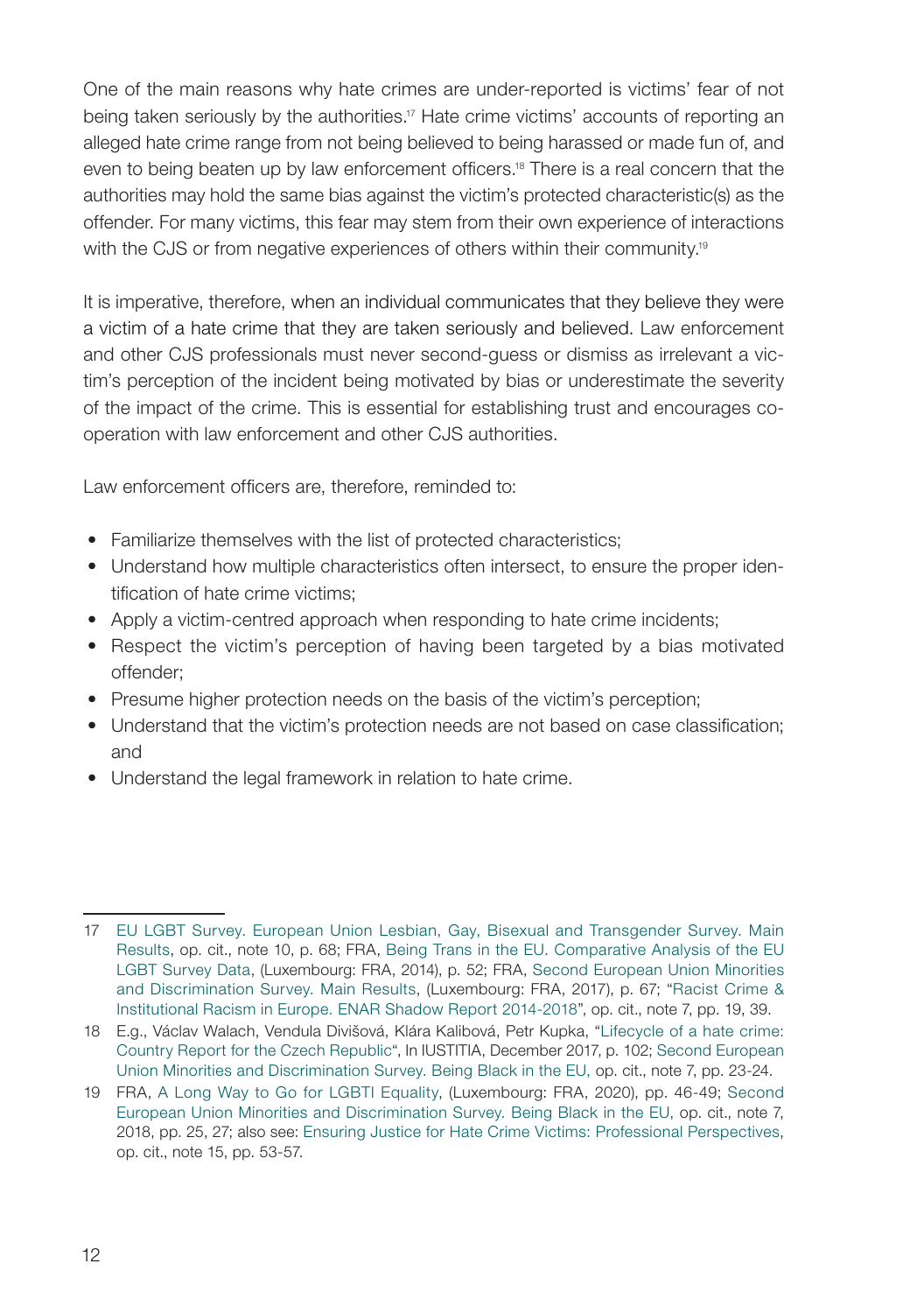## <span id="page-14-0"></span>III. Guidance for law enforcement

(See [Annex I. Sensitive and Respectful Essentials during the Criminal Justice Process](#page-45-0) [for a list of tips for quick reference.](#page-45-0))

#### 1. Initial contact with first responders

A police officer's initial contact with a hate crime victim is one of the most important and critical moments in a victim's interaction with the CJS. The conclusions a victim draws from that meeting can influence their perception of the entire CJS and influence their willingness to report their case, to co-operate and to share crucial, sometimes intimate factual details.

It may be that a bias or the fact a crime has been committed are not readily apparent. It is, therefore, vitally important for law enforcement officers to listen to the perception of the victim and, if the victim indicates a perceived bias motive, to do their best to develop an inquisitive and inclusive investigative approach, including with hate as a possible motivator. It also requires officers to be aware of how their own personal and/or institutional biases can influence their behaviour and actions.

Law enforcement officers must remain mindful at all times of their tone of voice, body language and the type of language they are using, and how this may be perceived. Officers must actively avoid any perception of discriminatory language or conduct. A victim needs to feel the officer is there to provide protection from the perpetrator and to support their security and safety needs. An officer should also be prepared to act as a witness if they notice bias or prejudiced behaviour or action towards the victim while on the scene.

As a hate crime directly targets the victim's identity, being respectful of a victims' personal identity traits is essential to the investigative process and to building trust on the part of the victim. In practice, this includes, but is not limited to:

• Being aware of personal biases related to a victim's culture, religion or belief, race, gender identity or disability;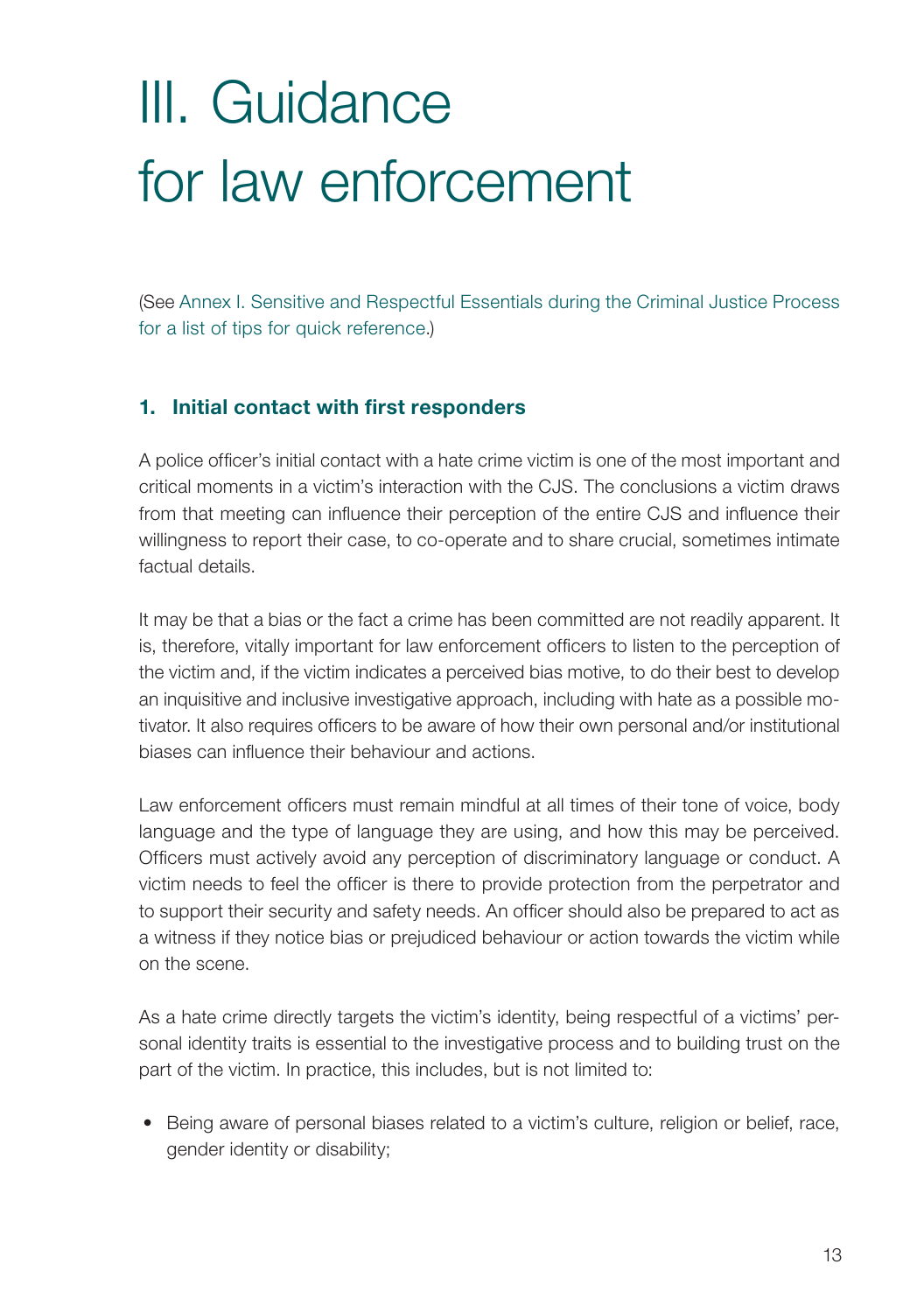- Not assuming that a person's physical appearance is connected to a specific religion, belief or culture, and being careful to not make assumptions about their behaviour based on perceived notions of their religion, belief or culture;
- Always asking a person how they wish to be addressed, instead of assuming a person's identity based on their appearance, marital status, etc.;20 and
- Refrain from making assumptions about an individual's marital, socio-economic or residency status.

"In the second interview with the police after my operation, the guy comes, the police officer is telling me: [alcohol is forbidden in Islam]. Like the first thing is that in Islam it is forbidden to drink alcohol. [...] I don't know if these guys are coming here to interview me to know truth or just to start judging me because I'm a Muslim who is drinking."<sup>21</sup>

It is important that law enforcement officers take a critical look at the environment and see what can be done to help a victim feel safe. This might include taking them aside – away from the perpetrator or to another room. This could be simply part of the process of identifying, collecting and removing any physical evidence indicating a potential bias motivation, such as hate literature or hate symbols.<sup>22</sup>

Law enforcement officers should do their best to avoid any treatment of the suspect that could be misinterpreted as preferential or as fraternizing with them, such as exclusively speaking to the suspect, listening to the suspect's story prior to the victim's or shaking hands with the suspect.

Victims frequently report being ignored by the police when officers arrive at the crime scene, and that the officers listen to the suspect instead.<sup>23</sup> In some cases, this approach has led to the reversal of the roles of "victim" and "offender", and resulted in the victim being fined or charged for public order disturbance, civil disobedience or criminal offences.24

<sup>20</sup> The use of and number of gender markers, including pronouns, possessives, forms of address or case endings, differs from language to language. Besides female and male, many languages provide third gender and gender-neutral options, while some have no grammatical gender at all.

<sup>21</sup> Walach/Divišová/Kalibová/Kupka, op. cit., note 18, p. 106-107.

<sup>22</sup> For a more thorough list of additional bias indicators, see Annex III.

<sup>23</sup> E.g., "[Racist Crime & Institutional Racism in Europe. ENAR Shadow Report 2014-2018](https://www.enar-eu.org/IMG/pdf/shadowreport2018_final.pdf)", op. cit., note 7, pp. 35,39.

<sup>24</sup> E.g., ibid, pp. 34, 37.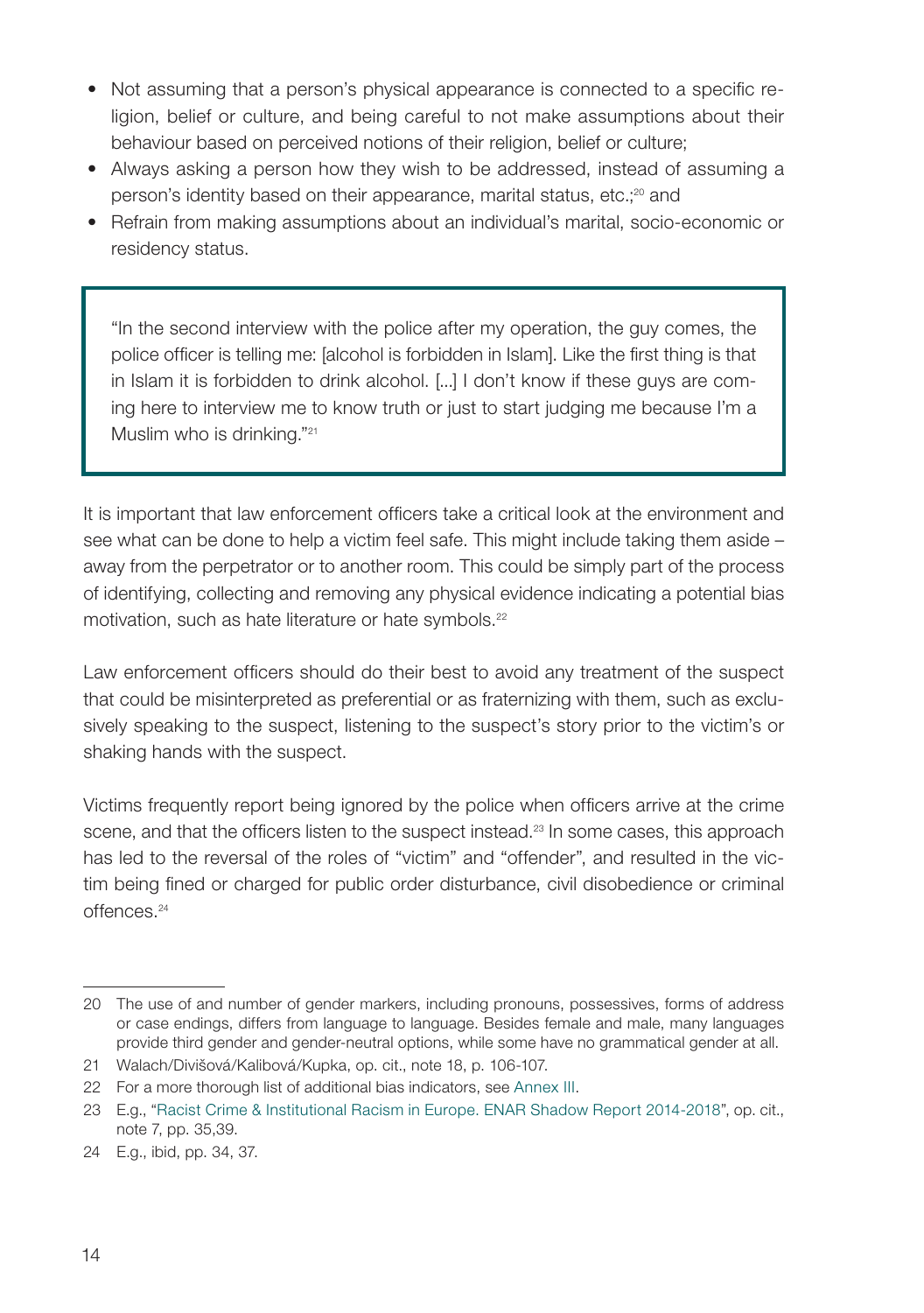<span id="page-16-0"></span>"I ran to the police station because I felt safe to do so. It was a major shock when I was handcuffed tightly so I could not move. I felt very scared and upset. I told the police I had autism. I wanted to speak to my Dad but I was not allowed to and my phone was taken. I felt no one was listening. When I was locked up, I held my head and cried. I felt like dying."25

If the victim does not appear to be co-operative or is exhibiting aggressive behaviour, law enforcement officers must consider whether this might be due to the victim's reaction to the trauma inflicted by the hate crime. It may be necessary to immediately request psychological and/or medical attention for the victim. The officer should do their best to avoid any coercive measures while ensuring safety for all parties.

Whether first contact is at a crime scene or at the police station, victims need to be made aware of their rights. As they must also be able to understand what is happening and comprehend the information being provided, law enforcement should arrange for the assistance of a translator or specialist support in cases where victims lack the necessary language skills or have a cognitive disability.

It should never be assumed that a victim, who may be traumatized, has the capacity or ability to report a case unsupported. Law enforcement officers should always respond to any immediate needs the victim may have and ask them if they would like assistance in reporting their case.

#### 2. Individual needs assessment and referrals

An individual needs assessment (INA) of a hate crime victim should be conducted at the earliest possible stage, to determine the individual needs of the person and to identify their risk of further victimization, intimidation and/or retaliation.<sup>26</sup> An INA enables a victim-centred response and constitutes the first step to guaranteeing the full provision of services based on identified needs, with a view to ensuring victims' rights. An INA comprises both an initial assessment and an in-depth assessment. Conducting an INA must be done in a sensitive and respectful manner.

<sup>25</sup> Mary O'Hara, [Why are the police failing too many victims of disability hate crime?](https://www.theguardian.com/society/2016/jun/29/police-failing-victims-disability-hate-crime-daniel-smith), The Guardian, 29 June 2016. The story of a victim of a disability hate crime taken for a perpetrator by the police.

<sup>26</sup> Victims' Rights Directive, op. cit., note 2, Article 22.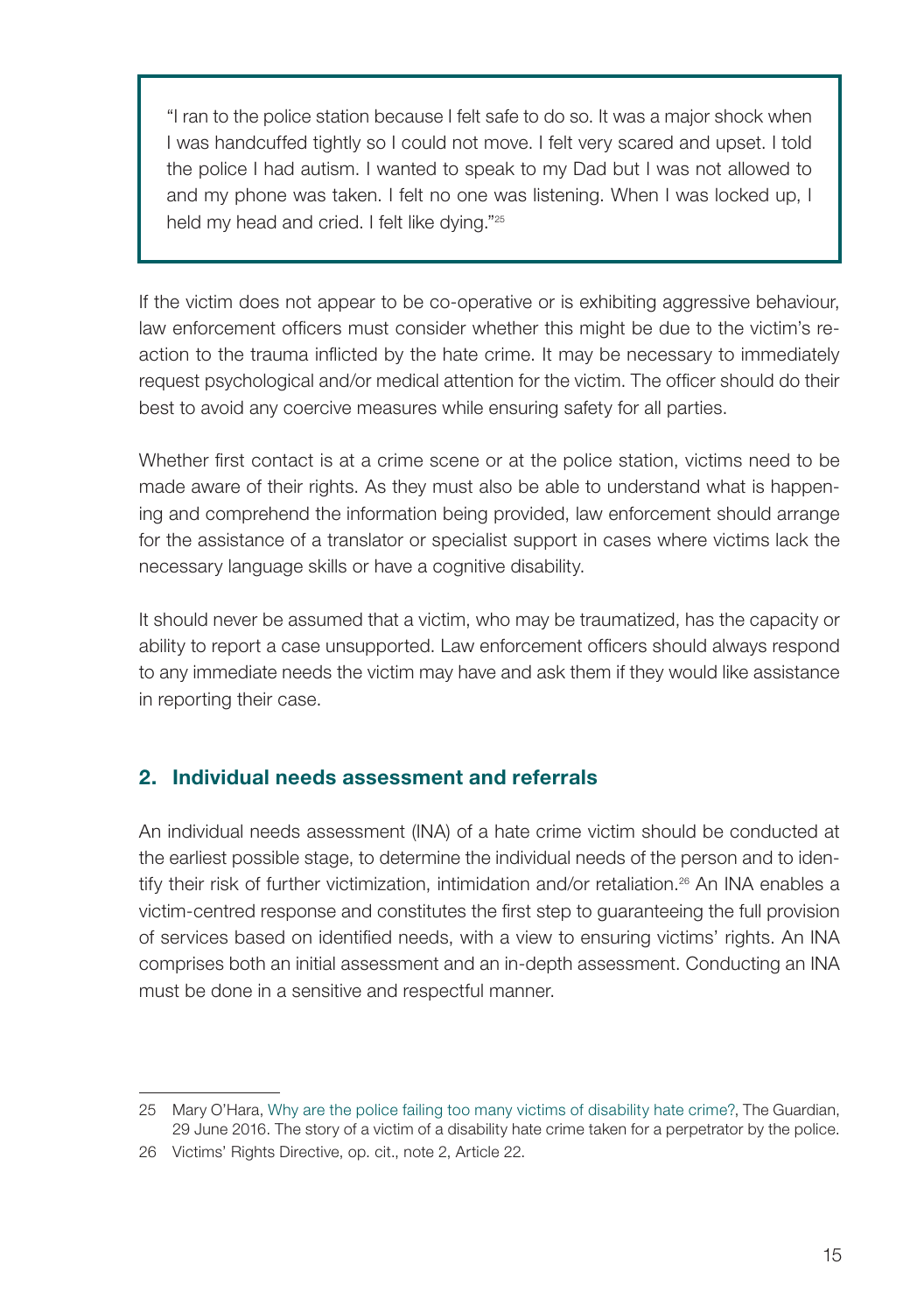The initial assessment is completed by those law enforcement officers coming into first contact with the victim and focuses on the immediate safety and security needs of the victim. Following this, general and specialized victim-support-service providers, specialized victim-support units within the police, or specialized civil society organiszation (CSO) service providers conduct a subsequent in-depth assessment. If necessary, a CSO service provider can also conduct the first part of the assessment on immediate needs. Both the initial INA and the in-depth assessment provide a comprehensive picture of a victim's needs.<sup>27</sup>

The INA takes into account the particular vulnerability to which hate crime victims are exposed.28 Indeed, as pointed out by the EU's Victims' Rights Directive, "there should be a strong presumption that those victims will benefit from special protection measures."29 Determination of hate crime victim status should, therefore, be applied in the broadest way possible, independent of case classification.<sup>30</sup>

To avoid secondary victimization in the INA process, it is of critical importance that personnel carrying out the assessments are adequately trained. Many police services have specialist victim-support units, and where these specialized units do not exist, it is important that the state ensures that interviewers are provided with comprehensive training.<sup>31</sup>

Police officers must adhere at all times to relevant protocols or guidance on assessing the victim's individual needs and assume responsibility for the victim's protection needs.32 Even in the absence of specific guidelines, victim protection is a general duty of every CJS professional and is necessary to secure a just and effective case outcome. It must be understood that a needs assessment should be conducted based on the ability to follow up or refer to other support. Finally, protection and support efforts may need to be expanded to a victim's close relations, family members or members of the wider community, who might also have suffered psychological or emotional harm as a result of the crime.<sup>33</sup>

<sup>27</sup> See: [Model Guidance on Individual Needs Assessment of Hate Crime Victims](https://www.osce.org/odihr/hate-crime-victim-support) (Warsaw: OSCE/ ODIHR, 2020) for more information.

<sup>28</sup> Victims' Rights Directive, op. cit., note 2, preamble, rec. 56.

<sup>29</sup> Ibid., preamble, recital 57.

<sup>30</sup> Ibid., preamble, recital 9, 19. For a non-exhaustive list of bias indicators, see Annex III.

<sup>31</sup> See: [Model Guidance on Individual Needs Assessment of Hate Crime Victims](https://www.osce.org/odihr/hate-crime-victim-support), op. cit., note 27, for more information.

<sup>32</sup> For more detailed guidance, see ibid.

<sup>33</sup> Victims' Rights Directive, op. cit., note 2, preamble, recital 19.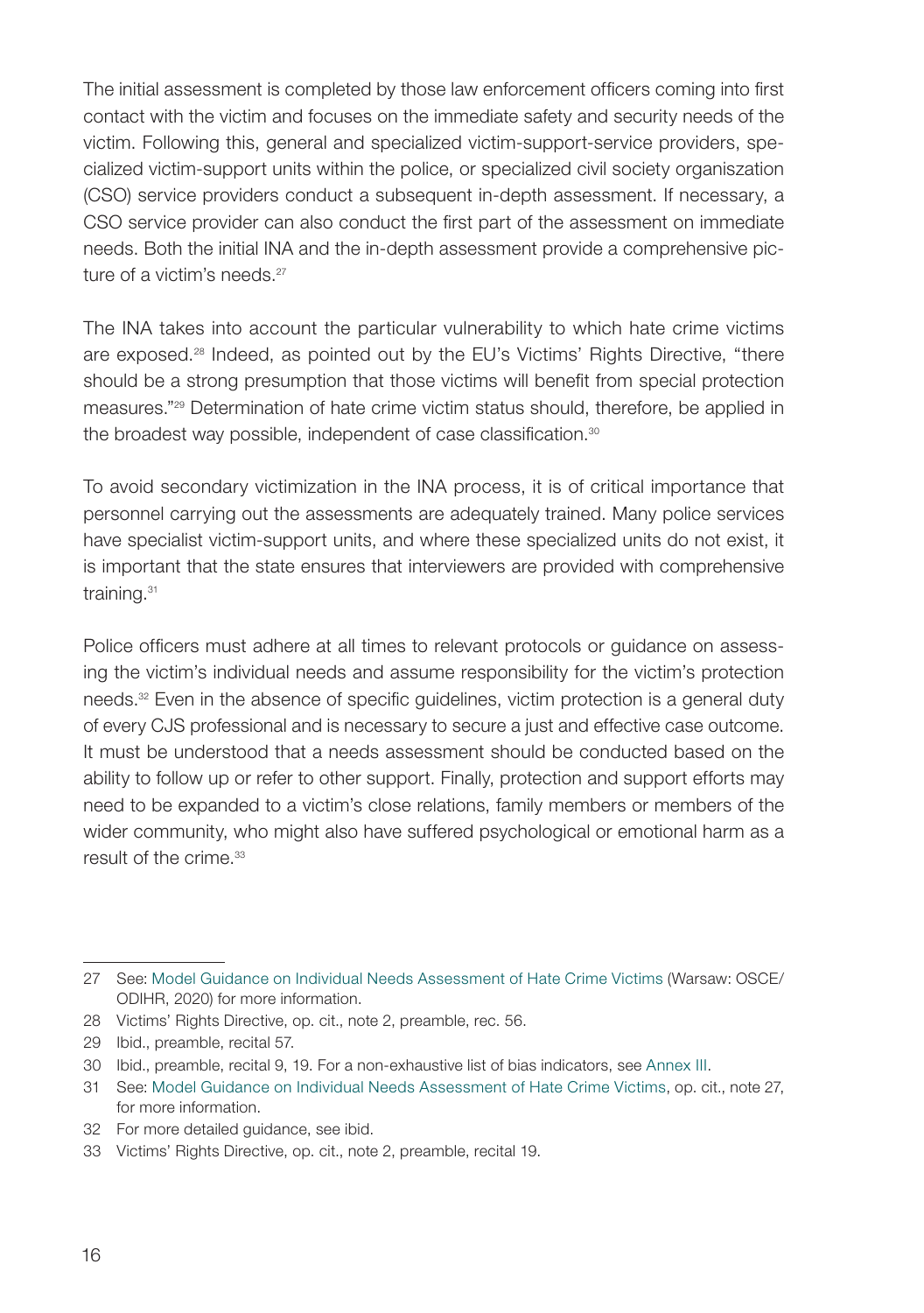As hate crimes have different and unique impacts on each victim, and everyone has different coping mechanisms, individuals may require varying levels of support. CJS professionals are required to inform victims about, and refer them to, available support services.34 CJS professionals must understand the victim-support system in their jurisdiction and the organizations that can offer support to hate crime victims. In order for law enforcement personnel to provide accurate and appropriate information, officers should consider the following questions:

- Are there any other resources available that can provide legal advice for victims of crime, ideally specializing in hate crime?
- If the victim engages a lawyer on their own, is there an option that legal fees will be reimbursed?
- Are there any victim-support organizations providing psychosocial support to victims of crime, and particularly to victims of hate crime?

Cognizant of the support available and informed by the individual needs of victims, law enforcement personnel should be able to:

- Provide a list of contact details of relevant victim-support services (specifically, to organizations who specialize in hate crime victim support, if available). If neither specialist nor general victim-support providers exist, referrals could be made to other local advocacy or support groups (e.g., support groups for people with disabilities, support groups for specific ethnic, religious or belief minorities);
- Inform the victim that they have a right to seek legal advice and provide information on how they can access legal advice and/or legal representation;
- Be clear that support and legal services can be engaged at a later stage if the victim changes their mind; and
- Advise the victim on any restrictions or conditions to accessing these services, and whether there are options available free of charge.

If automatic referrals are in place, it is important to explain the process available and how it works. It is always important that the victim understands that they are free to use or decline the services on offer. It is important to minimize the number of referrals required, so as not to overwhelm the victim.

<sup>34</sup> Ibid. Article 8 of the Victims' Rights Directive provides for the right to access victim-support services and the obligation of Member States to facilitate the referral of victims to such services.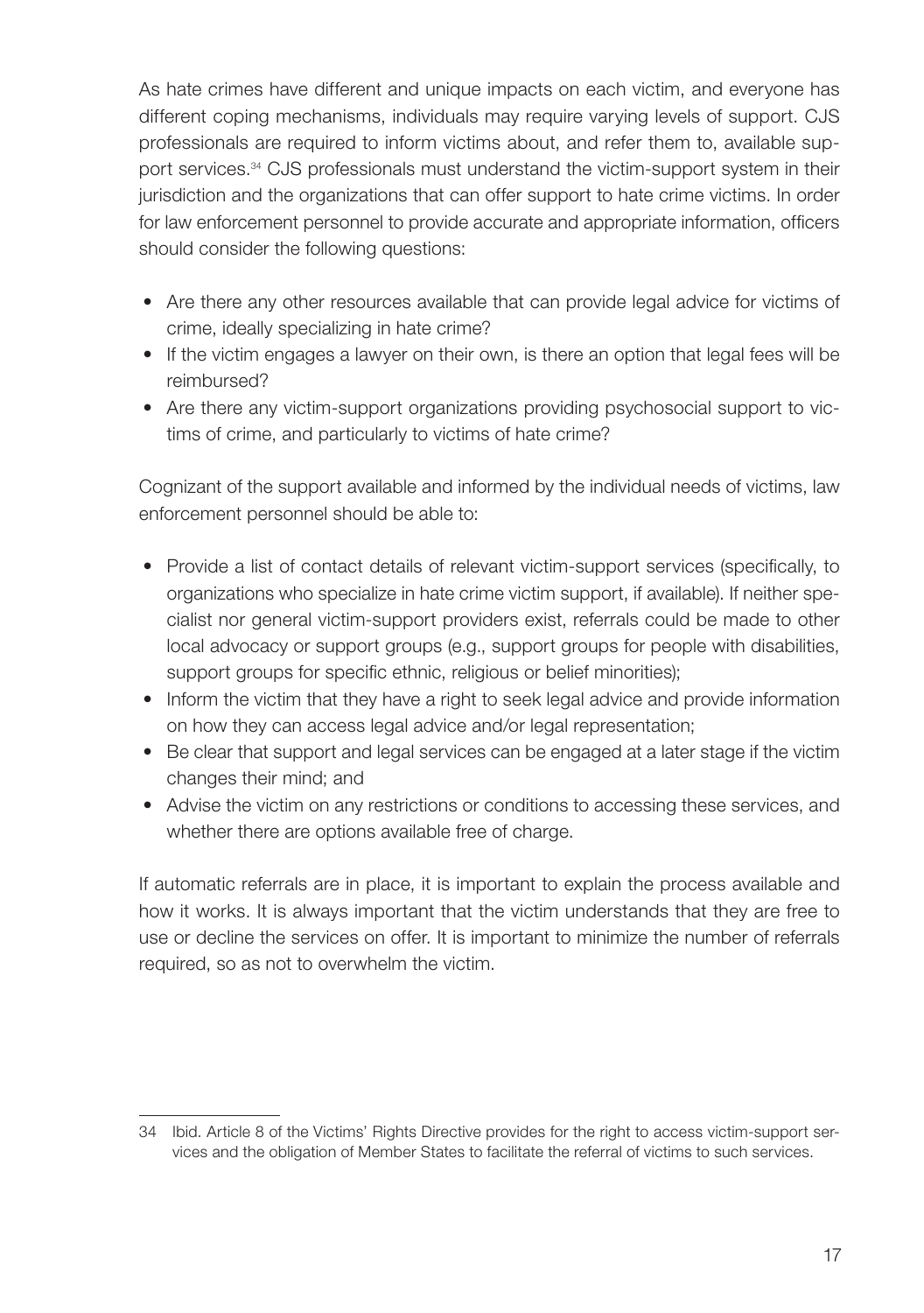#### <span id="page-19-0"></span>3. Ensuring investigation of bias motivation

In the majority of OSCE participating States, bias motivation has not been included as part of specific offences in domestic criminal legislation but, rather, constitutes an aggravating circumstance or serves as a sentencing-enhancement provision. Further, where they are included, bias motivations are not always clear, concrete and easy to understand.

Confirming bias motivation is essential for the victim's sense of justice and is part of victim's right to an effective investigation. Ineffective recognition and condemnation of bias motivation can be perceived as implicit consent to those same bias motivations.

While many jurisdictions require additional corroboration over and above the victim's perception of the offender's bias motivation for a case to be recorded as a hate crime, identifying bias or prejudice should be primarily based on the victim's perception of the crime.

It is the proof of the bias motivation that elevates a crime to a hate crime. $35$  Therefore, evidence gathering should be applied in the broadest sense. Indicators that can signal a bias-motivated hate incident has occurred can include a witness's perception of bias (including police witnesses) and/or physical evidence of bias (including physical injury or damage to property).

Law enforcement personnel can rarely establish sufficient proof at the scene of an incident. It is important that the case, once identified or flagged as a potential hate crime, is sent on to further investigative units, such as a specialized hate crime department. In any event, it is vital that the case is marked as a potential hate crime in nature and that appropriate time and effort are devoted to establishing bias and/or a discriminatory motive. Supervisors of the investigating officers need to ensure that all enquiries have been thorough and that all appropriate leads have been investigated.

It may be that negative bias or prejudice is not immediately perceived. The criminal justice process must remain flexible enough to consider such factors throughout its course. Special protection measures for hate crime victims should not, therefore, be restricted to cases that meet a jurisdiction's definition of a hate crime case. Hate crime victim provisions may be necessary even if the case has not yet been classified as a hate crime, and should be independent of the likelihood of the perpetrator's conviction.<sup>36</sup>

<sup>35</sup> A non-exhaustive list of additional bias indicators can be found in Annex III.

<sup>36</sup> Victims' Rights Directive, op. cit., note 2, preamble, recital 19.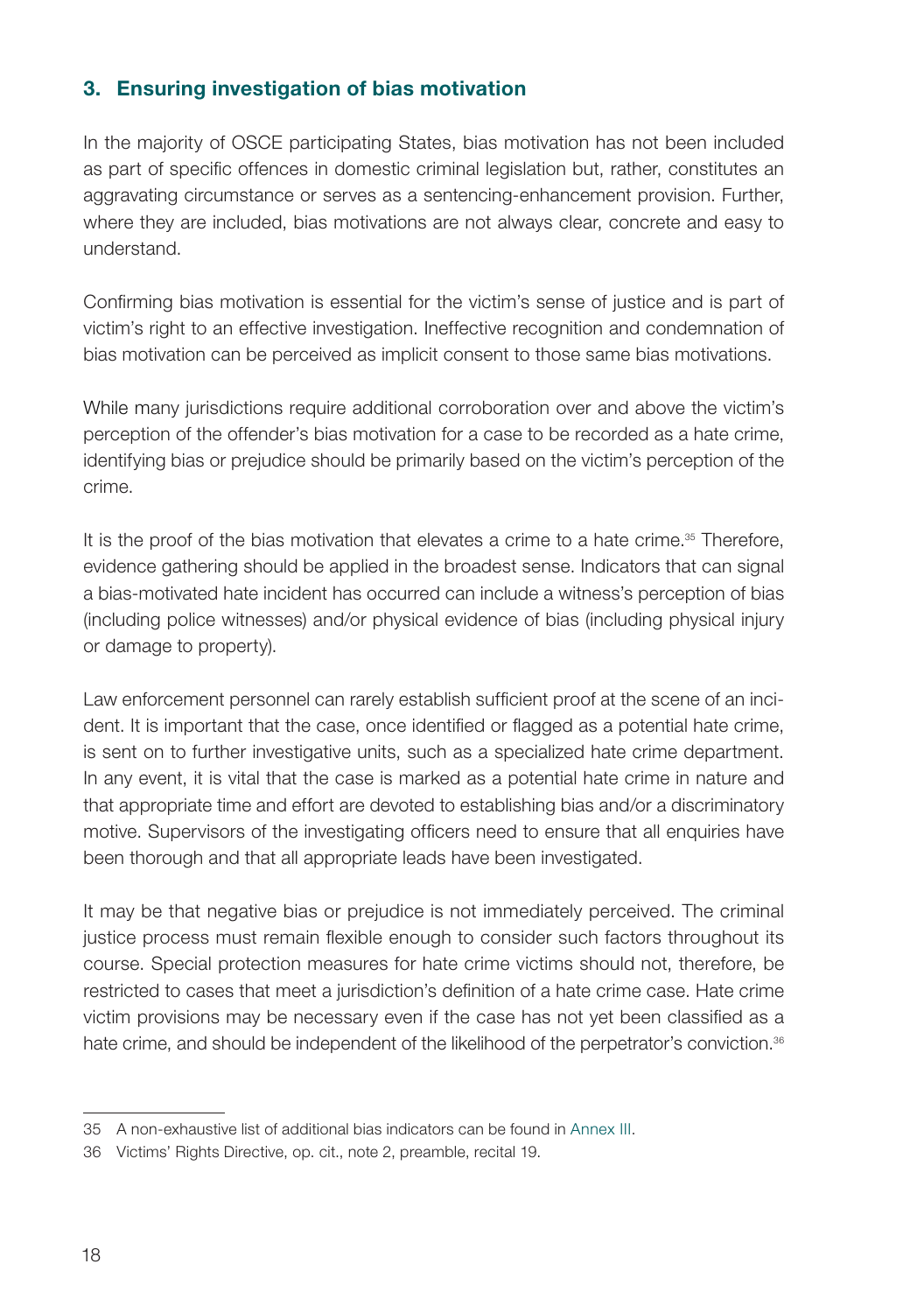#### <span id="page-20-0"></span>4. Interviewing guidance

One of the reasons police work is immensely challenging is the breadth and variety of the tasks involved. Police officers, at times, may feel the pressure of having to cater to diverse, or even opposing needs. The need to carry out an impartial investigation can be perceived as an obstacle to a victim-centred approach. The sensitive and respectful treatment of victims of hate crime is not, however, at odds with a fair and impartial investigation and does not interfere with or otherwise affect the rights of the offender.<sup>37</sup> The interview process should not approach the victim as a source of information only but, rather, acknowledge a victims' experiences, inform them about their rights, and guide their understanding of the possible steps and elements in a criminal proceeding.

While first responders are required to attempt to take a written statement as fully and completely as possible at the scene, it is often the case that victims are asked to provide follow-up statements, particularly to corroborate evidence of bias-related behaviour on the part of the alleged perpetrator(s). A further interview may also be required to provide an impact statement, which can be used by prosecutors to establish trauma if the case goes to trial. It is extremely important that the victim not feel they are somehow at fault by providing a statement through an interview; it should be clearly and sensitively explained that any further statement is being elicited for corroboration or confirmation purposes only.

During the interview, a hate crime victim's interviewer must be cognizant of how many questions are being asked, what is being asked and whether previous interviews have been conducted, and then tailor their process accordingly. Law enforcement and CJS professionals should be aware of how recalling an event can be traumatic in itself. This might influence not only the victim's well-being, but also their ability to recollect details of the incident or grasp the interviewer's questions. It might also impact their experience of the interviewing situation, leading to a breakdown of trust with criminal justice authorities.38 The following practices should be adopted in an effort to mitigate against the potential trauma of such an interview:

- The number of interviews should be kept to a minimum;<sup>39</sup>
- The number of those interviewing the victim should be kept to a minimum;
- If multiple interviews are required, these should ideally be conducted by the same person;

<sup>37</sup> Ibid., note 2, preamble, recital 9 and 12.

<sup>38</sup> Ibid., p. 2-4

<sup>39</sup> Ibid., Articles 20 and 23.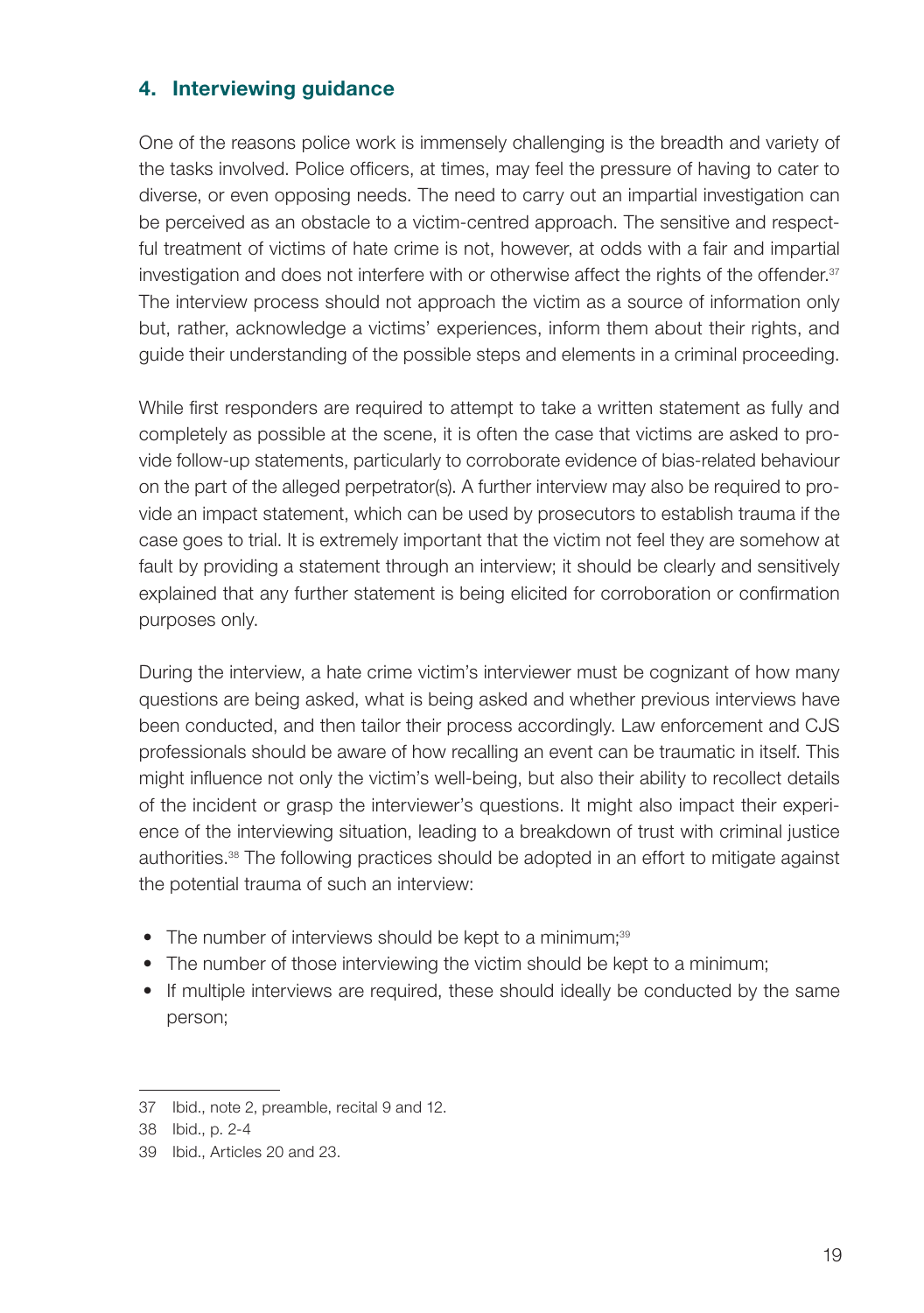- Attention should be paid to the time it takes to conduct the interview if it is too long this increases unwarranted stress and additional trauma; and
- Interviews should only be conducted by police officers or other CJS professionals who have received training in interviewing victims with special protection needs, or by those who have expertise in hate crime.<sup>40</sup>

At all times, it is critical for interviewers to practise active listening and to ask questions with empathy, sensitivity and respect. This includes paying attention to word choice, tone of voice, micro-expressions and body language, such as facial expressions that may be interpreted as surprise or confusion. Interviews bear a high risk of causing revictimization if executed inappropriately; if conducted in a sensitive and respectful way, they can contribute to ensuring a victim's comfort and safety needs.41 It is important for an interviewer to:

- Introduce themselves to the victim and explain their role as an investigator;
- Remain calm, objective and professional;
- Not interrupt but, rather, facilitate a victim's free narrative, and let them finish speaking;
- Follow-up questions for clarity should be done sensitively by noting phrases such as, "just to clarify" or "so I understand correctly";
- Accept that there might be questions they are not yet ready or willing to answer;
- Ask the victim what they think motivated the perpetrator; and
- Encourage the victim to tell their story in their own words.

<sup>40</sup> Ibid., Article 23.

<sup>41</sup> Patrick Risan, Rebecca Milne & Per-Einar Binder, "[Trauma Narratives: Recommendations for](https://www.tandfonline.com/doi/full/10.1080/13218719.2020.1742237)  [Investigative Interviewing"](https://www.tandfonline.com/doi/full/10.1080/13218719.2020.1742237), Psychiatry, Psychology and Law, Vol. 27, No. 4, 7 April 2020, p. 678-679.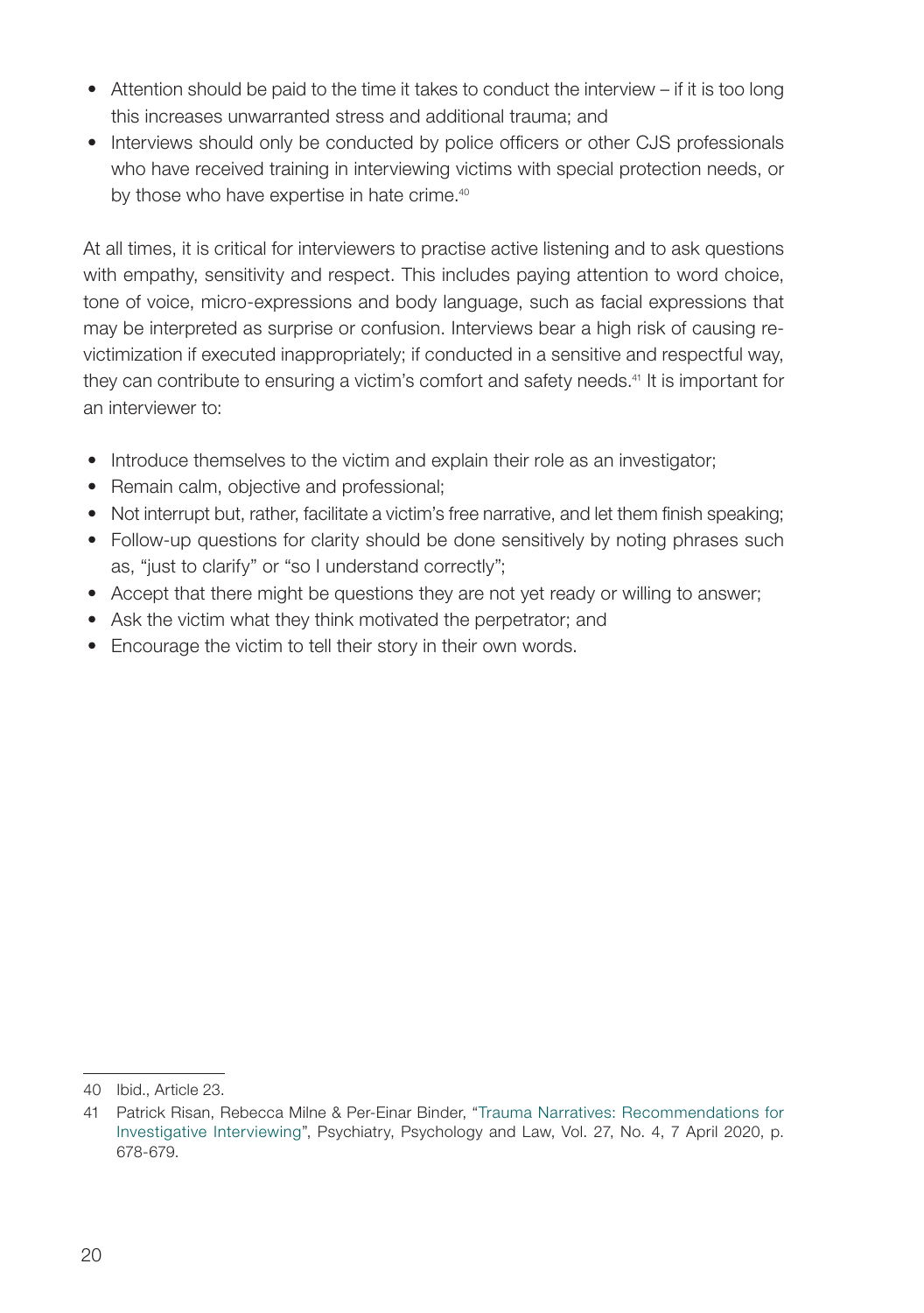"I have just conducted an interview with George, who really struggles with his mental ill-health, and it was so upsetting to see what he has been through. Throughout George's life, he has been seen as 'different' and, therefore, an easy target. He has been made fun of, called abusive names and exploited by his neighbours and by people he thought were his friends. To an outsider being mocked because of a stammer or mimicked because you have a funny walk might seem trivial. And yet, seeing George, a grown man, crying and talking about how these experiences have compelled him to attempt suicide on multiple occasions, makes you realize how insidious and destructive name-calling and harassment can be.

The interview recording is powerful and gives us important data, but it fails to capture some of the things I've observed during the course of getting to know George. Take, for instance, the physical environment George lives in and the safety measures he incorporates into his everyday life to reduce the risk of victimization. He has to have multiple locks on his front door; he keeps the curtains drawn at all times; he is too scared to turn the lights on, even if it means he has to sit alone in darkness; and he rarely ventures out of his flat. That's the reality of what life is like for George."42

If a hate crime victim requires the services of an interpreter or other communication assistance, this should be offered and provided free of charge. Officers must respect the victim's right to have an interpreter, lawyer and/or other person of choice present during the interview.43 Hearing devices or other specialist disability support should be made available, and all communication should be tailored to the victim's age, maturity, intellectual and emotional capacity, literacy capacity, etc.<sup>44</sup> When using interpreters, a law enforcement officer should:

- Ensure the interpreter is independent and qualified. Immediate interpreter assistance from friends, family members or neighbours should only be used in emergency situations and only for an initial account, to avoid potential conflict of interest;
- Use interpreters accredited for interpreting and translating in criminal proceedings with the competent authority;

<sup>42</sup> Neil Chakraborti, Jon Garland & Stevie-Jade Hardy, ["The Leicester Hate Crime Project: Findings](https://le.ac.uk/hate-studies/research/the-leicester-hate-crime-project/our-reports) [and conclusions](https://le.ac.uk/hate-studies/research/the-leicester-hate-crime-project/our-reports)", University of Leicester, 2014, pp. 41-42.

<sup>43</sup> Victims' Rights Directive, op. cit., note 2, Article 20.

<sup>44</sup> Ibid., Recital 21.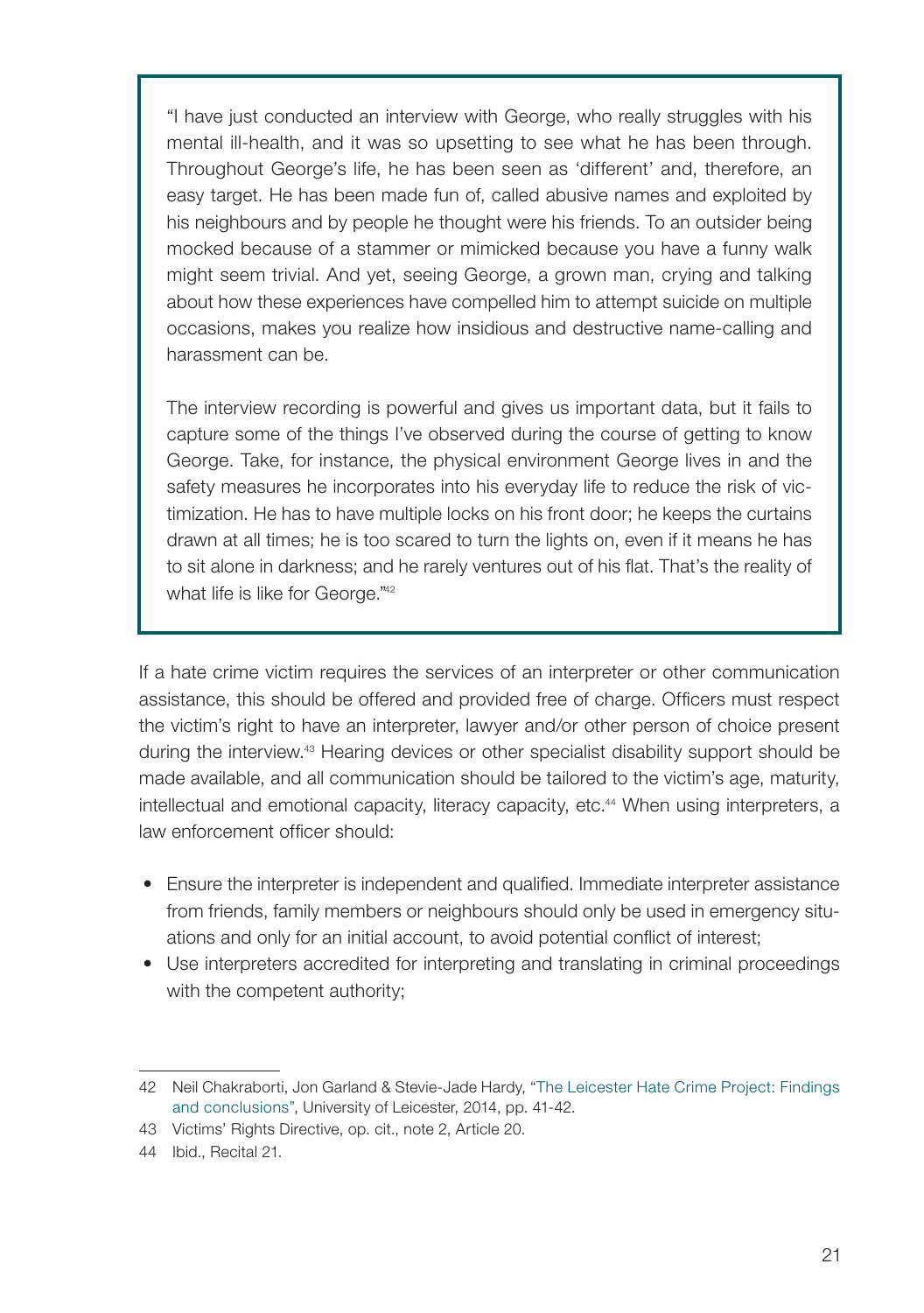- Wherever possible, use an interpreter who shares a similar personal background or has affinity with the victim, for example, an interpreter who shares the same gender or ethnicity with the victim;
- Encourage the interpreter to identify any other language or cultural barriers to achieving effective communication and understanding between the interviewer and the interviewee; and
- Ensure this assistance is made available throughout the entire criminal proceedings.<sup>45</sup>

If the victim does not appear to be sufficiently composed to be able to provide an account of the events, the interviewer should allow more time for them to relax or should allow the victim to take part in the interview in the presence of a support person, such as a family member, friend or support organization representative. If a victim is injured, their medical needs must be addressed before any interview takes place. Furthermore, if a victim is exhibiting severe emotional trauma, contacting psychosocial support may be required before proceeding with an interview.

Law enforcement and CJS professionals should avoid any questions that might be interpreted by the victim as suggesting they were to blame for the crime. Interviewers must avoid:

- Asking if the victim provoked the incident;
- Asking why the victim was dressed in a certain way;
- Making judgements on the location or time of day the incident took place;
- Making a verbal judgement of the victim's behaviour;
- Questioning the veracity of the victim's statement;
- Asking the victim whether they might have misinterpreted the offender's behaviour or overreacted;
- Asking the victim if they think the offender was just joking or under the influence of alcohol and/or drugs; and
- Asking the victim whether they can prove the offender's bias motivation.

As mentioned above, hate crime laws apply to crimes committed against victims because of a perceived characteristic.46 In a case where the offender perceives the victim to be Christian because they saw them exiting a Christian church, it would be irrelevant whether the victim is actually Christian. Interviewers should remember that hate crime laws do not require the prosecution to prove that the victim actually has the protected

<sup>45</sup> "[Lifecycle of a hate crime: Country Report for the Czech Republic"](https://www.iccl.ie/wp-content/uploads/2018/10/Life-Cycle-of-a-Hate-Crime-Country-Report-for-Czech-Republic-English.pdf), op. cit., note18, p. 10

<sup>46</sup> E.g., European Court of Human Rights, Škorjanec v. Croatia, No. 25536/14, 26 March 2017, para 56.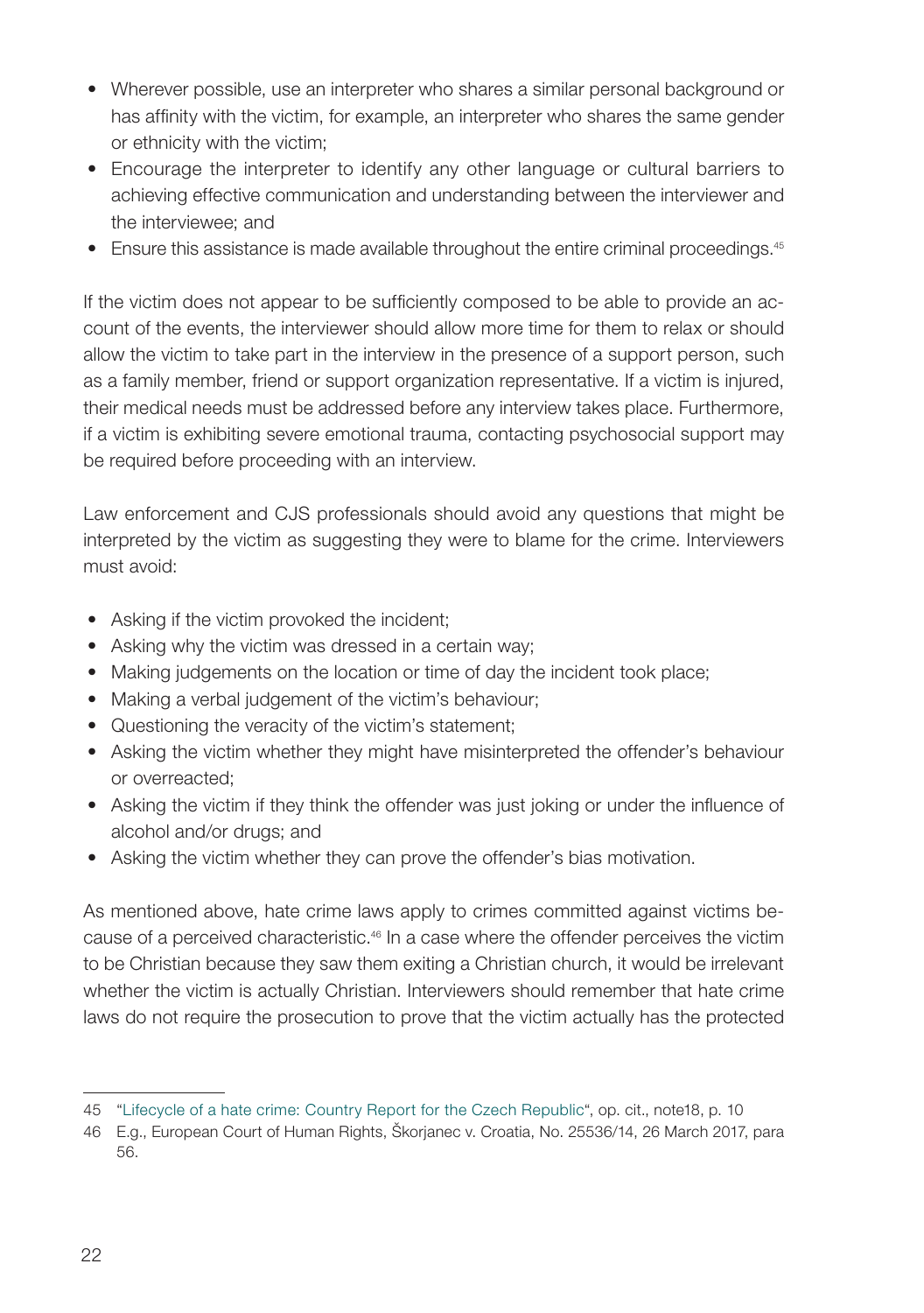characteristic(s), but merely that the victim was targeted by the offender's bias toward that characteristic, whether actual or perceived.

Victims who are severely traumatized may benefit from making their statement only once over the course of the entire criminal proceedings. It is important, therefore, to consider the application of specific protection measures as early as possible. Some jurisdictions allow recording of the victim's statement on video while providing all parties the opportunity for examining the victim. This may save the victim from having to make a second statement during the trial.<sup>47</sup> The officer should discuss this option with the prosecutor or investigating judge in charge of the investigation as soon as possible.

Special attention should be given to the environment in which the interview is taking place. At the police station, offices open to the public should appear neutral. Evidence of previous investigations should not be exhibited, such as confiscated extremist propaganda material. Instead, posters presenting information about hate crimes and highlighting the authorities' dedication to hate crime victim support and repudiation of hate ideology will reinforce the sense of the facility as a safe space. Spaces for interviews should be void of expressions of political opinion or ideological stance, should be private and comfortable, and should have information regarding various rights and support at hand. As police uniforms may also create a sense of unease in the victim, plain clothes, if feasible, might help individuals feel less intimidated and create a powerneutral environment. Making all efforts to create a safe space for the conduct of an interview while being cognizant of one's behaviour and communication style indicates a trauma-sensitive law enforcement officer.

Privacy and adherence to data-protection laws are essential in establishing trust with a hate crime victim. It is therefore critical to:

- Inform the victim about their right to privacy and data protection, to reduce reluctance to share personal details;
- Reassure the victim that information is neither provided to a victim's family, spouse or to other non-parties to the proceedings or the media;
- Explain whether other state authorities outside the CJS (e.g., immigration authorities) will have access to the case file. Discuss whether the proceedings may affect the victim's residency status, if applicable; and
- Discuss any available options to restrict the offender's access to the victim's personal information in the file.

<sup>47</sup> Victims' Rights Directive, op. cit., note 2, preamble, recital 53.F.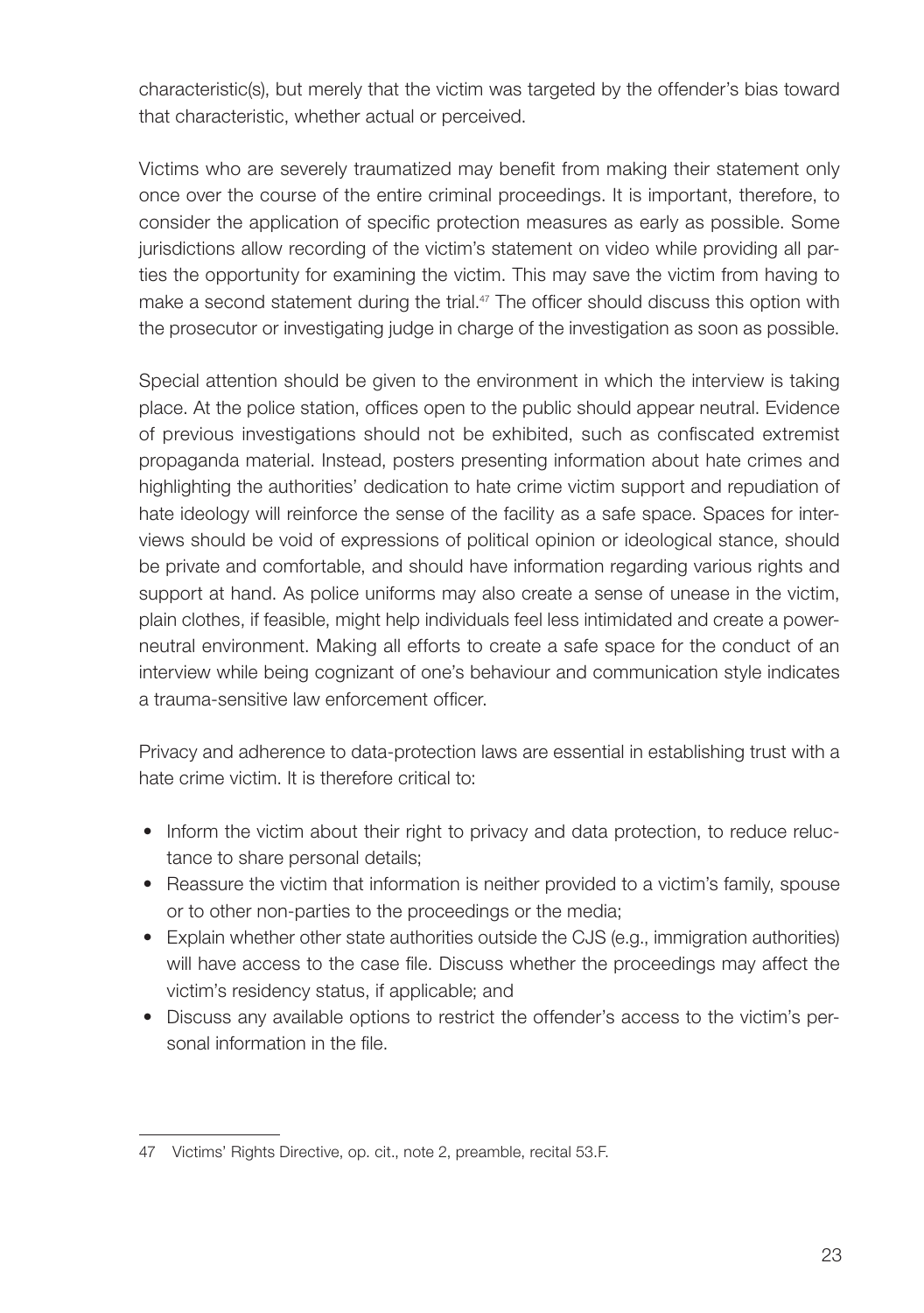<span id="page-25-0"></span>Hate crime victims must always understand how their data are being processed, stored and shared. Their consent is vital to maintaining trust and transparency in the criminal justice process. (For more guidance, see Annex II: Sensitive and Respectful Communication Essentials.)

#### 5. Information about next steps and follow up

In simple terms, law enforcement and CJS professionals can never do enough to keep victims informed of their rights and the progress of their case. Hate crime victims may not be aware of their rights, or familiar with the criminal justice process in general. Victims might not have been in contact with the CJS prior to the case at hand and, importantly, trauma may affect the victim's ability to process and retain key information.

Therefore, once the interview has been completed, law enforcement should again walk the victim through the next probable steps in the investigation. The amount and level of information victims wish to be provided varies and should be personalized to the victim. Some victims might want to receive written material or be referred to online resources, if available, while others prefer an oral explanation. An awareness of what information to share and how to share it helps to ensure a victim-centred approach.

It is a victim's right to be informed and to receive information in an accessible and understandable language. Law enforcement or other CJS professionals should, therefore, provide the necessary information orally or in writing in simple and accessible language(s), taking into account any personal characteristics of the victim, including any disability that might affect their ability to understand or be understood.48 Understanding the steps involved can help a victim trust the process and to feel valued and protected. Law enforcement personnel should provide all relevant information, such as:

- Information on victims' rights, including complaint procedures available;
- Contact details for communication about their case;
- The course of the criminal proceedings and victims' role therein;
- Written acknowledgement of their report, including the file number;<sup>49</sup> and
- The options with regard to how they wish to be contacted to receive case updates.

Keeping the victim informed reassures them that appropriate efforts are being made and that the case is being taken seriously. It is recommended to co-ordinate with victim-support units or other specialist support providers if regular outreach to victims is

<sup>48</sup> Ibid., note 3, Article 3 and 7.

<sup>49</sup> Ibid., note 3, preamble, recital 24 and Article 5.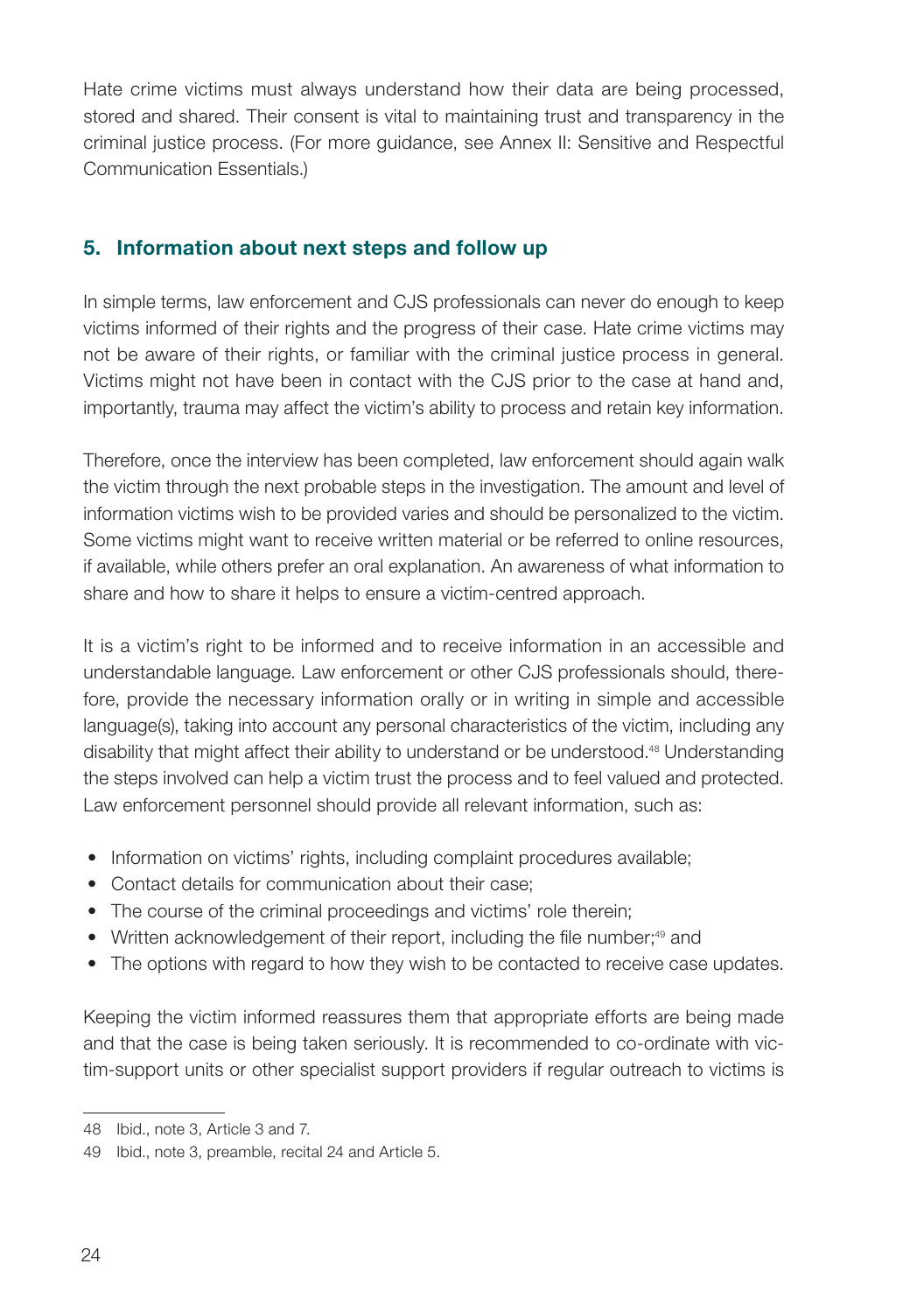challenging due to competing priorities. Law enforcement personnel must encourage the victim to reach out whenever they feel insecure, need support or have any questions regarding their case. There should be one single point of contact for the entire investigation. The nominated point of contact should seek to:

- Follow up with the victim regularly and inform them about new developments;
- When investigations are concluded, inform the victim about how the case will/will not proceed, including the reasoning behind the prosecutor's decision;
- Pro-actively share updates with victims on their case, in line with the victim's wishes and, heed a victim's wish to not receive any information;
- Be reachable. If possible, several options for communication should be provided;
- In the event the investigation is extended, check in with the victim regularly. Remind of and renew the offer to provide information about or refer the victim to support organizations as circumstances change; and
- Schedule contact with the victim or set "office hours" with a gender-sensitive approach, allowing for contact after regular working hours or additional flexibility, such as the ability to bring children.

#### Further tips to support a hate crime victim's awareness of, and participation in, the criminal justice process:

First responders should:

- Explain and ensure that the victim understands the incident has now been recorded and will be investigated as a hate crime;
- Inform the victim about probable next steps in the investigation;
- Describe the evidential requirements necessary for a successful prosecution of both the base offence and the hate element;
- Provide information about whether the victim has the right to request specific investigative steps, including regarding the bias motivation, and how to exercise this right; and
- Clarify whether the victim has a right to appeal any decision made at the investigative stage, and how to exercise this right. Explain the difference between formal and informal decisions or steps during the investigation, if necessary.<sup>50</sup>

<sup>50</sup> In some jurisdictions, victims might only have the right to appeal formal decisions that have been issued in writing by the prosecution or the judiciary, in contrast to informal decisions, which are regularly made through practical execution of the request.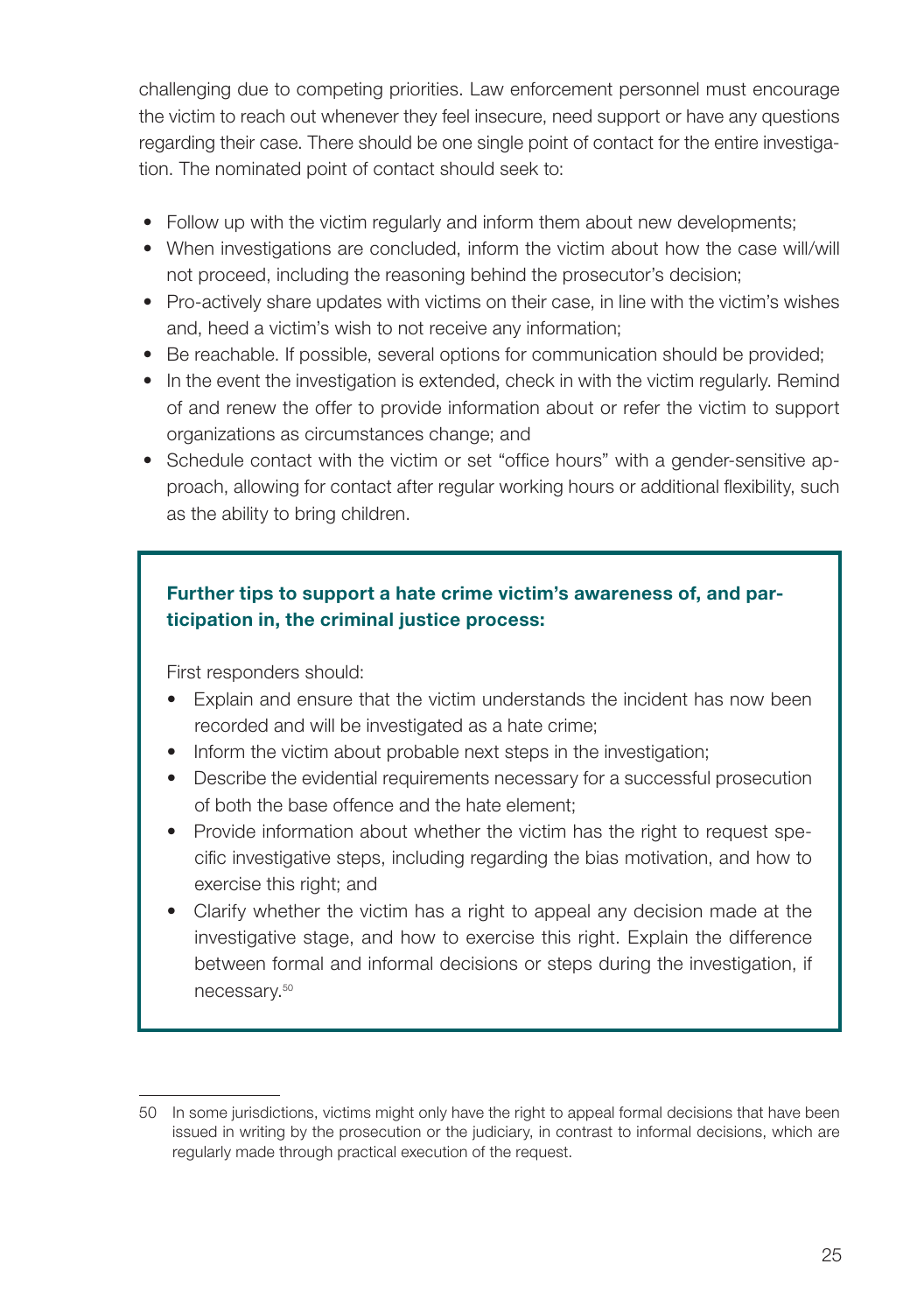In follow-up investigation:

- Explain the challenges of proving a bias motivation beyond reasonable doubt, given that there is often no manifest evidence;
- Illustrate that, in some hate crime cases, there will be a prosecution only for the base offence if there was not enough evidence to prove the bias element;
- Let the victim express their feelings about what they would expect to be a just outcome. Include the victim's wishes in the case report and advocate for them to be taken into account by the prosecutor;
- Inform the victim about the different ways the prosecutor may proceed after the investigation. Describe the options the prosecutor typically has in terms of dropping the case, plea-bargaining, restorative justice or prosecution;
- Stress that any decision on the options that do not lead to the prosecution of the suspect or to the bias element of the hate crime being introduced at trial does not mean that the victim is not believed. Explain that the criminal justice response to hate crime is influenced by various factors;
- Manage expectations as to the case outcome. Clarify the factors that influence how sentences are determined or the decision to apply restorative justice or suspended sentences; and
- Reflect with the victim on the concepts of punishment and rehabilitation in the CJS and point out that imprisonment might not always be the best way to make perpetrators realize the seriousness of their crime and/or refrain from further offending.<sup>51</sup>

<sup>51</sup> For accounts of how victims may perceive sentencing outcomes, see: FRA, [Sanctions that Do](https://fra.europa.eu/en/publication/2019/sanctions-do-justice-justice-victims-violent-crime-part-iii)  [Justice. Justice for Victims of Violent Crime. Part III,](https://fra.europa.eu/en/publication/2019/sanctions-do-justice-justice-victims-violent-crime-part-iii) (Luxembourg: FRA, 2019), pp. 20-21.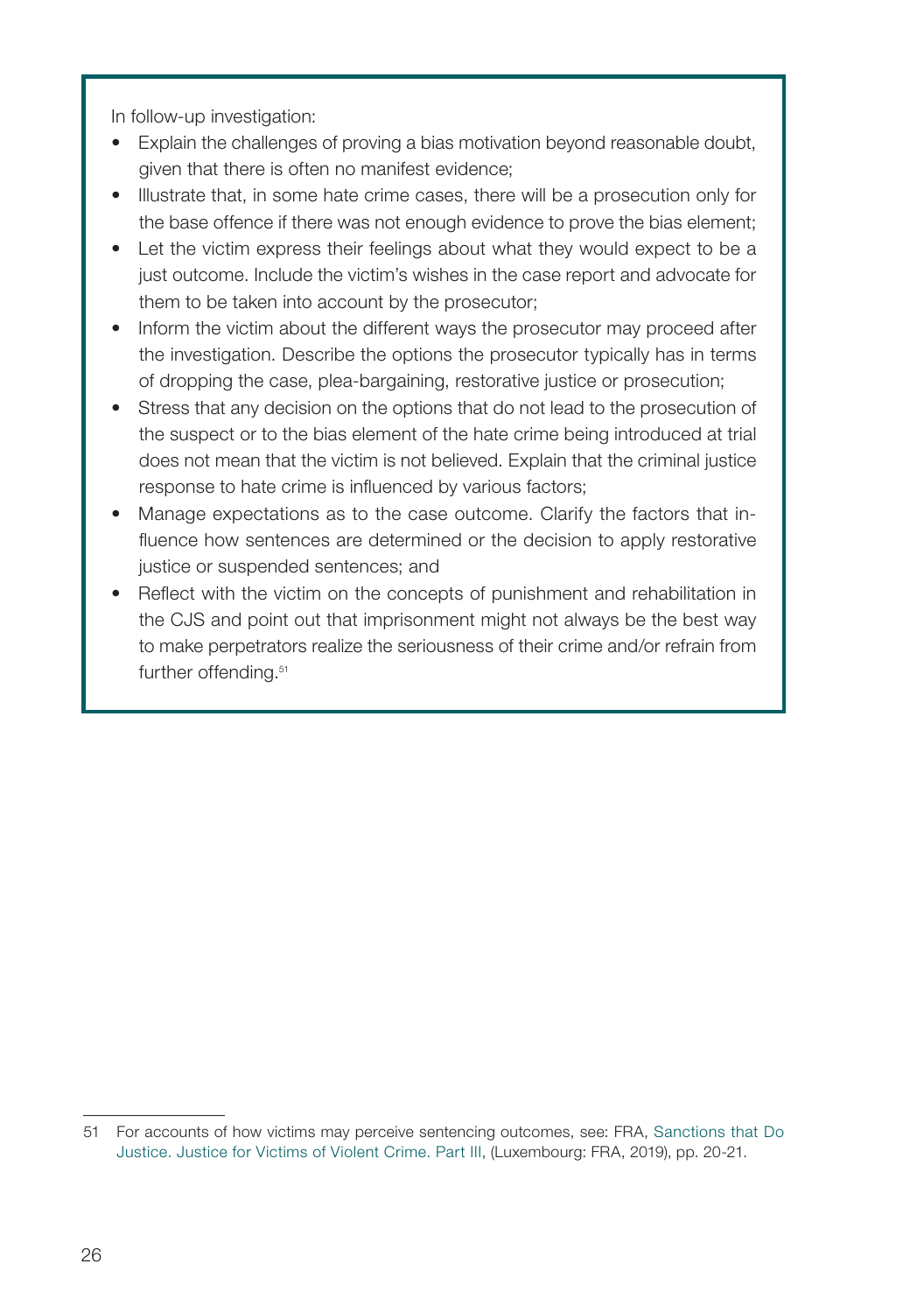### <span id="page-28-0"></span>IV. Guidance for prosecutors and the judiciary

(See Annex I: Sensitive and Respectful Essentials during the Criminal Justice Process for a full list of tips for quick reference.)

#### 1. Protection and rights during the hearing

In many OSCE participating States, a victim's status as an injured party is granted too late, which adversely impacts an effective investigation, weakens a victim's position in criminal proceedings, and limits their access to criminal case materials and their ability to file motions or appeal the prosecutor's decisions. It can also affect the chances of receiving full compensation.52 It is critical, therefore, to determine the victim's status at the earliest possible stage.

If the case goes to trial, not all hate crime victims will want to participate in the criminal justice process. Equally, many victims of hate crime may want to have a significant role in the criminal proceedings, to explain the harm they have suffered and have a voice throughout the trial. If the victim chooses to participate in criminal proceedings, it is imperative that the victim's needs are re-assessed to identify any specific protection required and which special protection measures should be applied. To protect the victim's privacy, the assessment must be kept separate from the case file so that the suspect does not have access to the file.<sup>53</sup>

To reduce a victim's risk of secondary victimization, it may be necessary to limit or ensure there is no contact with the alleged offender during or after the hearing. These measures can include separate waiting rooms, arranging for separate entrances/exits

<sup>52</sup> [Hate Crime Victims in the Criminal Justice System: A Practical Guide,](https://www.osce.org/odihr/447028) op. cit., note 5, p. 57.

<sup>53</sup> Victims' Rights Directive, op. cit., note 2, Article 21. The EU Commission's Guidance Document related to the transposition and implementation of the adoption of the Victims' Rights Directive states, in that regard, that "[n]ational authorities should adopt proportionate disclosure regulations regarding background information relating to victims' personal life, to protect the personal integrity and personal data of victims, and images of the victim and their family members or the crime scene. In practice, only information about the victim and his/her personal circumstances that is strictly relevant for the case should be disclosed to the accused (proportionality test)", ibid., p. 43.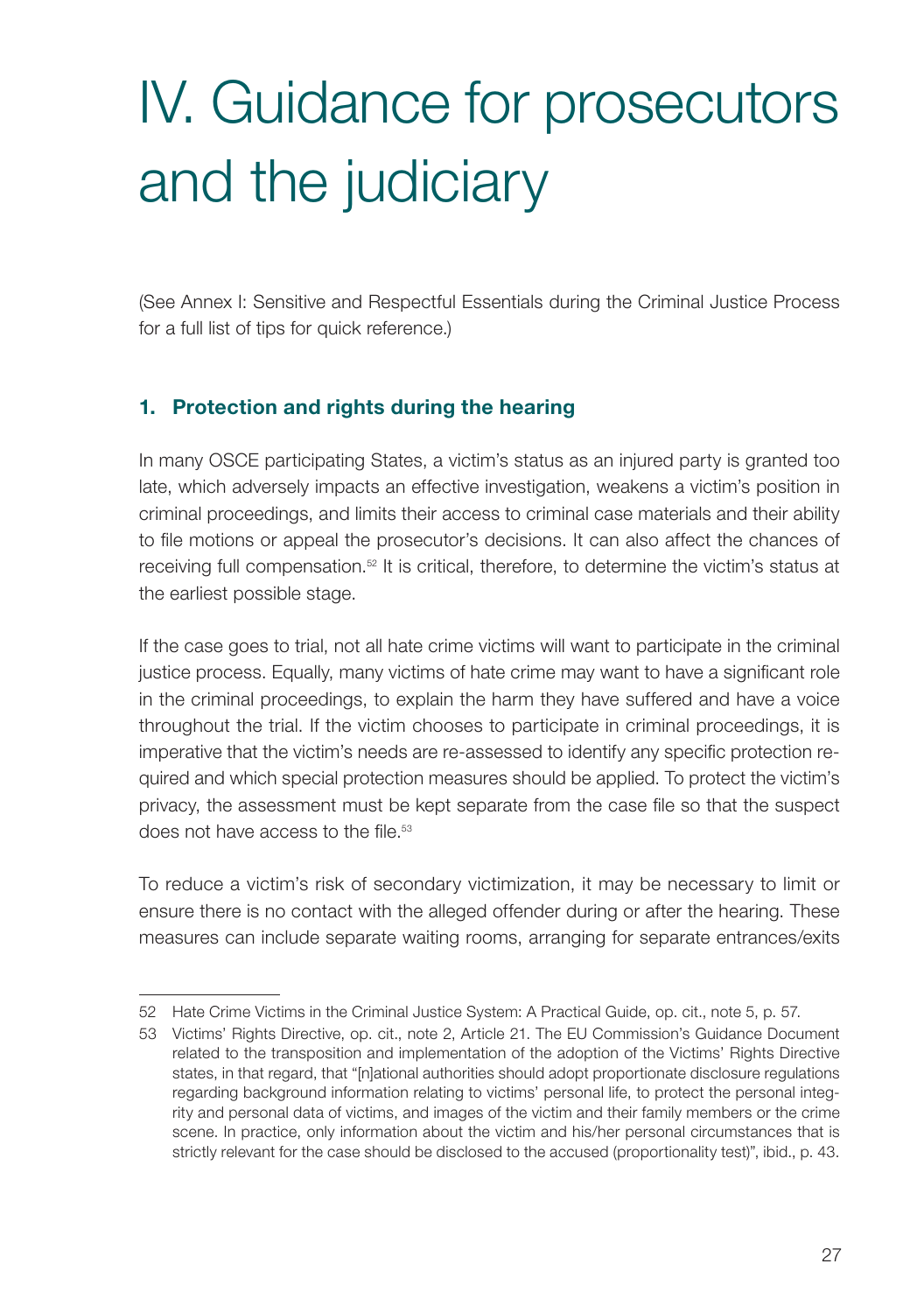or for having the victim and accused enter at different times, as well as using privacy shields to keep the accused from seeing the victim.

In addition, it is essential that a hate crime victim can fully comprehend the entire proceedings, so offering and arranging interpretation and translation may be required. This service should be granted free-of-charge, and access to translation services should be made available not only during the trial but also in the pre-trial preparation phase (e.g., for consulting a lawyer).

During the proceedings, a hate crime victim's right to be heard should be facilitated in all circumstances; if they don't wish to physically attend the hearing, for example, technological solutions should be provided, such as providing testimony via video conference.54 Depending on the law in the particular jurisdiction, a hate crime victim should be given the opportunity to present an impact statement, if this is what they would like to do. The impact statement may also serve as evidence and can inform sentencing. It would be advisable to avoid cross-examination by the defence of impact statements.

Discriminatory or degrading language must be prohibited at all times, and this must be enforced by the judge during the proceedings. It is only through continued active listening, respectful dialogue, informed communication and the safeguarding of a victim's rights that CJS professionals reinforce sensitive and respectful treatment throughout the criminal justice proceedings.

During all questioning, inquiries into a victim's personal life should be restricted to what is strictly necessary in presenting the case. In addition, to avoid further victimization and if requested by the victim and permitted under the jurisdiction's laws, the hearing should take place without the presence of the public, in order to protect the victim's privacy.55 This should extend to considering restrictions on press reporting that would divulge the victim's identity.

It is also important to remember that it is up to CJS professionals to provide information on victim's rights with regard to the reimbursement of costs, including travel expenses, translation or interpretation, support services and legal advice and representation. The victim should also be informed if there are court or other fees potentially incurred in the criminal proceedings. The more informed a victim is of the elements of the criminal justice process, the more this builds a sense of trust in the court system and mitigates against potential surprises that might lead the victim to feel that they have been let down by the process.

<sup>54</sup> Ibid., Article 23.

<sup>55</sup> Ibid., Article 23.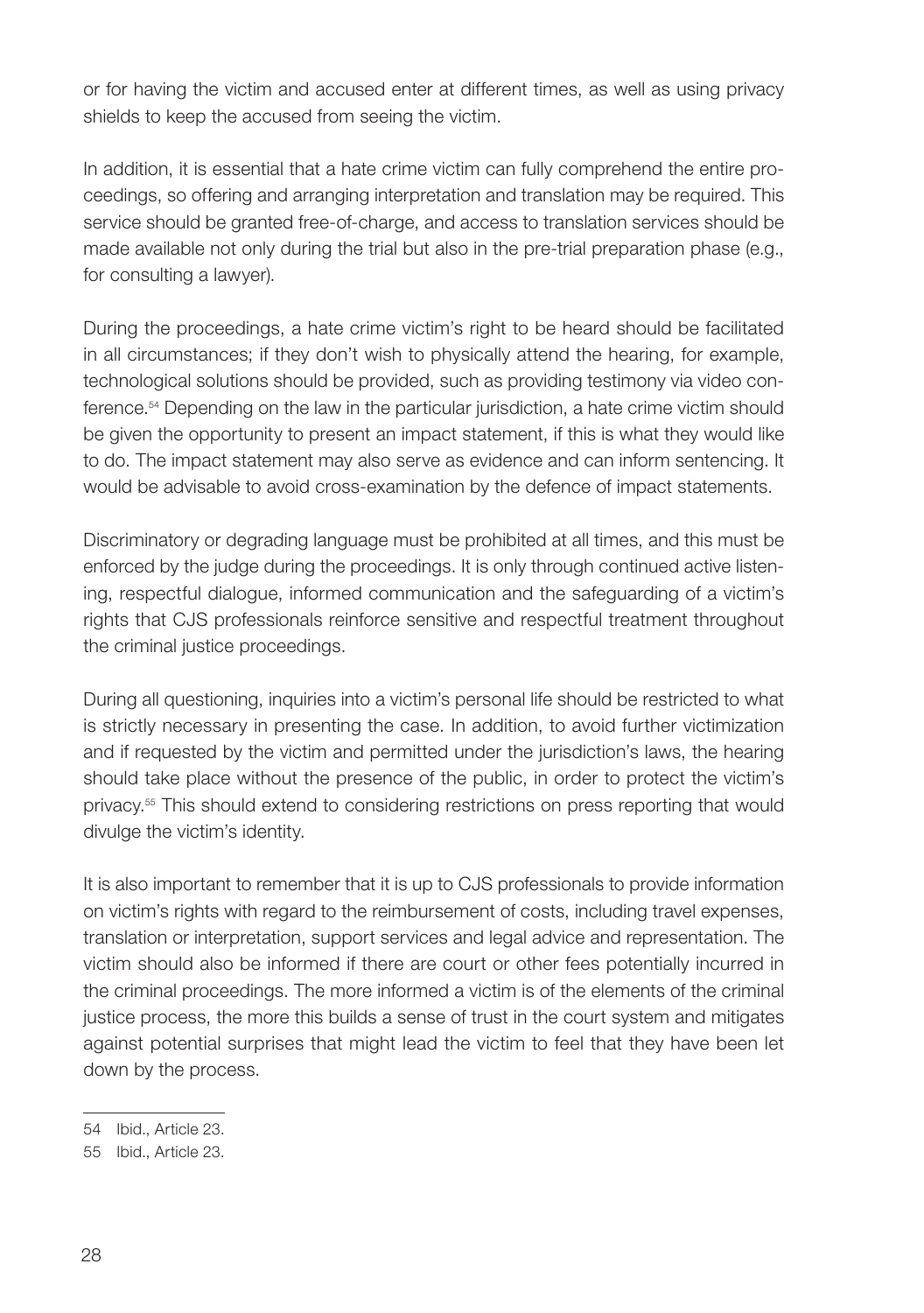<span id="page-30-0"></span>As early as possible, CJS professionals should point out the potential right to compensation from the state and/or the alleged offender, and how to access this right, if available, in the victim's jurisdiction. This may include compensation for losses of income due to participation in the proceedings or damages for harms suffered as a result of the crime. This may also include legal representation costs or damages the alleged offender might be entitled to claim from the victim in case of their acquittal.

#### 2. Support, guidance and participation

A criminal justice proceeding can be overwhelming and can make a victim feel powerless. Being sensitive to their needs, explaining how the proceedings will take place, and walking them through the details of the experience will help reassure the victim by letting them know what to expect. Many hate crime victims may be reluctant to enter the CJS, as there is a perceived risk of secondary victimization and there may be doubts as to whether engaging in criminal proceedings will deliver justice.56 Options or requirements to appear in court and the protection and support measures that can be accessed at the trial stage are critical to the hate crime victim's determination to move forward throughout the proceedings. Hate crime victims need to know there are support mechanisms available during a trial, such as psychosocial support.

It is essential to guide a hate crime victim through their participation rights at the pretrial stage. The victim should be aware of their right to withdraw from participation or their right to not be informed of the status of the case, if this is their wish. It is important to explain how to produce evidence or to make a statement regarding the evidence produced by the prosecution or defence. Prosecutors need to be aware that any information should include timeframes and deadlines for exercising these rights.

It is also imperative that hate crime victims have access to support throughout the trial. They should be informed of the possibility to be accompanied by a person of their choice during the trial. This could be a family member, community member or a CSO representative.

Allowing a CSO representative to support a victim during the criminal justice proceedings can be a powerful instrument in enhancing access to justice.<sup>57</sup> If permitted, and if the victim chooses, a CSO representative should be able to represent or intervene on behalf of the victim. The nature and extent of practical support should be clearly explained, such as whether the support person can sit next to the victim when testifying

<sup>56</sup> [Ensuring Justice for Hate Crime Victims: Professional Perspectives,](https://fra.europa.eu/sites/default/files/fra_uploads/fra-2016-justice-hate_crime-victims_en.pdf) op. cit., note 15, p. 35.

<sup>57</sup> "[Lifecycle of a hate crime: Country Report for the Czech Republic](https://www.iccl.ie/wp-content/uploads/2018/10/Life-Cycle-of-a-Hate-Crime-Country-Report-for-Czech-Republic-English.pdf)", op. cit., note 18, p.35.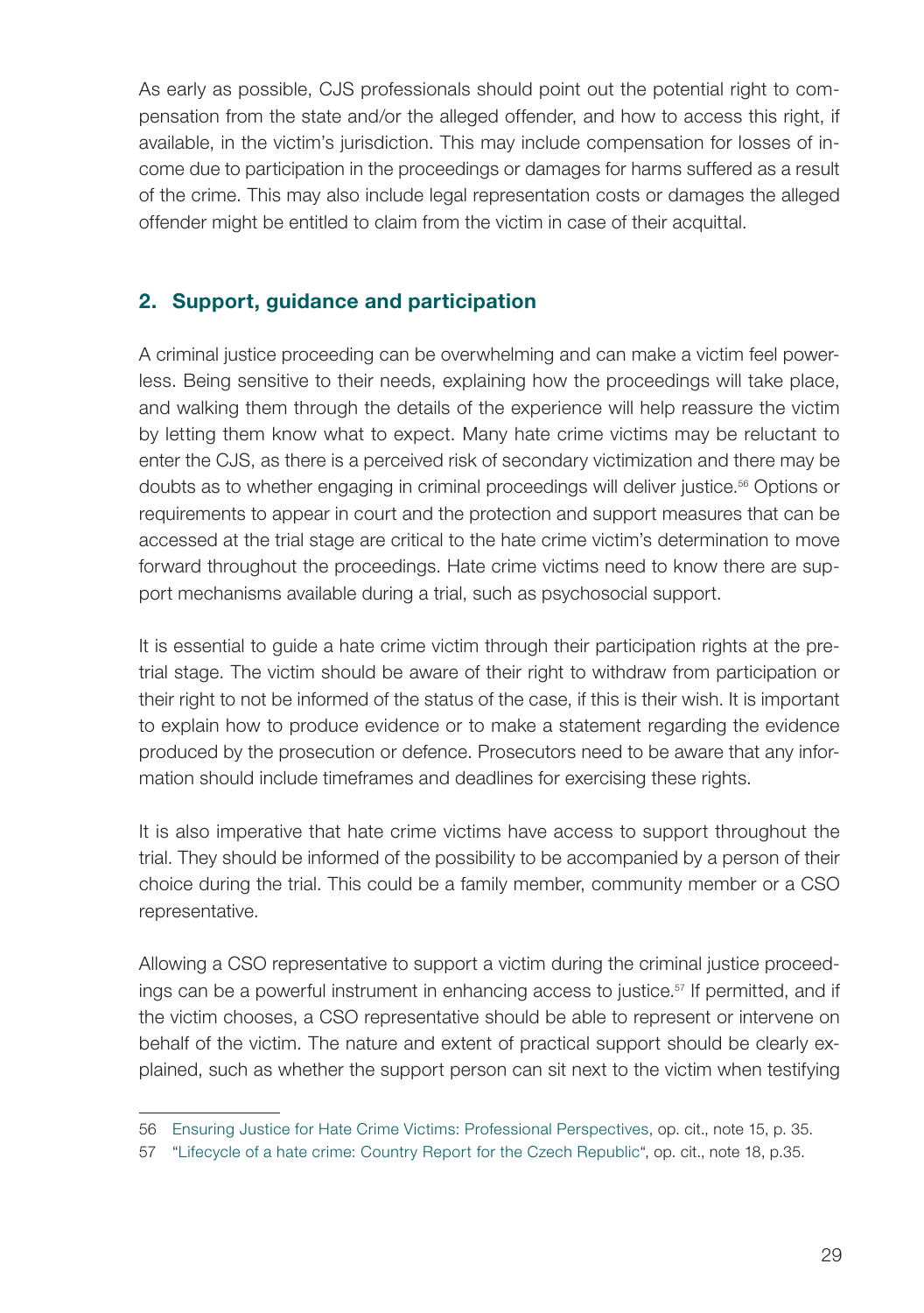<span id="page-31-0"></span>or making a statement. Providing these options reinforces a sense of being understood and supported, and of having one's needs validated.

It is important to provide guidance at each step of the way if the victim attends the hearing, with or without representation. Particular attention should be paid to practical matters, such as how to enter the court building, where the court room is, where to sit, when victims may speak and the role of court officials. The victim should not be afraid to speak or exercise any active participation rights. Understanding all the details can help a hate crime victim feel less anxious about the process.

#### 3. The duty to further investigate bias motivation

Explicitly addressing bias motivations at all stages of the criminal proceedings is part of a hate crime victim's full and effective right of access to justice. Prosecutors or investigating judges should be mindful of their right to order additional investigations to determine the bias motivation of a case, and to collect further evidence required for prosecution and conviction.58

The prosecution and courts, by law or in practice, may have a certain degree of discretion in applying these provisions and, therefore, may be reluctant to include the bias motivation, in order to not jeopardize the outcome of the case opting to present or only argue the underlying offence. However, the failure to prove bias motivation would not affect the conviction for the underlying offence; therefore additional investigation into the bias motivation of the perpetrator should always be considered as relevant and pursued.59 This reinforces the victim's perception of the crime as a hate crime is being taken seriously and all applicable provisions are taken into consideration.

If the proof of bias motivation is problematic or been dropped, it is necessary to keep the victim informed and to be sensitive to the impact this may have on the victim. Therefore, the prosecutor should:

- Explain in detail why the decision was made. When communicating to the victim, provide written notifications that are clear. It is best to avoid legal jargon, unless necessary. If legal terminology is used, it should be accompanied with an explanation in simplified language;
- It is important to express that the dismissal of bias motivation does not mean that the victim's story is not believed;

<sup>58</sup> A non-exhaustive list of additional bias indicators can be found in Annex III.

<sup>59</sup> [Hate Crime Laws: A Practical Guide,](https://www.osce.org/odihr/36426) (Warsaw: OSCE/ODIHR, 2009), p.35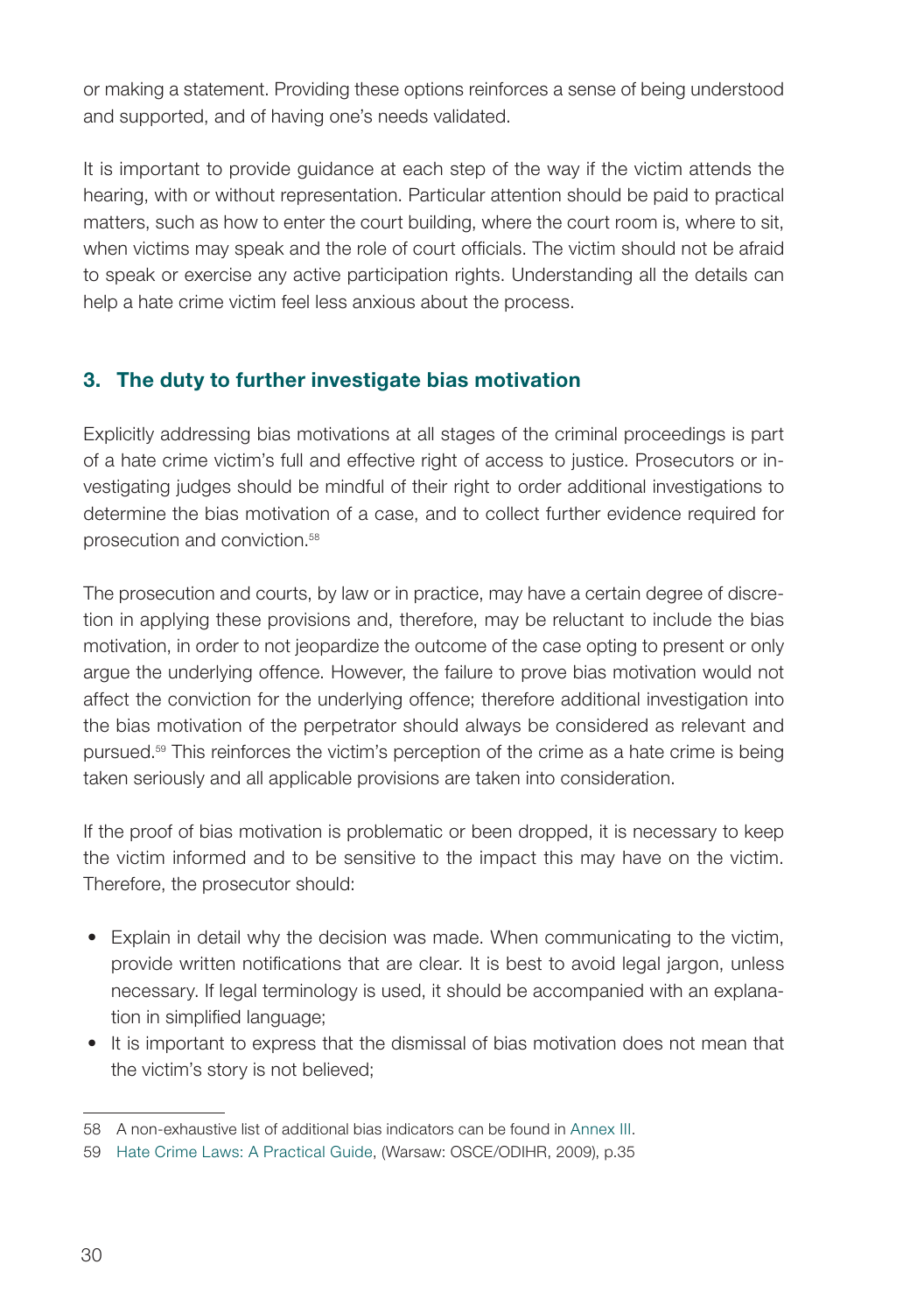- <span id="page-32-0"></span>• Inform the victim about their right to a review of a decision not to prosecute, including any decision on dropping the bias motivation. Details on how and where to request such a review must be provided;<sup>60</sup> and
- In cases where the victim has active participation rights at this stage, enable them to make informed decisions and guide them through the process.

Prosecutors and judges have a shared responsibility to the victim in:

- Determining the offender's bias motivation on the basis of the evidence;
- Clearly stating the court's findings on bias motivation, both in the courtroom and in the written decision; and
- Providing grounds to explain how a judgement on bias motivation has influenced the sentence.

#### 4. Informing the victim of the court's decision

Transparency in the criminal justice process is critical. When proceedings are concluded, the victim should receive a full briefing on the judgement and the grounds for the decision. In the event of an acquittal, immediate support will be vital to avoiding further hate crime victim trauma.

The victim may have the right to obtain a decision on compensation from the convicted following criminal proceedings, if applicable under the law. $61$  This support should be extended if victims file a claim for the reimbursement of expenses incurred as a result of their participation in the proceedings.<sup>62</sup> The following factors must be considered:

- The bias motivation in the assessment of compensation;
- If no compensation is granted from the offender, the need to inform the victim about any options to apply for other state compensation and guide them through the process;
- If applicable under the relevant laws, the need to inform the victim about their right to appeal against the decision issued by the court; and

<sup>60</sup> Victims' Rights Directive, op. cit., note 2, Article 11.

<sup>61</sup> [Hate Crime Victims in the Criminal Justice System: A Practical Guide,](https://www.osce.org/odihr/447028) op. cit., note 5, and Ibid., Article 16.

<sup>62</sup> Ibid., Article 14.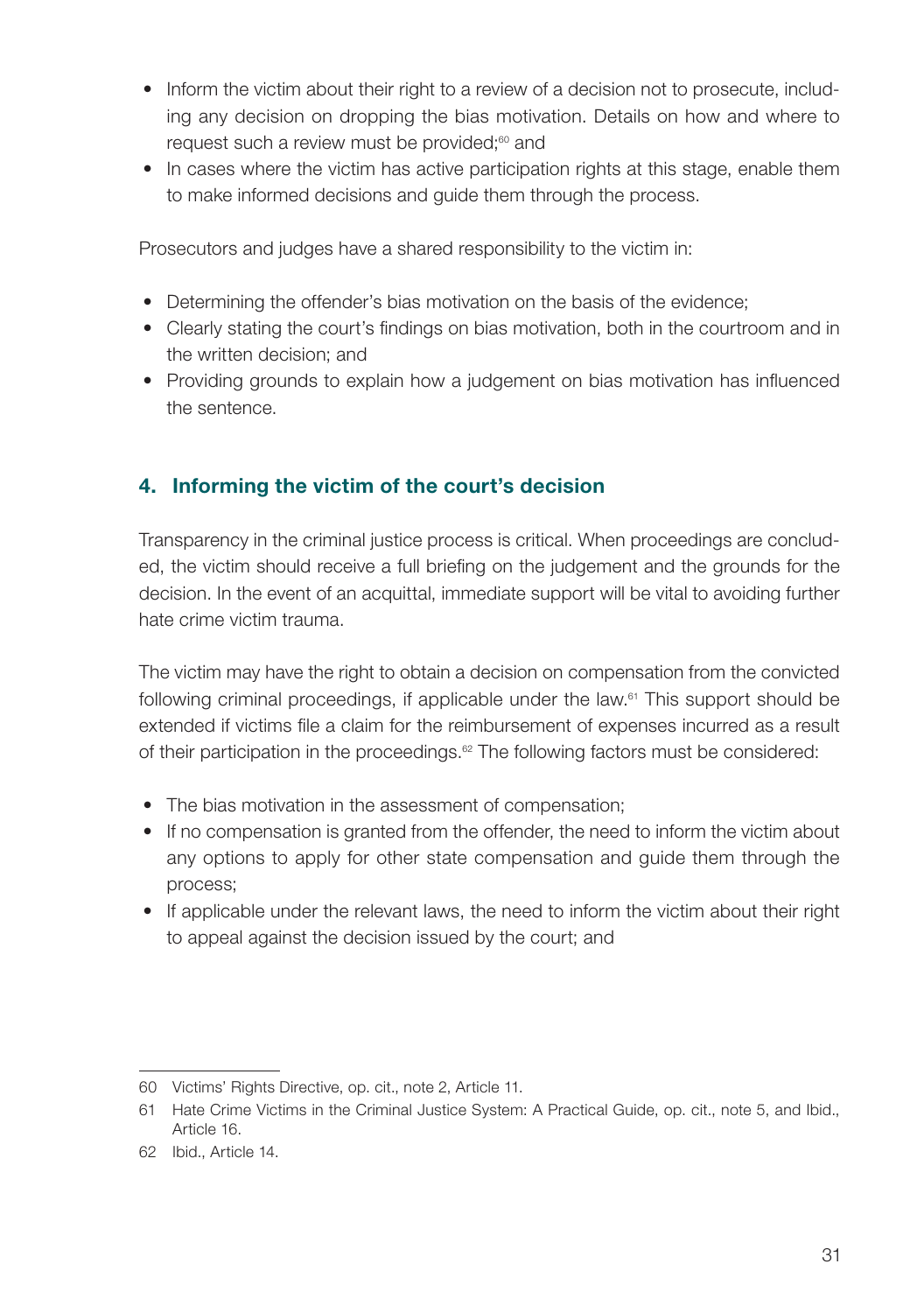<span id="page-33-0"></span>• The need to inform the victim that the execution of judgements can be complicated; "especially if the awarded amount is high and the perpetrator does not have the financial means."63

#### 5. Restorative justice measures: victim-offender mediation

Across OSCE participating States, restorative justice programmes are being developed and implemented. Restorative justice is an approach allowing all the parties directly affected by the crime, including victims, offenders and communities, to identify and address the harm, rather than focusing solely on punishing the perpetrator. Restorative processes can empower victims to have their voices heard, to explore the underlying harms suffered, and to generate community engagement in reducing secondary impact and security risks.<sup>64</sup>

Restorative justice solutions may be used in some jurisdictions for less serious infractions or in parallel to the regular proceedings.<sup>65</sup> Should the prosecution be terminated and the case diverted to the restorative process, be it settlement, plea agreement or mediation, it is imperative that the hate crime victim's needs are duly considered throughout this process. Restorative justice should only be considered with a victim's full consent.<sup>66</sup>

When considering restorative justice mechanisms, prosecutors should first discuss all the available options. If this is the direction the hate crime victim would like to take, prosecutors must secure their informed consent and present this to the court. The process should not be used to discuss, negotiate or invalidate the facts of the case as experienced by the victim. In no case should the plea agreement result in the bias element being dismissed or the compensation claim substantively diminished.

It is important to note that some restorative justice approaches are exercised without the victim's participation, focusing instead on the rehabilitation of the offender; these can fall short of meeting the needs of the hate crime victim. This should be discussed fully before implementation. Again, it is imperative that the restorative justice process takes into account the needs of the hate crime victim, is free of charge, and has the informed and voluntary consent of both the victim and the accused.

<sup>63</sup> Ibid., p. 149.

<sup>64</sup> Ibid., p. 155.

<sup>65</sup> Victims' Rights Directive, op. cit., note 2, Article 12. See also, European Commission for the Efficiency of Justice, ["Guidelines for a Better Implementation of the Existing Recommendation](https://rm.coe.int/1680747759)  [Concerning Mediation in Penal Matters](https://rm.coe.int/1680747759)", 7 December 2007, CEPEJ (2007).

<sup>66</sup> Victims' Rights Directive, op. cit., note 2, Article 12.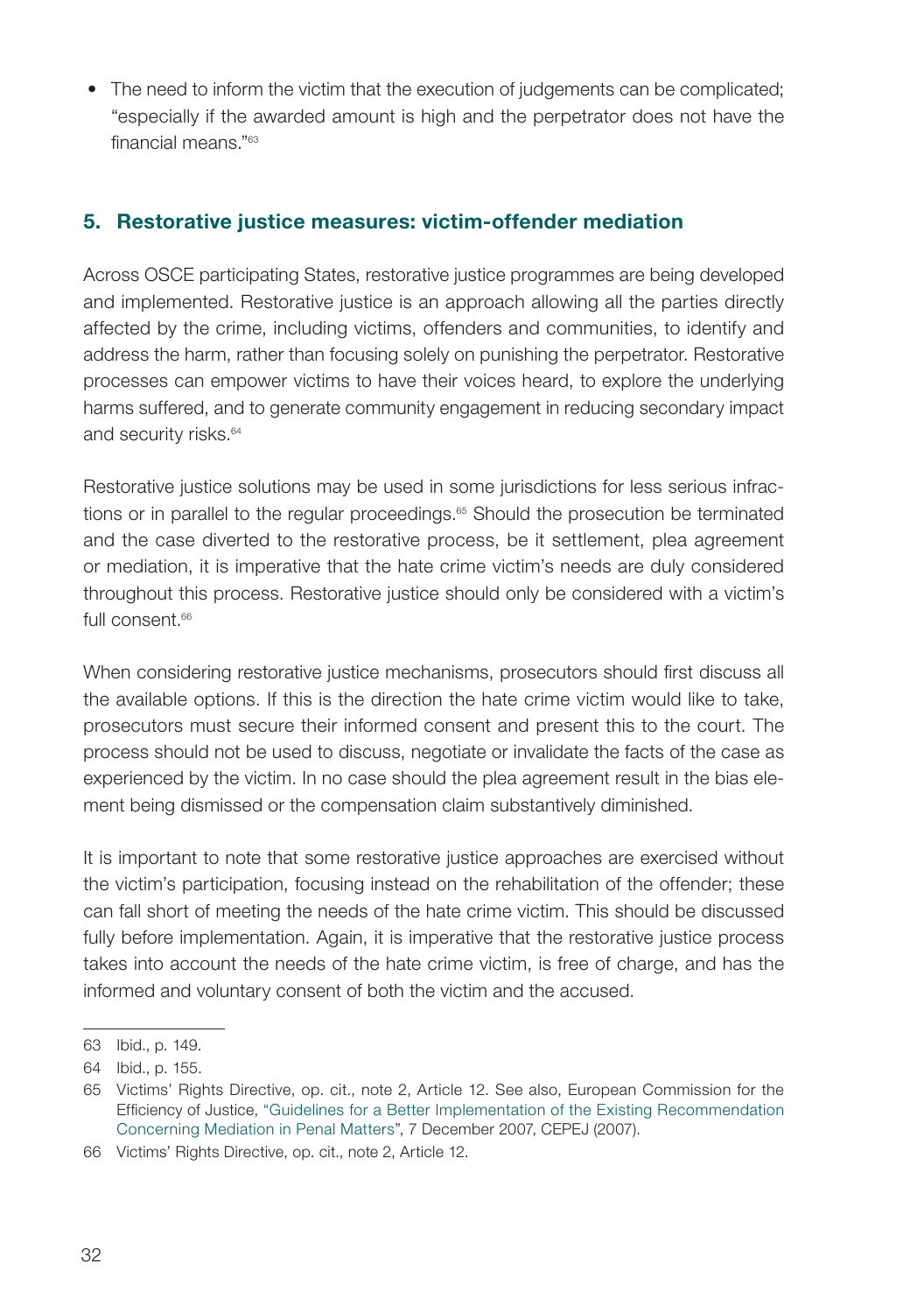<span id="page-34-0"></span>Research suggests that effective restorative justice programmes, when correctly utilized, have improved the emotional well-being of many hate crime victims and should be considered fully.<sup>67</sup>

#### 6. Post-trial stage

There may be need for victim protection and support measures to be available after the court proceedings are completed. At a minimum, a CJS professional should provide information about or renew the offer to refer the victim to specialist support providers.

If the case results in a conviction, it may be beneficial to institutionally communicate the result to the public. This can reassure affected communities that the CJS can be effective in investigating and prosecuting hate crime. To continue protecting a victim's privacy, CJS professionals must respect the victim's wishes when considering media communication about the verdict.

<sup>67</sup> Mark Austin Walters, [Hate Crime and Restorative Justice – Exploring Causes, Repairing Harms,](https://oxford.universitypressscholarship.com/view/10.1093/acprof:oso/9780199684496.001.0001/acprof-9780199684496) (Oxford: Oxford University Press, 2014).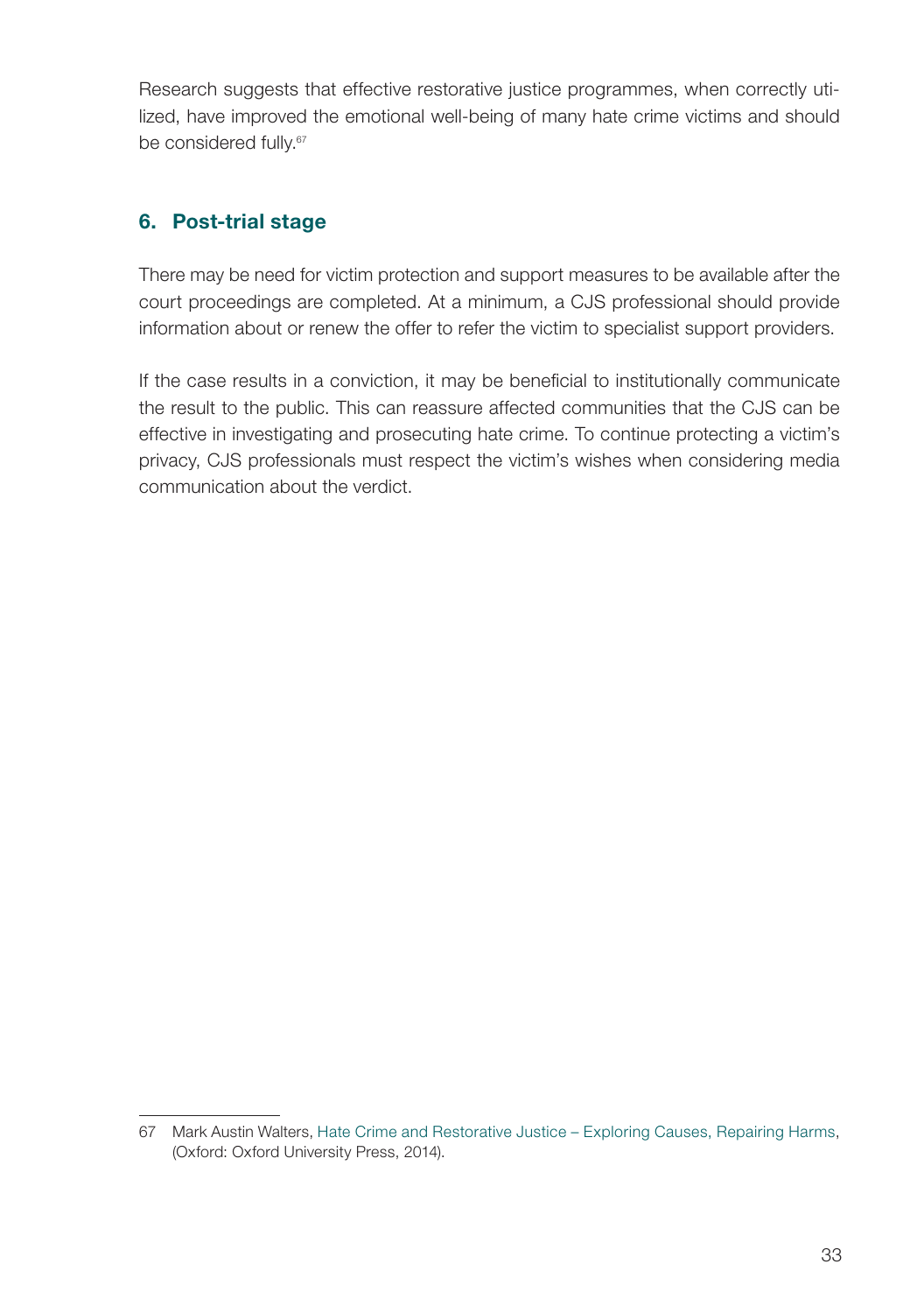# <span id="page-35-0"></span>V. Institutional measures to ensure sensitive and respectful treatment

Police have a particularly important role to play in ensuring sensitive and respectful treatment, as they are often the first point of contact for victims of hate crime. However, all officials – whether from CJS bodies or those otherwise encountering victims of hate crime – have a responsibility to ensure victims are treated with respect and sensitivity. Therefore, ensuring a culture of sensitive and respectful treatment is a whole-of-institution exercise.

Institutional recognition of the trauma suffered by hate crime victims must be matched by practical policy, procedure and processes for responding to hate crimes. Intuitions should, therefore, consider the following critical areas in building and enhancing their frameworks for ensuring the sensitive and respectful treatment of hate crime victims.

#### 1. Conducting an institutional needs assessment

An assessment of gaps and needs to identify where change, modification or improvement is needed is essential to building and strengthening sensitive and respectful institutional measures for protecting and supporting hate crime victims.

Institutional co-operation with hate crime victim-support organizations facilitates a whole-of-society approach to policy formulation and can inform capacity-building training programmes for CJS professionals. This assessment should, therefore, actively seek to use focus groups, surveys and key leadership engagement to objectively and subjectively assess the efficacy of policing and CJS institutions in meeting the needs of hate crime victims.<sup>68</sup>

<sup>68</sup> The importance of and current state of support structures and specialist services for hate crime victims has been discussed in detail in, ["The State of Support Structures and Specialist Services](https://www.osce.org/odihr/467916)  [for Hate Crime Victims: Baseline Report"](https://www.osce.org/odihr/467916), op. cit., note 5.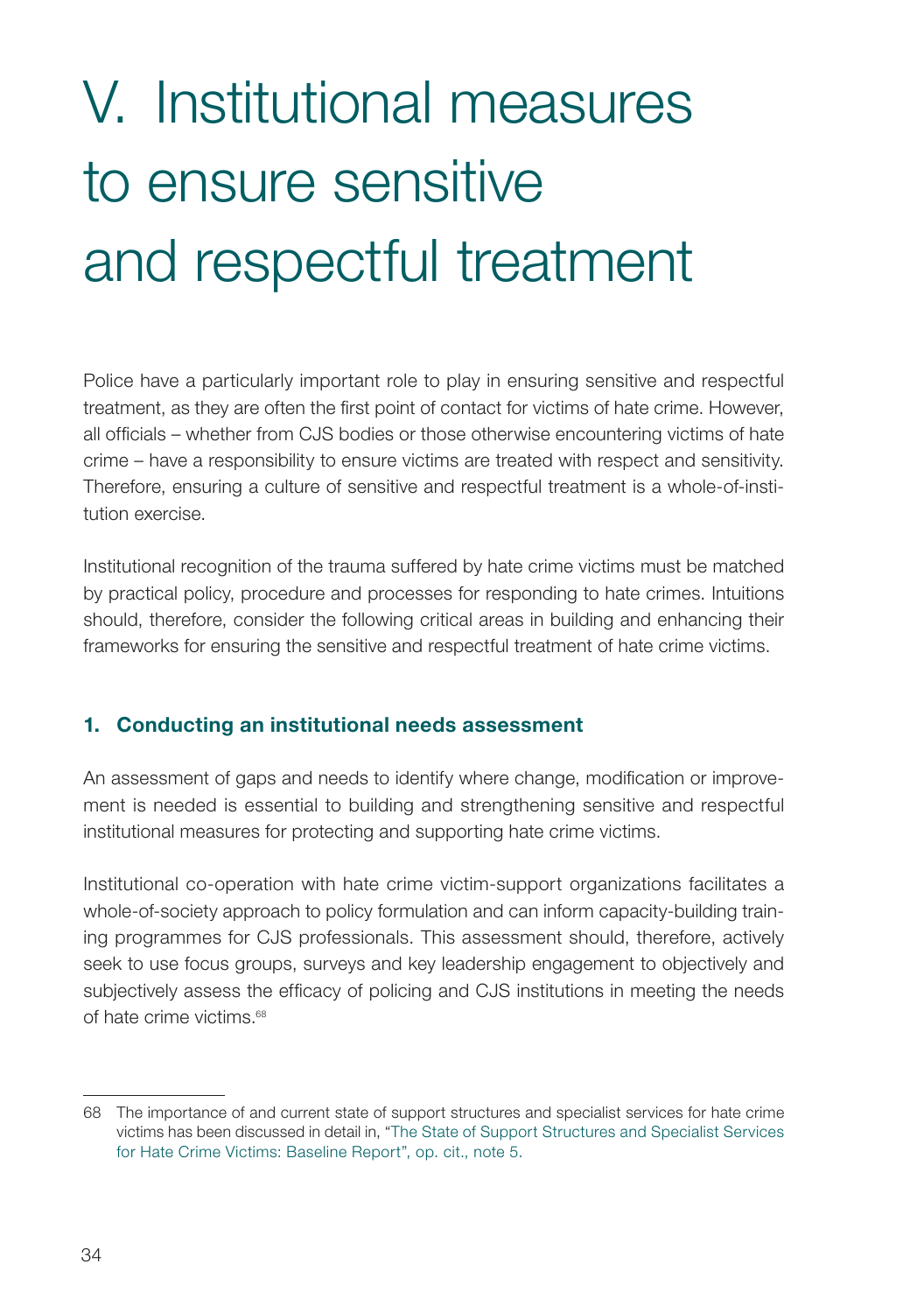The analysis should provide an action plan, including recommendations and a system for monitoring, evaluating and learning outcomes. It should include a critical look at the essential elements of a robust system for sensitive and respectful treatment, asking questions such as:

- Do the authorities demonstrate commitment to supporting hate crime victims publicly through statements, examples and written communication, as well as within institutional hierarchies?
- Are hate crime victim rights and needs published in a document available to all police officers?
- Does policymaking involve consultation with community-based organizations, victims' and CSOs as equal partners?
- Does training and guidance exist on sensitive and respectful treatment and, particularly, sensitive interviewing of hate crime victims, and are they available to frontline officers?
- Are specialist "victim" officers (with special training, including on hate crime victimization) available or on call?
- Is there psychological support assistance available or on call to support the interviewing officer ?
- Are there measures and checks in place to ensure the victim's safety and the prevention of re-victimization? In particular, are measures in place to avoid overinterviewing and exposure of the hate crime victim to the defendant?
- Can a hate crime victim be accompanied by a person of choice at any procedural step or interview?
- Are the premises where interviews are conducted accessible and comfortable for hate crime victims?
- Is information about the steps in the criminal justice process and rights of the victim provided early in the proceedings? Is it comprehensive?
- Are interpreters and translated materials readily available in relevant languages (not only the official language[s])?
- Is the way a victim is treated in the criminal justice system monitored, and is data collected and used to improve a victim-centred approach by the police?
- Are there oversight and complaint mechanisms in place and available to victims that deal with complaints about secondary victimization and non-sensitive and nonrespectful treatment?
- Do investigations into police misconduct exist? If so, are they independently conducted?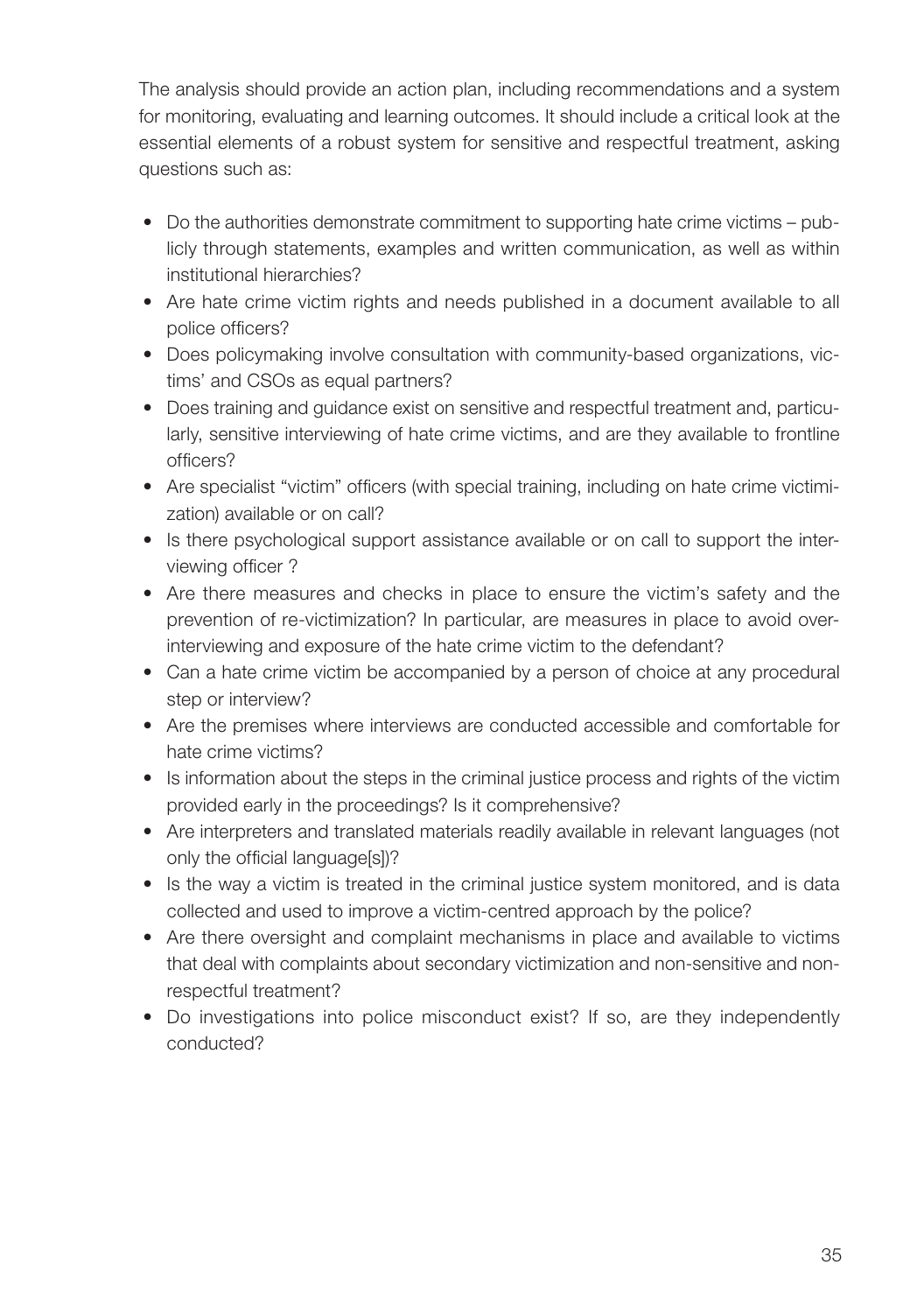#### <span id="page-37-0"></span>2. Hate crime institutional protocols

At the institutional level, states should identify and implement laws, policies, protocols, guidance and training required to deliver effective and sensitive hate crime victim support. An important step is to institutionally develop a **victims of hate crime protocol** for law enforcement and CJS professionals. This should include steps to:

- Address every stakeholder in criminal proceedings and define their role in hate crime victim support at each level;
- Declare hate crime victims a particularly vulnerable group and explain their specific needs;
- Provide institutional training on respectful and sensitive communication;
- Consider practical recommendations to facilitate appropriate behaviour and engagement; and
- Understand the importance of information provision and the need for comfortable and accessible interview rooms, interpreters and information available in various languages.

An immediate measure of commitment to addressing the importance of hate crime and the support that hate crime victims can expect could come in the form of an institutional leadership declaration or formal commitment, such as a mission statement.

An explicit and automatic formal declaration of hate crime victims as victims with special protection needs should be enshrined in law and included in relevant policies and procedures. Any legal and policy frameworks should establish the victim's right to early and easy access to special protection measures and support services, and speak to the victim's rights and participation in criminal proceedings. This declaration should be clearly communicated in any institutional mission statement.

#### 3. Accessible reporting systems and co-operation with support organizations

Offering a variety of accessible reporting options for victims shows a commitment to hate crime victims' access to justice. It is important to:

- Offer flexible reporting options, ideally online and accessible 24-hours a day;
- Let the victim decide whether and how they want to be contacted by the authorities, or whether communication should be conducted through a CSO, if available;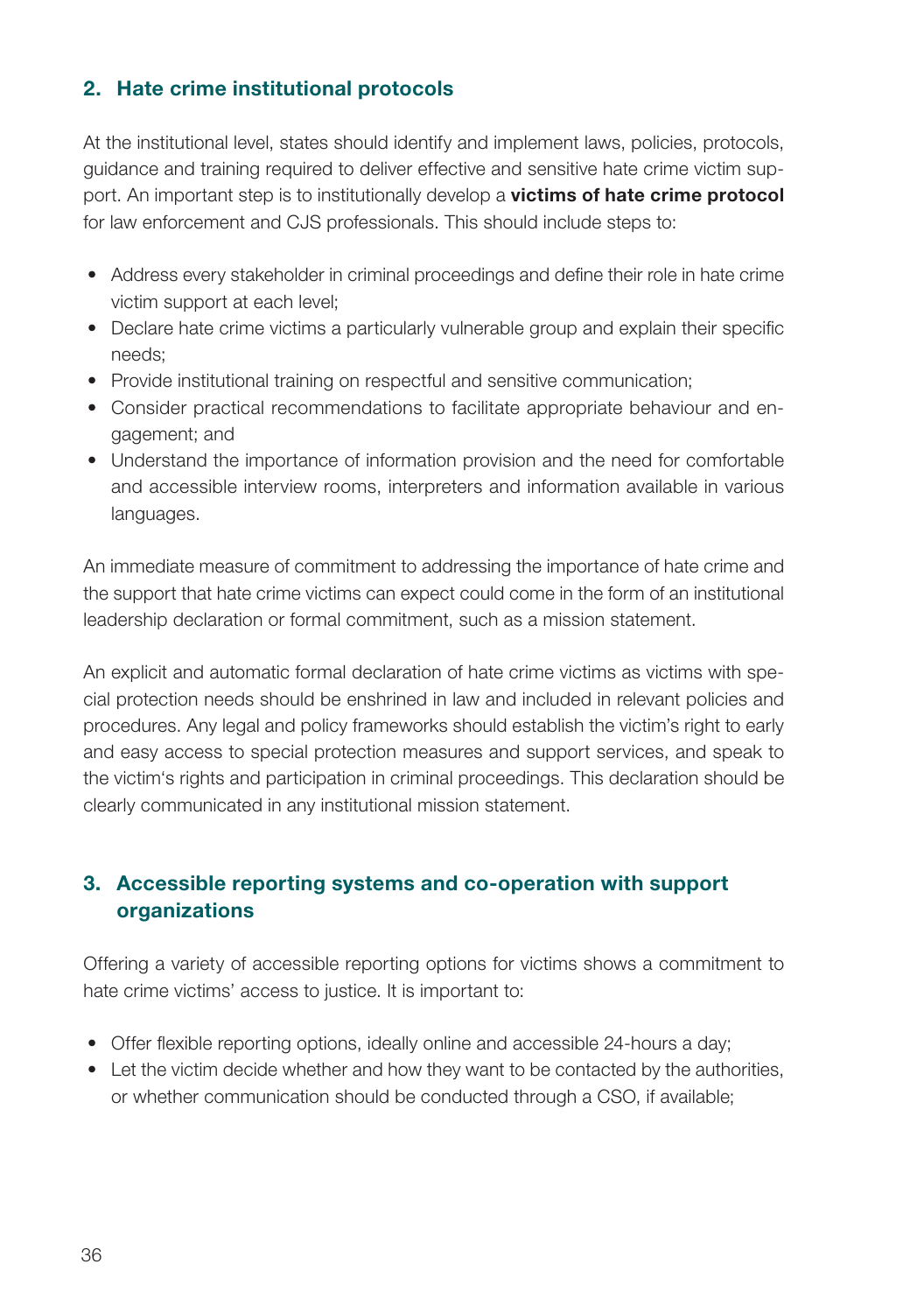- Offer options for anonymous reporting;<sup>69</sup> and
- Assure victim confidentiality to everybody who reports a hate crime or hate incident.

Third-party reporting options have been identified as particularly beneficial, since hate crime victims are often reluctant to approach the police or other authorities.<sup>70</sup> Thirdparty reporting is the process of CSOs acting on behalf of or as liaisons for the victim in reporting a hate crime to the authorities. A co-ordinated approach should include setting up dedicated channels between third-party reporting CSOs and the CJS to facilitate workflows and information sharing.

Multi-agency co-operation between the CJS and CSOs providing victim support plays a critical role in reinforcing hate crime victims' trust in the system. Depending on their specialization, support services may provide counselling, as well as psychosocial, legal or practical support. More importantly, they serve as contact points/liaison with police and CJS professionals. It is critical that CJS professionals recognize the important support role organizations may play in the criminal justice process.

In order to foster and facilitate co-ordination with support providers, states should implement formal co-operation agreements that:

- Provide service guarantees that all actors will take agreed measures within agreed responsibilities and all legal and policy standards are met by each side;
- Determine short and fast communication channels between entities and appoint clear, single points of contact;
- Build trust between authorities and CSOs through repeated personal contacts between established caseworkers. For CJS professionals, this may be enabled by the creation of special units, especially in larger cities; and
- Establish boundaries and firewalls for data sharing and lay out the details as to whether and under which circumstances the sharing of personal information is allowed, in line with victim consent and data protection laws.<sup>71</sup> Some countries have put in place automatic referral systems between the police and victim-support services<sup>72</sup>

<sup>69</sup> Some police forces invite CSOs and victims to submit anonymous information, which then forms part of their intelligence picture about hate crime activities in their area.

<sup>70</sup> [Ensuring Justice for Hate Crime Victims: Professional Perspectives,](https://fra.europa.eu/sites/default/files/fra_uploads/fra-2016-justice-hate_crime-victims_en.pdf) op. cit., note 15, p. 34-35.

<sup>71</sup> For more information, see ODIHR's previous project "[Building a Comprehensive Criminal Justice](https://www.osce.org/projects/criminal-justice-response-hate-crime) [Response to Hate Crime](https://www.osce.org/projects/criminal-justice-response-hate-crime)", which, inter alia, offers the guide , (Warsaw: OSCE/ODIHR, 2018).

<sup>72</sup> "[The State of Support Structures and Specialist Services for Hate Crime Victims: Baseline](https://www.osce.org/odihr/467916)  [Report](https://www.osce.org/odihr/467916)", op. cit., note 5, p. 20.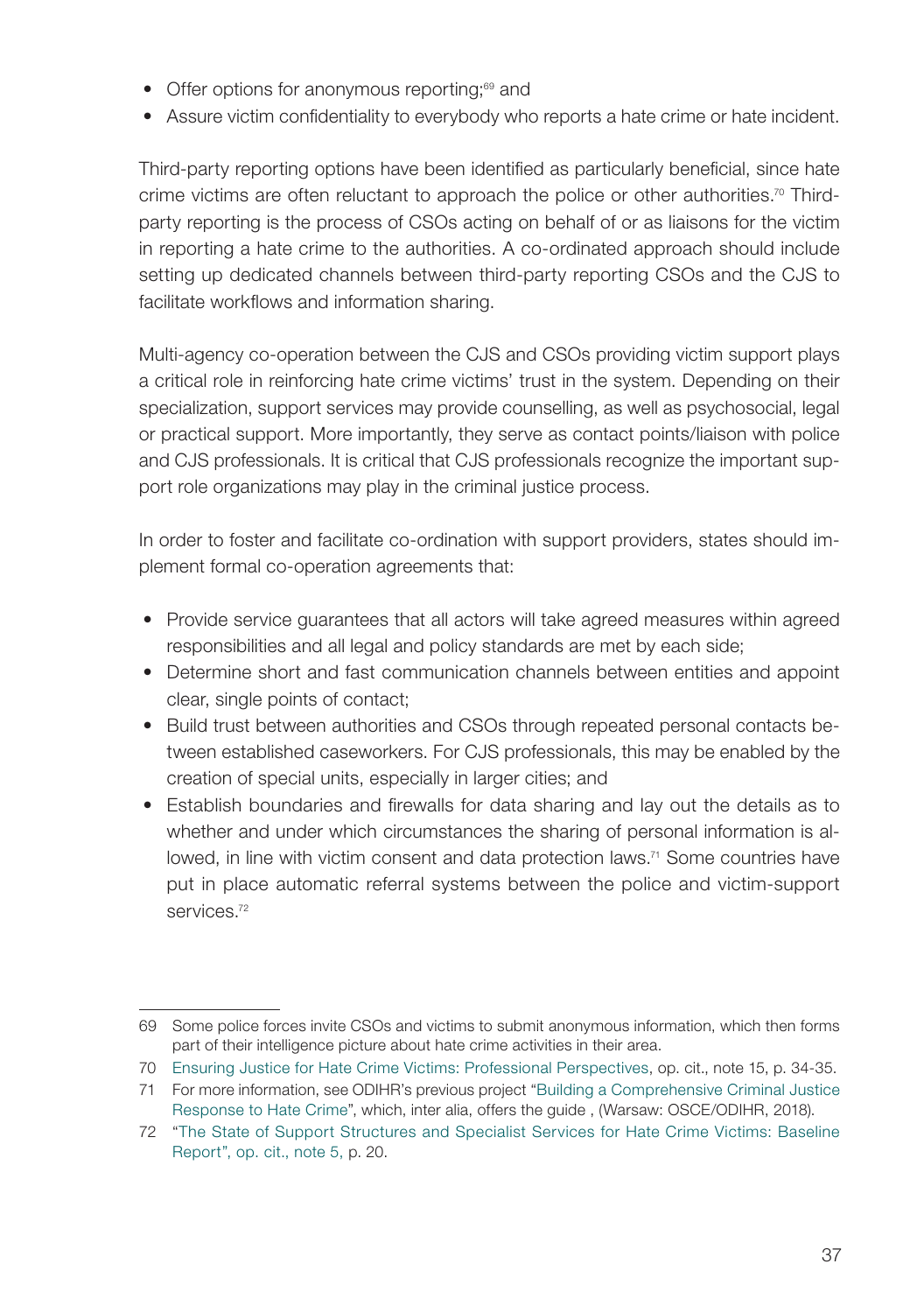<span id="page-39-0"></span>It is important to note that many countries already have in place effective referral systems for victims of domestic violence. While it may not be practical to include hate crime victims within these existing structures, states are encouraged to learn from or build on these models.

#### 4. Sensitive and respectful treatment training programmes

All ranks within law enforcement and all criminal justice professionals who interact, engage with or act on behalf of hate crime victims should undertake training on the sensitive and respectful treatment of hate crime victims.<sup>73</sup> In particular, police institutions should make training part of annual compulsory refresher programmes. It is beneficial for such training to include role playing, so officers can rehearse critical situations to refine their skills through participatory methodologies. Officers who have received additional specialized training on hate crime victimization and who regularly work with hate crime victims should be engaged in advising and developing training programmes.

Training for police should include practical aspects of treating and interacting with hate crime victims, such as:

- The importance of active listening, interview techniques and understanding one's own biases;
- The needs of hate crime victims and the procedural measures that strengthen trust and show a commitment to their protection and support; and
- The importance of measures for ensuring access to information throughout the investigation and criminal justice proceedings, i.e., presenting victim options, ensuring they understand their rights.

Although the focus is often on law enforcement, the effective practical implementation of a victim-centred approach is just as crucial for the prosecution and the judiciary. For example, the work of prosecutors and judges can appear highly formalized and can involve decision-making based on the case file without any personal contact with the victim. A victim may have a sense of being excluded from the proceedings, of not being believed or of being denied access to justice when receiving written information on the discontinuance of their case. Training for CJS professionals on applying a victimcentred approach enables them to understand the sensitivities of hate crime victims so they can tailor their communication to help victims feel heard and respected. This knowledge can also assist in promoting a victim's active participation in the criminal justice process, to the extent possible under the relevant laws.

<sup>73</sup> Victims' Rights Directive, op. cit., note 2, Article 25.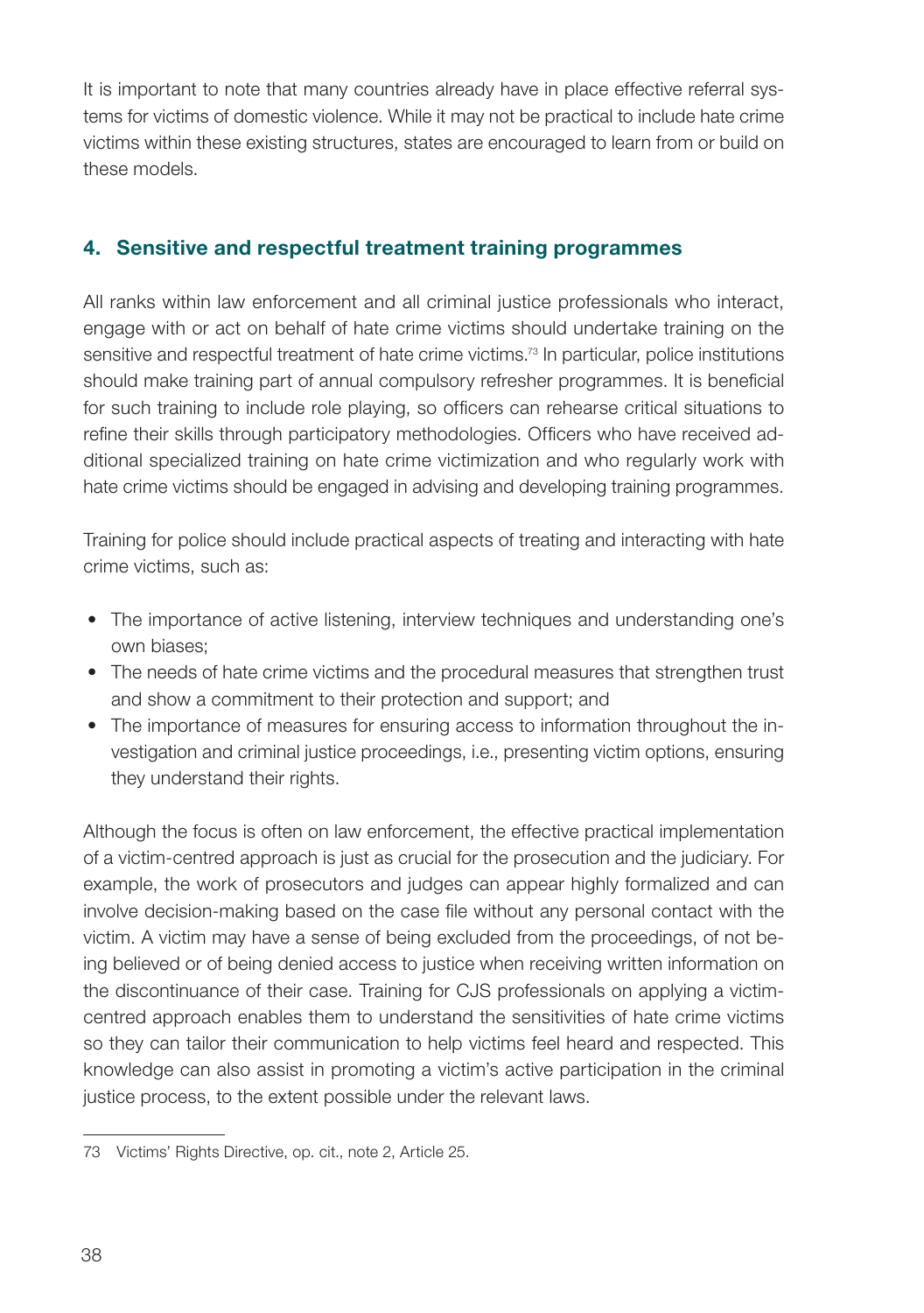<span id="page-40-0"></span>Training must be obligatory and conducted regularly for all levels of CJS institutions.<sup>74</sup> It is important to involve experienced practitioners who work with victims of violence and trauma in the conceptualization and delivery of such training. Inviting CSOs and affected community members to help shape the training can assist in integrating hate crime victims' practical needs and encourages better understanding among all stakeholders. Training should also include activities to build the understanding of the important role hate crime victim-support providers have in reinforcing sensitive and respectful treatment.75

(See Annex IV: Reading guide to strengthen understanding of hate crime victims for recommendations.)

#### 5. Organizational culture

"Hopefully, we will internally gain a much better understanding that actually the outcome isn't necessarily a criminal justice outcome, the outcome is sympathy, is victim support, and people feeling that they've been listened to and that we're doing everything we can to make this kind of behaviour stop." – Chief Superintendent, Head of Community Engagement<sup>76</sup>

The importance of a victim-centred approach, the seriousness of hate crimes, an awareness of hate crime victims' needs and the necessary frameworks to combat discriminatory police work must be endorsed and enforced by police management and senior officers.

In order to earn the trust of the public, there must be a commitment to eliminating any direct or indirect practices of over-policing.<sup>77</sup> These practices may exist in the form of racial profiling, disproportionate stops and searches or other police checks, biases in prosecution and sentencing, and discriminatorily targeting members of minority groups.

<sup>74</sup> For more information on hate crime training, see: [Manual on Joint Hate Crime Training for Police](https://www.osce.org/odihr/402296) [and Prosecutors](https://www.osce.org/odihr/402296), (Warsaw: OSCE/ODIHR, 2018).

<sup>75</sup> The EStAR project will create a series of customized tools and training workshops to assist governments based on this Model Guidance.

<sup>76</sup> Stevie-Jade Hardy, Neil Chakraborti, Ilda Cuko, ["More Than a Tick-Box? The Role of Training in](https://www.mmuperu.co.uk/assets/uploads/bjcj_files/Hardy_Chakraborti_Cuko_2020_More_Than_a_Tick_Box_The_Role_of_Training_in_Improving_Police_Responses_to_Hate_Crime.pdf) [Improving Police Responses to Hate Crime](https://www.mmuperu.co.uk/assets/uploads/bjcj_files/Hardy_Chakraborti_Cuko_2020_More_Than_a_Tick_Box_The_Role_of_Training_in_Improving_Police_Responses_to_Hate_Crime.pdf)", British Journal of Community Justice, Vol. 15, No. 3, 2020, pp. 1-17.

<sup>77</sup> Gail Mason, [Policing Hate Crime: Understanding Communities and Prejudice](https://www.routledge.com/Policing-Hate-Crime-Understanding-Communities-and-Prejudice/Mason-Maher-McCulloch-Pickering-Wickes-McKay/p/book/9780367226596), (London: Routledge, 2017), p. 135.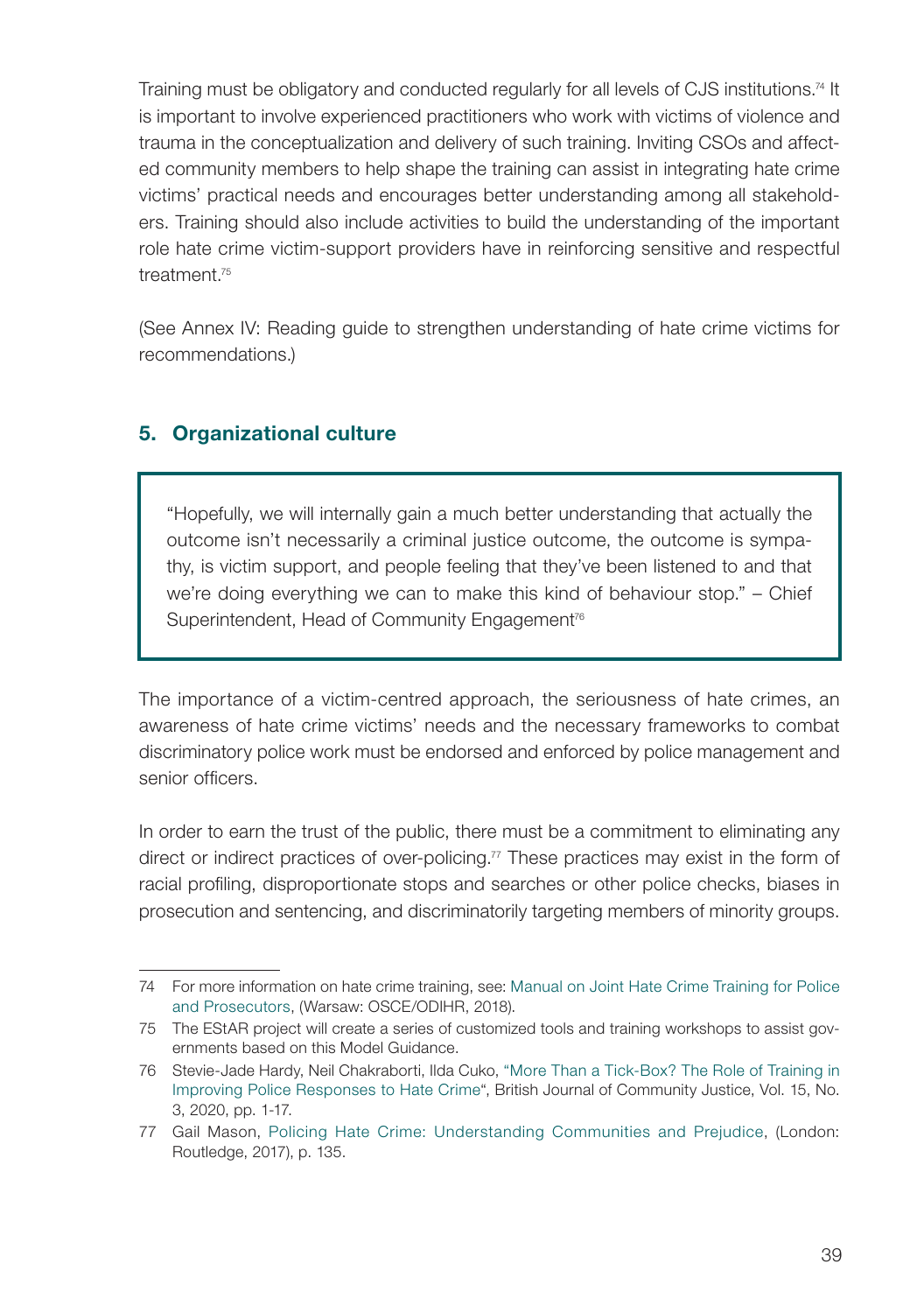<span id="page-41-0"></span>Police management must actively prevent and counteract negative attitudes among officers on the social and emotional aspects of policing and promote its value as complementary to the investigative process.

A shift towards a problem-oriented, community-based policing approach will benefit hate crime victims and victims of other crimes, alike. As part of this approach, police officers must respond equally to all incidents, with the objective of preventing the escalation of further risk.<sup>78</sup> This is particularly relevant to hate crime, which has the potential to escalate and lead to new incidents.

Police management must reinforce the understanding that community policing, multiagency networking and social service activities are equal, interdependent and mutually reinforcing approaches to fighting crime.79

A CJS sector commitment to positively endorse the above will help establish trust with the community, ensuring that society understands that the CJS is there to not only provide access to justice, but also to provide protection and support measures for victims.

A commitment to change and inclusion can be demonstrated by active recruitment strategies to promote diversity at all levels. Diversity in the criminal justice workforce will enable stronger relationships to develop between minority and other marginalized communities and their respective criminal justice professionals. It can also help improve the institutional understanding of minority issues and bring different perspectives into the formulation of policies and procedures. For example, in some countries, there are specialized police teams to assist victims that consist of women and minority groups, to ensure a gender-sensitive and victim-sensitive approach.

#### 6. Supervision and oversight mechanisms

To help mitigate against human error, robust oversight and supervision of hate crime responses must be enshrined in the process. Established oversight and complaint mechanisms must be made complementary to dealing with hate crime and its victims,

<sup>78</sup> Paul Giannasi, Nathan Hall, "Policing Hate Crime: Transferable Strategies for Improving Service Provision to Victims and Communities Internationally", in: Jennifer Schweppe, Mark Austin Walters (eds.), The Globalization of Hate (Oxford: OUP, 2016), pp. 190-209. In Đorđević v. Croatia, No. 41526/10, 24 July 2012, the European Court of Human Rights confirmed the state's positive obligations in a situation outside the sphere of criminal law where the competent state authorities were aware of serious harassment directed at a person with physical and mental disabilities.

<sup>79</sup> D.J. McCarthy, ["Gendering 'Soft' Policing: Multi-Agency Working, Female Cops, and the](https://www.tandfonline.com/doi/abs/10.1080/10439463.2012.703199)  [Fluidities of Police Culture/s](https://www.tandfonline.com/doi/abs/10.1080/10439463.2012.703199)", Policing and Society, Vol. 23, No. 2, 2013, pp. 261-278.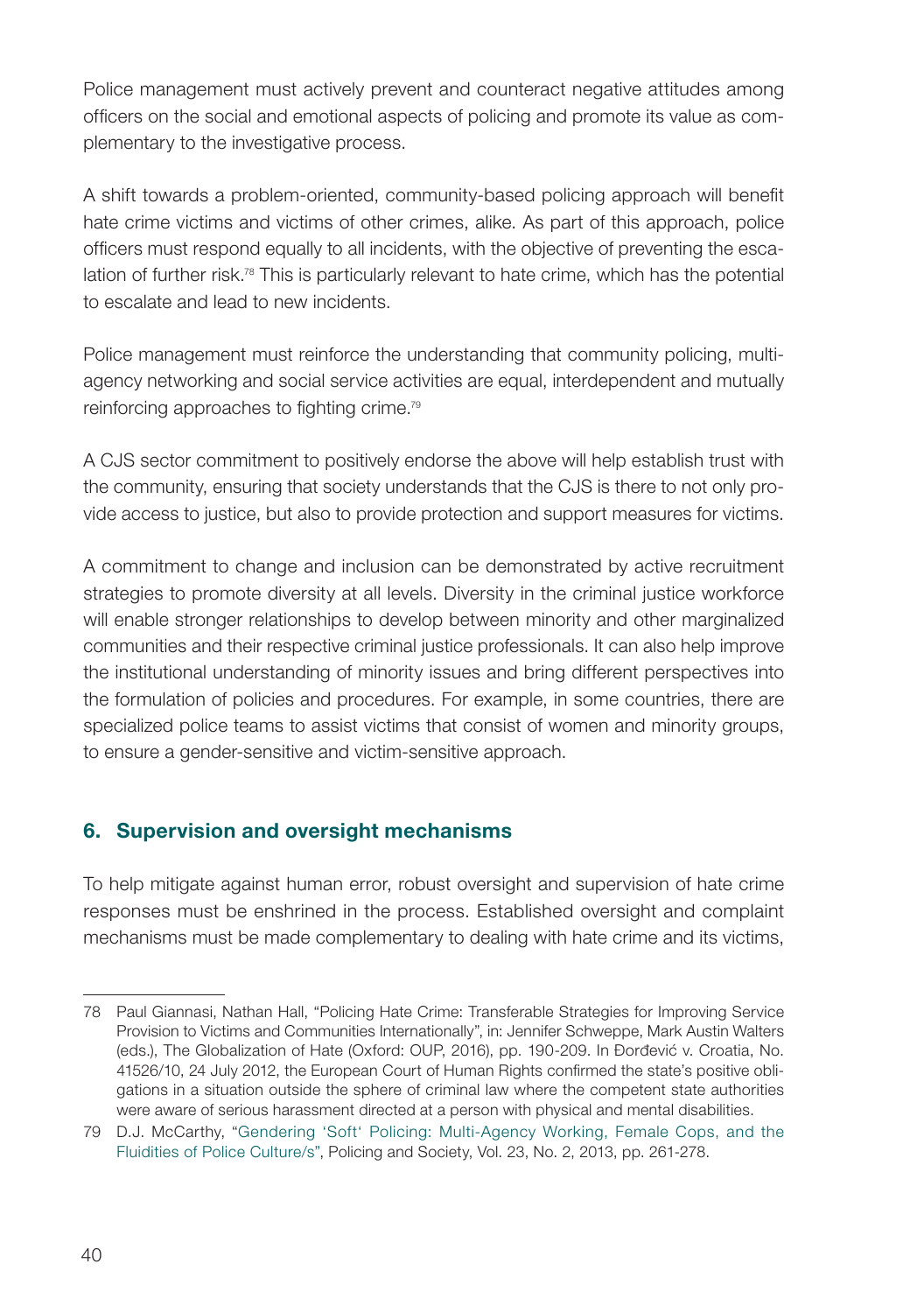<span id="page-42-0"></span>to effectively address procedural shortcomings, secondary victimization and insensitive and non-respectful treatment.

Any complaint body established should be as independent as possible, to maintain objectivity and to be accessible to victims, allowing them to report and address police misconduct. This body should be linked to systematic supervision of case handling and victim treatment during ongoing investigations. It is essential to gather victims' feedback on their overall experience when accessing the support structures and services of the CJS, to provide a living and easily obtainable accessible data stream that better informs action to eliminate flaws and identify potential areas for improvement.<sup>80</sup>

Given the disproportionate impact of hate crime on its victims, supervisors must actively monitor investigations of such crimes. This monitoring and feedback is important for both the investigators and the victims of the crime. Supervisors and managers should introduce a mandatory check of hate crime casework to ensure that the initial investigating officer has recorded hate elements, conducted a risk and needs assessment, and implemented any appropriate interventions and referrals.

#### 7. Community outreach

In many countries, mistrust is a major characteristic of the relationships between minority groups and the CJS. This is often, historic, multi-generational and embedded in social attitudes and behaviours.

Engagement between CJS professionals and minority groups should be established and promoted to overcome outdated attitudes and foster mutual understanding and trust. This interaction will also better inform customized policy and practice.

CJS professionals should be provided with ongoing opportunities to reflect on and discuss incidents they experience in their work, engaging where possible with victims and/or CSOs to hear their direct experiences. The use of reflective practice should be advocated at the institutional level.

Enabling professionals to better serve diverse communities acts as a catalyst contributing to professional competence, job satisfaction, societal cohesion and institutional reputation. Some countries deploy specially trained community liaison officers as part

<sup>80</sup> Also see: "[The State of Support Structures and Specialist Services for Hate Crime Victims:](https://www.osce.org/odihr/467916)  [Baseline Report](https://www.osce.org/odihr/467916)", op. cit., note 5.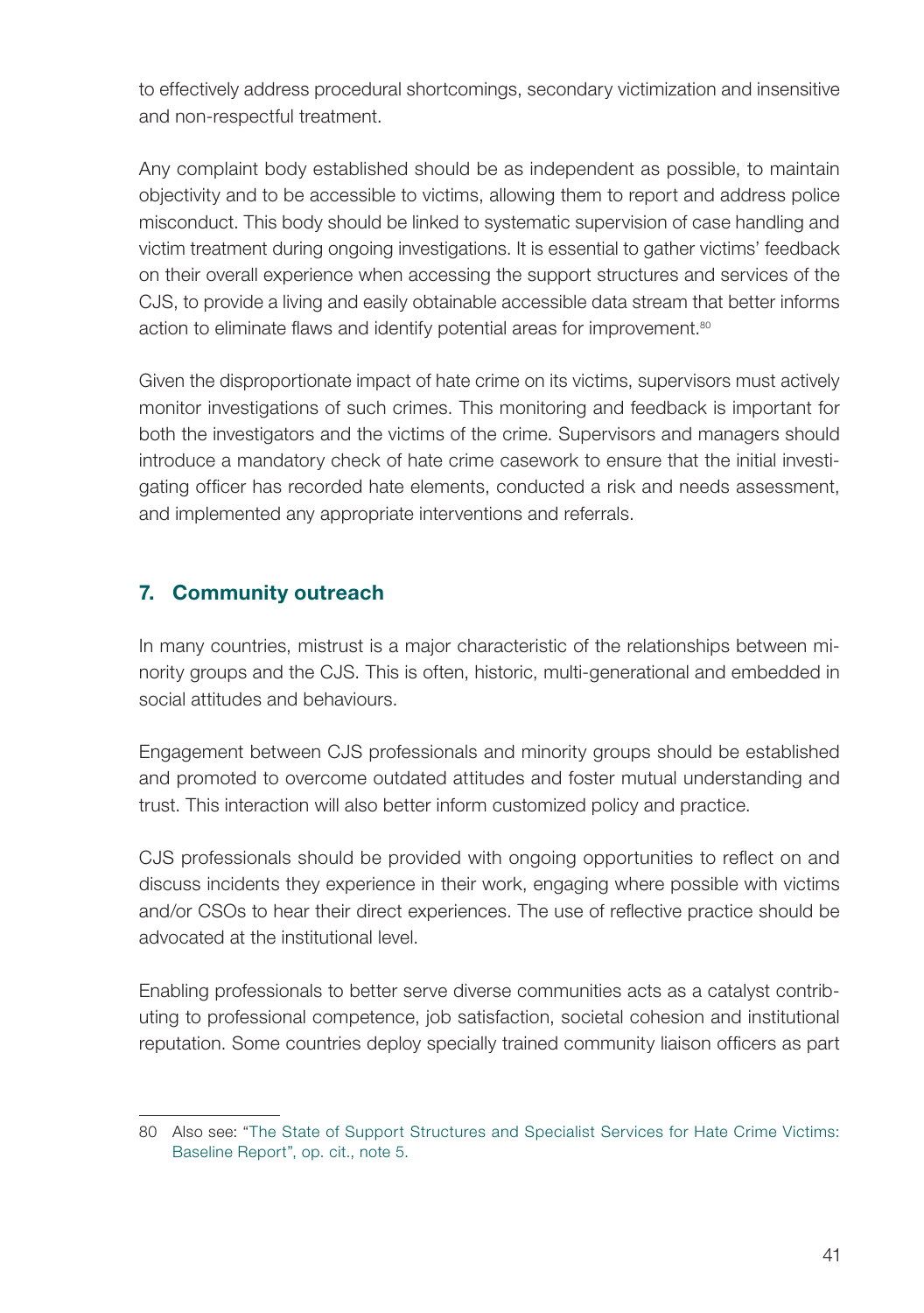of their police force.<sup>81</sup> Their primary focus is on liaising between members of minority groups and the respective police units, but may also include other tasks related to hate crime. Liaison officers can act as hate crime victim champions and subject matter experts within and outside of the police service.

Consideration should be given to offering such posts to officers who themselves are part of minority groups, or who express special interest in such work, as their visible role within the community will enhance community partnership and engender trust in relations with minority groups. It is important for minority groups to have access to one or several explicitly dedicated positions in order to reassure vulnerable community members that they are being listened to and that there are those in such positions who are competent and sensitive in dealing with the relevant and possibly sensitive issues.<sup>82</sup>

Community outreach should form part of the overall communication strategy, including:

- Providing a list of liaison officers in each unit, their contact details and a specification of their role online, through other public communication channels and to CSOs working in this field. Information should be provided in several languages; and
- Ensuring that liaison activities include active outreach to minority groups. Outreach should be targeted towards a cross-section of community members and representatives, and should not be limited to specific groups.<sup>83</sup>

Transparency in public communication about how hate crime is dealt with, and related CJS work and policies, provides reassurance and trust in the legitimacy of the system to both the community and to victims.<sup>84</sup>

<sup>81</sup> A good example of this can be found in Ireland, as a procedure of the [Garda National Diversity &](https://www.garda.ie/en/crime-prevention/community-engagement/community-engagement-offices/garda-national-diversity-integration-unit/garda-national-diversity-integration-unit.html)  [Integration Unit](https://www.garda.ie/en/crime-prevention/community-engagement/community-engagement-offices/garda-national-diversity-integration-unit/garda-national-diversity-integration-unit.html).

<sup>82</sup> [Ensuring Justice for Hate Crime Victims: Professional Perspectives](https://fra.europa.eu/sites/default/files/fra_uploads/fra-2016-justice-hate_crime-victims_en.pdf), op. cit., note 15, p. 48.

<sup>83</sup> Neil Chakraborti, Stevie-Jade Hardy, "[LGB&T Hate Crime Reporting. Identifying Barriers and](https://le.ac.uk/hate-studies/research/identifying-barriers-and-solutions-to-under-reporting)  [Solutions](https://le.ac.uk/hate-studies/research/identifying-barriers-and-solutions-to-under-reporting)", The Centre for Hate Studies, University of Leicester, 2015, p. 29.

<sup>84</sup> "Policing Hate Crime: Transferable Strategies for Improving Service Provision to Victims and Communities Internationally", op. cit., note 78, p. 203.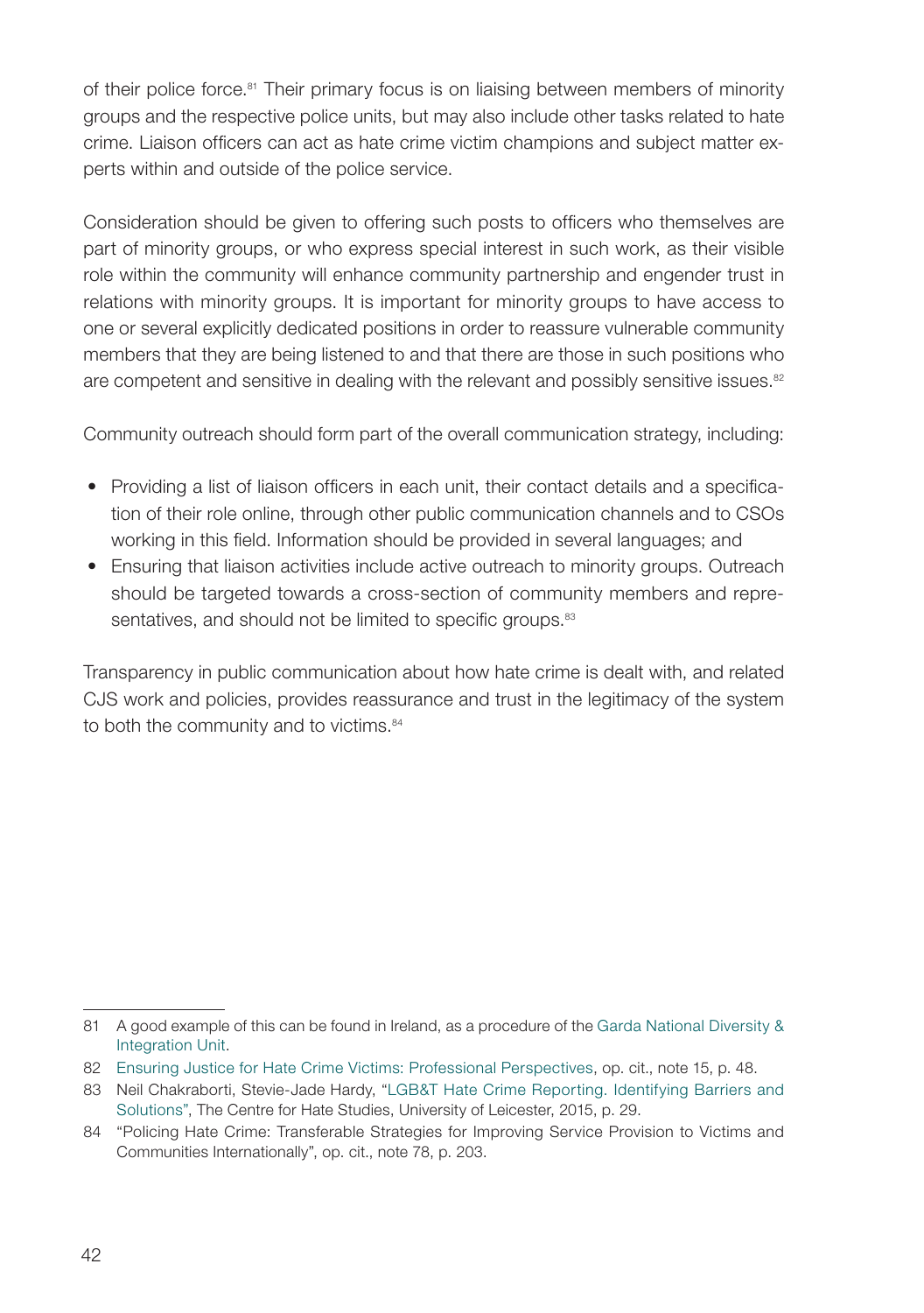#### <span id="page-44-0"></span>8. Awareness raising campaigns

Many hate crime victims are unaware of their rights and/or the relevant victim-support system.<sup>85</sup> Comprehensive information must be made widely accessible through various communication channels and in multiple languages, and should be co-ordinated institutionally. 86

Launching information campaigns can assist in raising awareness of the topic, while simultaneously building trust within communities. Basic awareness-raising information could include:

- What hate crimes are, such as the definition and the related essential elements;
- The rights of hate crime victims;
- The effects of hate crime on the individual and on society;
- Police and CJS mission statements on effectively and sensitively dealing with hate crime;
- How and where to report a hate crime, and the reporting options that exist. It is important to include locations and office hours, as well as information on how to report via social media;
- Any options for reporting a hate crime without having to contact the authorities (third-party or anonymous reporting);
- Explaining that accessing victim-support services does not require crime reporting; and
- A contact list of victim-support providers, which should list both state and nongovernment entities. It should provide information, such as:
	- A list of providers of legal representation, psychosocial and medical care, and/ or counselling services;
	- Information on whether the services can be accessed free of charge, and how to access this support;
	- Which providers are specialized in the field of hate crimes and/or in the support of specific victim groups; and

A contact list of other CSOs not explicitly specialized in victim support, such as organizations representing the interests of certain groups in the society.

<sup>85</sup> [Ensuring Justice for Hate Crime Victims: Professional Perspectives,](https://fra.europa.eu/sites/default/files/fra_uploads/fra-2016-justice-hate_crime-victims_en.pdf) op. cit., note 15, pp. 7, 29.

<sup>86</sup> Victims' Rights Directive, op. cit., note 2, Article 26.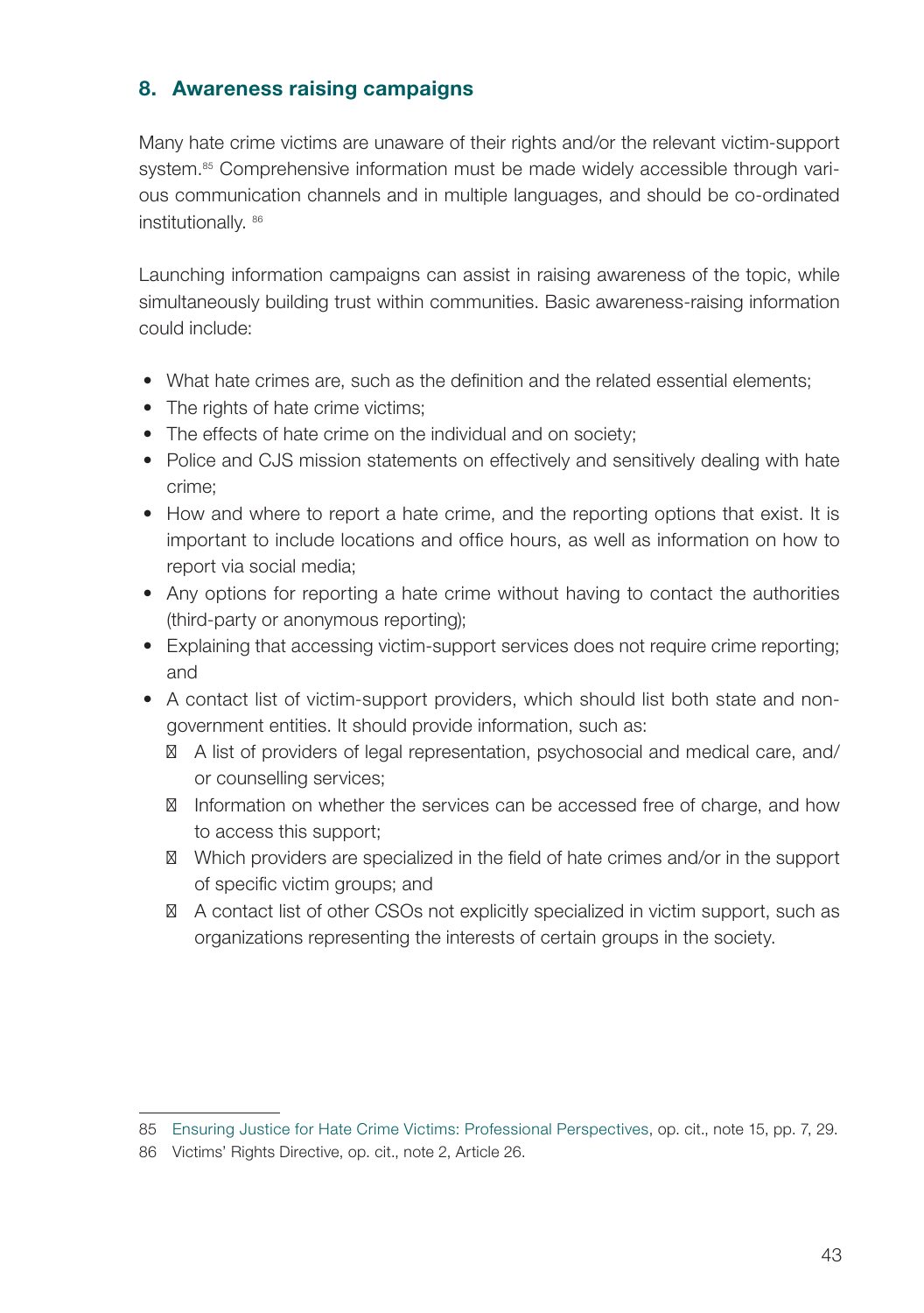# <span id="page-45-0"></span>Annex I: Sensitive and respectful essentials during the criminal justice process

#### First contact with the victim:

- $\Box$  Separate the offender from the victim and get them out of sight and earshot.
- $\Box$  Ensure the victim is in a safe, private environment when conducting questioning.
- $\Box$  Inform the victim of their rights and support available to them as a victim of hate crime, and refer them to available support services.
- $\Box$  Obtain an exact record of the victim's account, including any perception of the offender's bias motivation.
- $\Box$  Provide support and materials available in a relevant language, or refer them to a service provider where they can access information.
- $\Box$  Assist the victim in reporting their case.
- $\Box$  Immediately assign the case to a member of the hate crimes special unit, if one exists and in accordance with policy.
- $\Box$  Initiate the individual needs assessment (INA) process. Conduct an initial assessment to identify immediate security and safety needs, identify the risk of further victimization, intimidation or retaliation and refer to appropriately trained professionals to conduct a further in-depth assessment.

#### Conducting an interview:

 $\Box$  If the victim requests, and if possible, have the police officer who conducts the interview be of the same gender, ethnic origin, etc.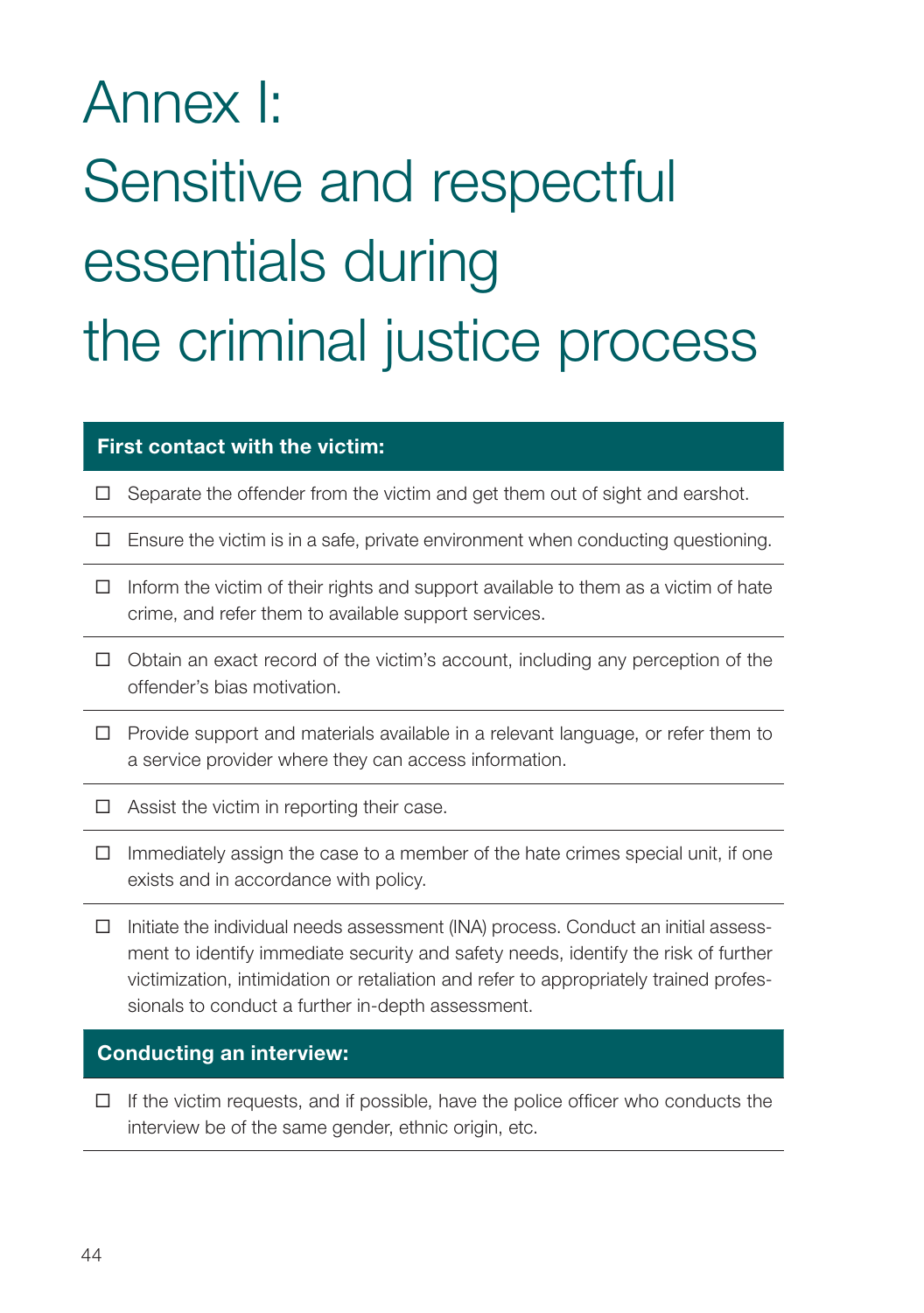- $\Box$  Identify any communication needs. Ensure respect for the victim's right to have an interpreter, lawyer and/or other person of the victim's choice present during the interview and at all stages of the criminal justice process.
- $\Box$  Ensure that appropriate support and protection measures have been discussed with the victim and initiated before the interview.
- $\Box$  Inform the victim about their right to privacy and data protection, to prevent reluctance to share personal details. Discuss any available options to restrict the offender's access to victim's personal information in the file.
- $\Box$  Reassure the victim that information is provided neither to the victim's family nor to other non-parties to the proceedings or the media.
- $\Box$  Explain whether other state authorities outside the CJS (e.g., immigration authorities) will have access to the case file. Discuss whether the proceedings may affect the victim's residency status, if relevant.
- $\Box$  Encourage the victim to tell their story in their own words. Facilitate the victim's free narrative and let them finish speaking.
- $\Box$  Let the victim approach at their own pace. Accept that there might be questions they are not yet ready or willing to answer.
- $\Box$  Ask the victim what they think motivated the perpetrator. Avoid any questions that might be interpreted by the victim as suggesting they were to blame for the crime.
- $\Box$  Keep the interview length of time, the number of interviews and interviewers to a minimum.

#### Informing about the investigation and next steps:

- $\Box$  Explain that the incident has now been recorded and is being investigated as a possible hate crime.
- $\Box$  Inform the victim about probable next steps in the investigation, and manage expectations as to the case outcome. Clarify the factors that influence how sentences are determined or how the decision is made to apply restorative justice or suspended sentences.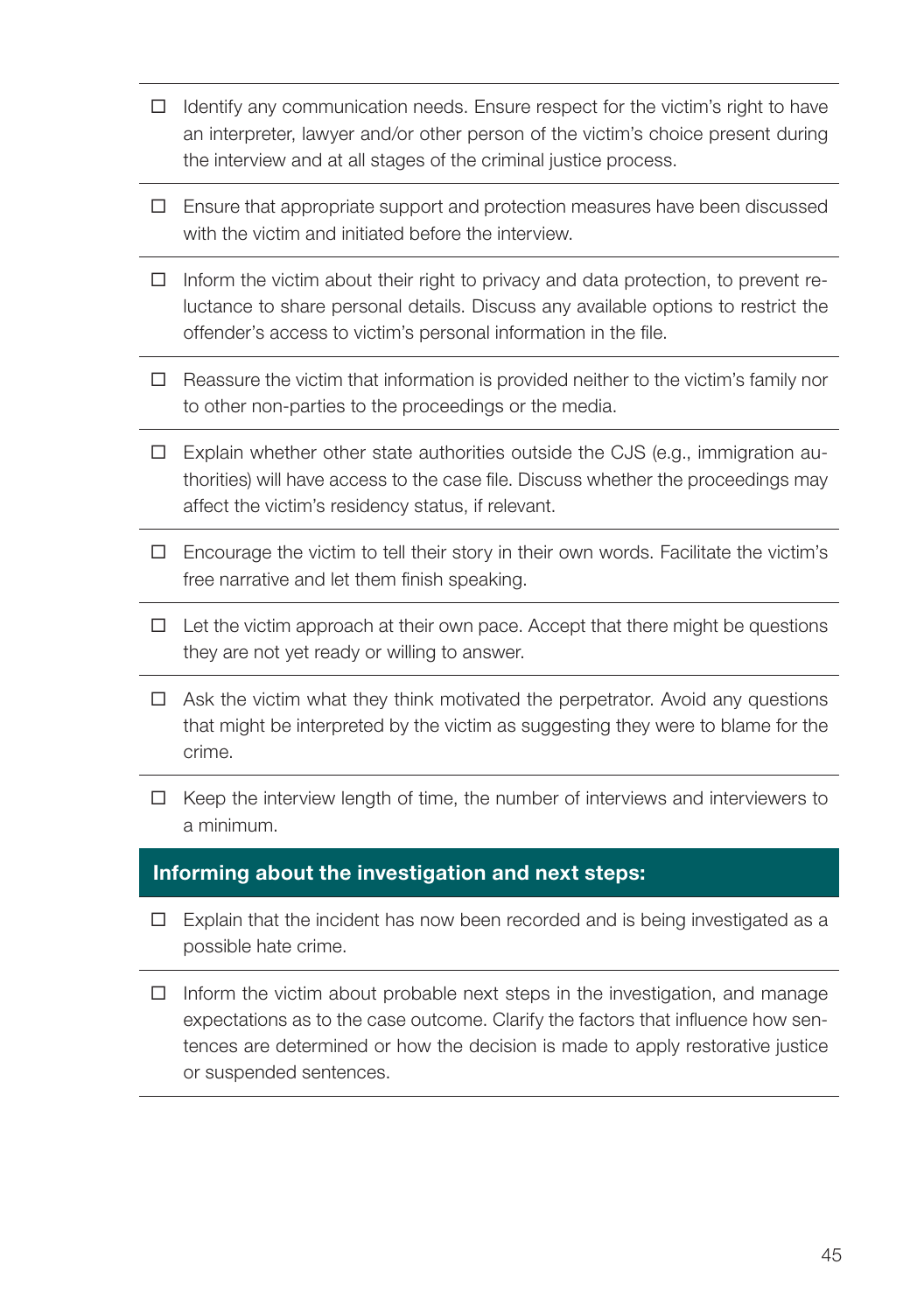- Describe the evidential requirements necessary for successful prosecution of both the base offence and the hate element. Illustrate that, in some hate crime cases, only the base offence will be prosecuted if there was not enough evidence to prove the hate element.
- $\Box$  Stress that any decision in favour of options that do not lead to the prosecution of the suspect or to the hate element of the crime being prosecuted does not mean that the victim is not believed.
- $\Box$  Provide information about whether the victim has the right to request specific investigative steps or to appeal any decision made at the investigation stage, and how to exercise this right.
- $\Box$  Describe the options a prosecutor typically has in terms of dropping the case, plea-bargaining, restorative justice or prosecution.
- $\Box$  Determine how a victim would prefer to be contacted and what they would like to receive communications about. If they want to remain engaged, follow up with the victim regularly and inform them about new developments.
- $\Box$  Pro-actively share with the victim updates on their case, if they so wish. Equally, respect the victim's wish to not receive any information.
- $\Box$  When all investigations are concluded, inform the victim of how the case is proceeding, including the grounds for next steps.
- Re-assess the victim's needs and refer them to or offer information on support organizations at any point as circumstances change and at any stage of the criminal proceedings.

#### Preparing for trial:

- $\Box$  At the earliest possible stage in the proceedings, consider granting the victim the necessary status to facilitate their active participation.
- $\Box$  Initiate an INA process to see if other needs are identified to support the victim during the proceedings.
- $\Box$  Offer interpretation and translation support, if needed. Access should be granted free of charge and both in the preparation stage and during the trial (e.g., for consulting a lawyer).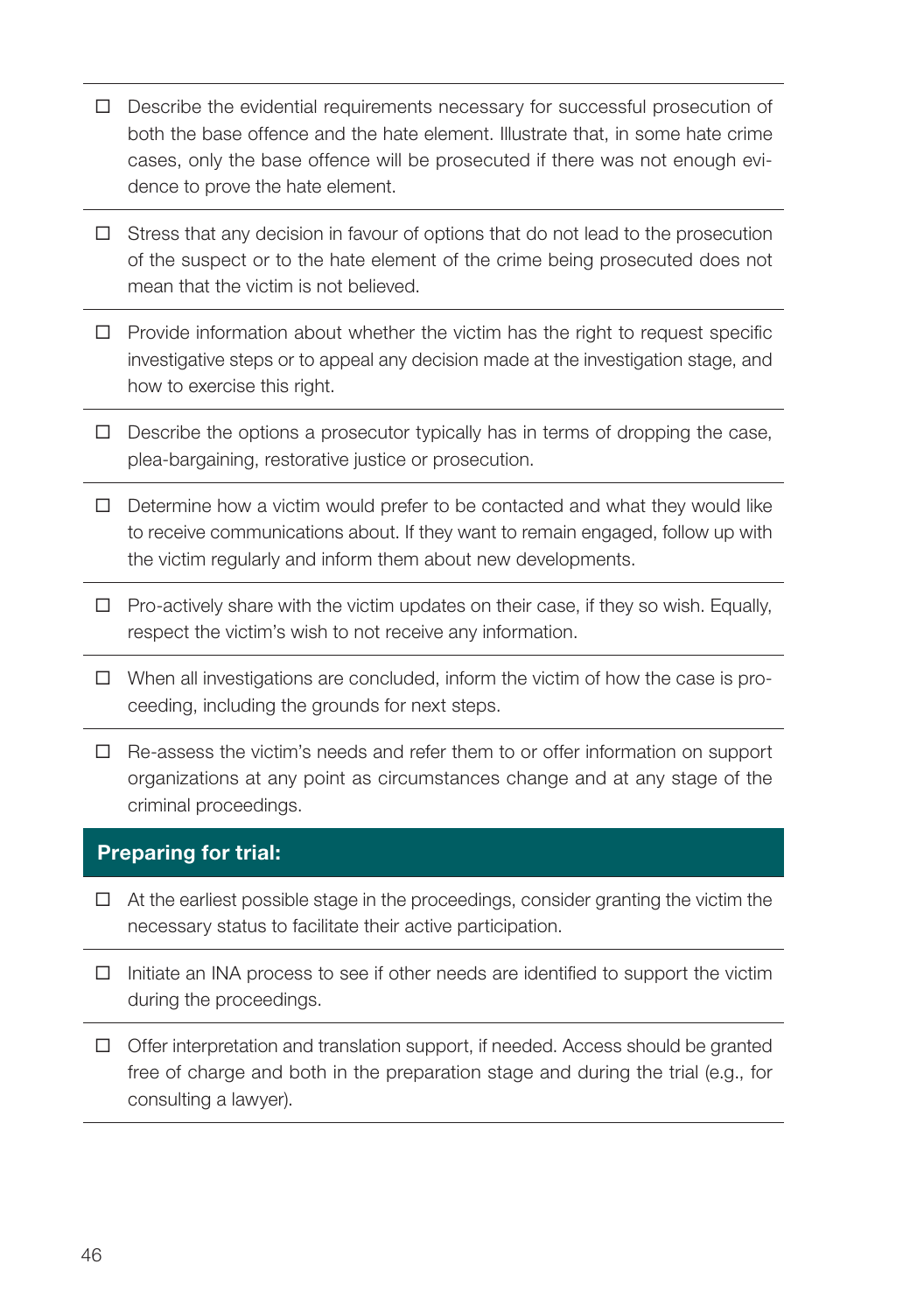- $\Box$  Determine whether legal advice and representation is required. If available, access should be granted through legal aid.
- $\square$  Discuss with the victim their options or requirements with regard to appearing in court, whether protection and support mechanisms can be accessed at the trial stage and, if so, which type (e.g., psychosocial support).
- $\Box$  Guide the victim through the trial by explaining their participation rights. Explain how to produce evidence or to make a statement regarding evidence produced by the prosecution or the defence.
- $\Box$  Inform the victim about whether they have the option to withdraw from participation or have the right to not be informed about the proceedings.
- $\Box$  Inform the victim of any court or other fees that could potentially be incurred as a result of the criminal proceedings, including legal representation costs or damages the alleged offender might be entitled to claim from the victim in the event of their acquittal.
- $\Box$  Provide information on victim's rights to reimbursement of costs, including for travel expenses, translation or interpretation, support services and legal advice and representation.
- $\Box$  Point out the right to compensation from the state and/or the alleged offender and how to access this right, if available in the jurisdiction.

#### During the trial:

- Discriminatory or degrading language must be prohibited at all times, and this must be enforced by the judge during the proceedings.
- $\Box$  Access to legal representation, translation services and other protection and support measures should be determined and offered throughout the trail.
- $\Box$  Ensure the possibility to be accompanied by a support person, such as a family or community member, as well as a CSO representative, throughout the trial.
- $\Box$  Reduce unwanted possible contact with the alleged offender during or after the hearing, for example, by arranging for separate waiting rooms and/or entrances.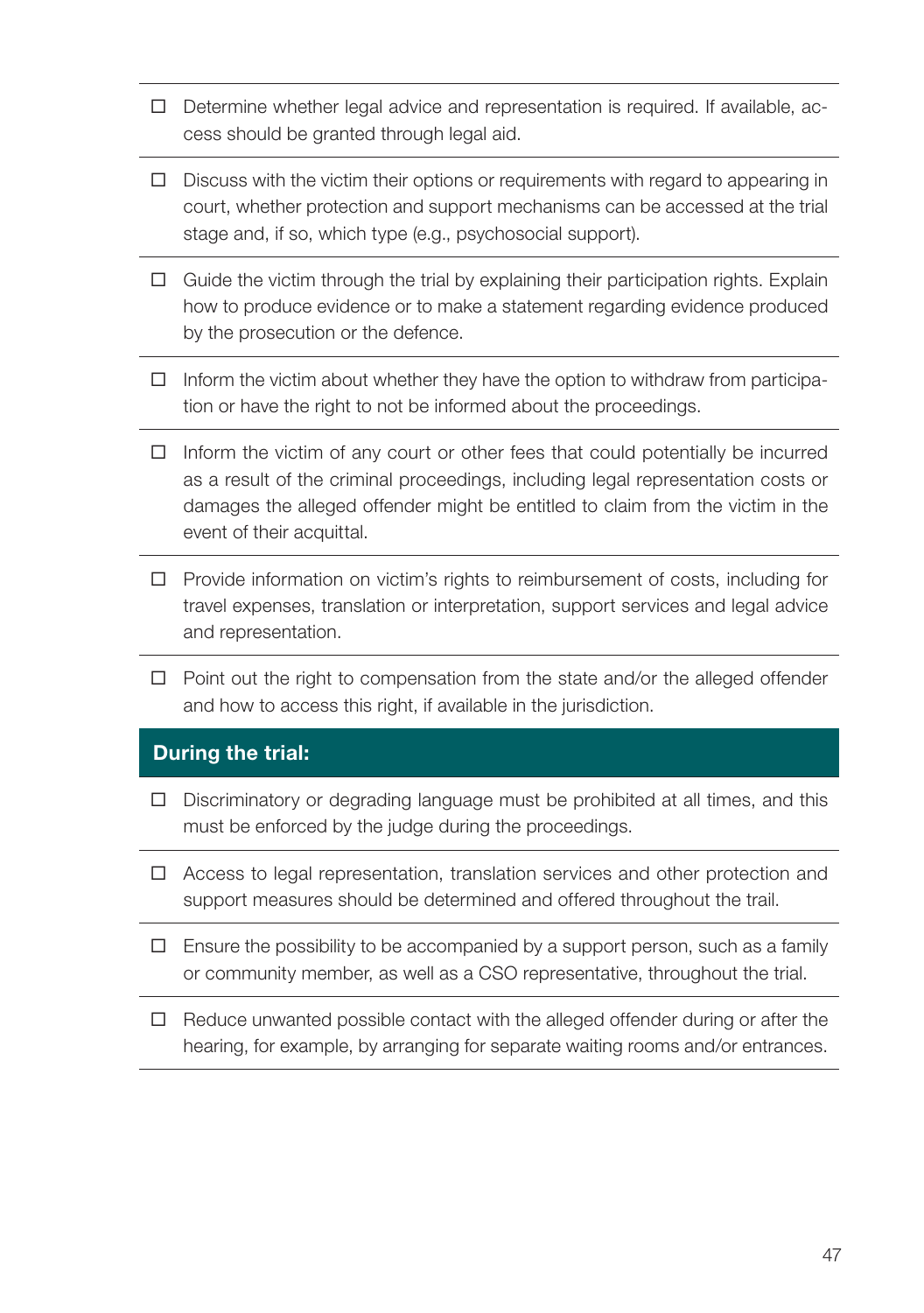- $\Box$  The victim should be informed if there are court or other fees potentially incurred by the criminal proceedings and about the potential right to compensation from the state and/or the alleged offender, and how to exercise this right, if available in the victim's jurisdiction
- $\Box$  During all questioning, inquiries into a victim's personal life should be restricted to what is strictly necessary for presenting the case.
- $\Box$  Ensure the victim's right to be heard (e.g., by presenting an impact statement), and facilitate their active participation rights, utilizing communication technology as appropriate.
- $\Box$  If requested by the victim and available under law, the hearing should be arranged to take place without the presence of the public, to protect the victim's privacy.
- $\Box$  Take account of the bias motivation in the decision where there is evidence. Clearly state the court's findings on bias motivation, both in the courtroom reading and in the written decision.

#### After the trial:

- $\Box$  Provide a comprehensive briefing to the victim on the judgement and the grounds for the decision.
- $\Box$  Support and ensure the victim in exercising any right they have to compensation and/or appeal.
- $\Box$  Respect the victim's wishes and safety and privacy needs when considering communication with the media about the verdict.
- $\Box$  Continue available protection and support measures in the post-trial stage.
- $\Box$  Provide information on or renew the offer to refer the victim to specialist victimsupport providers.
- $\Box$  Communicate about any remaining processes or follow-up, providing detailed information.
- $\Box$  Consider the use of restorative justice programmes offered or designed by those communities against which the offender's bias motivation was directed.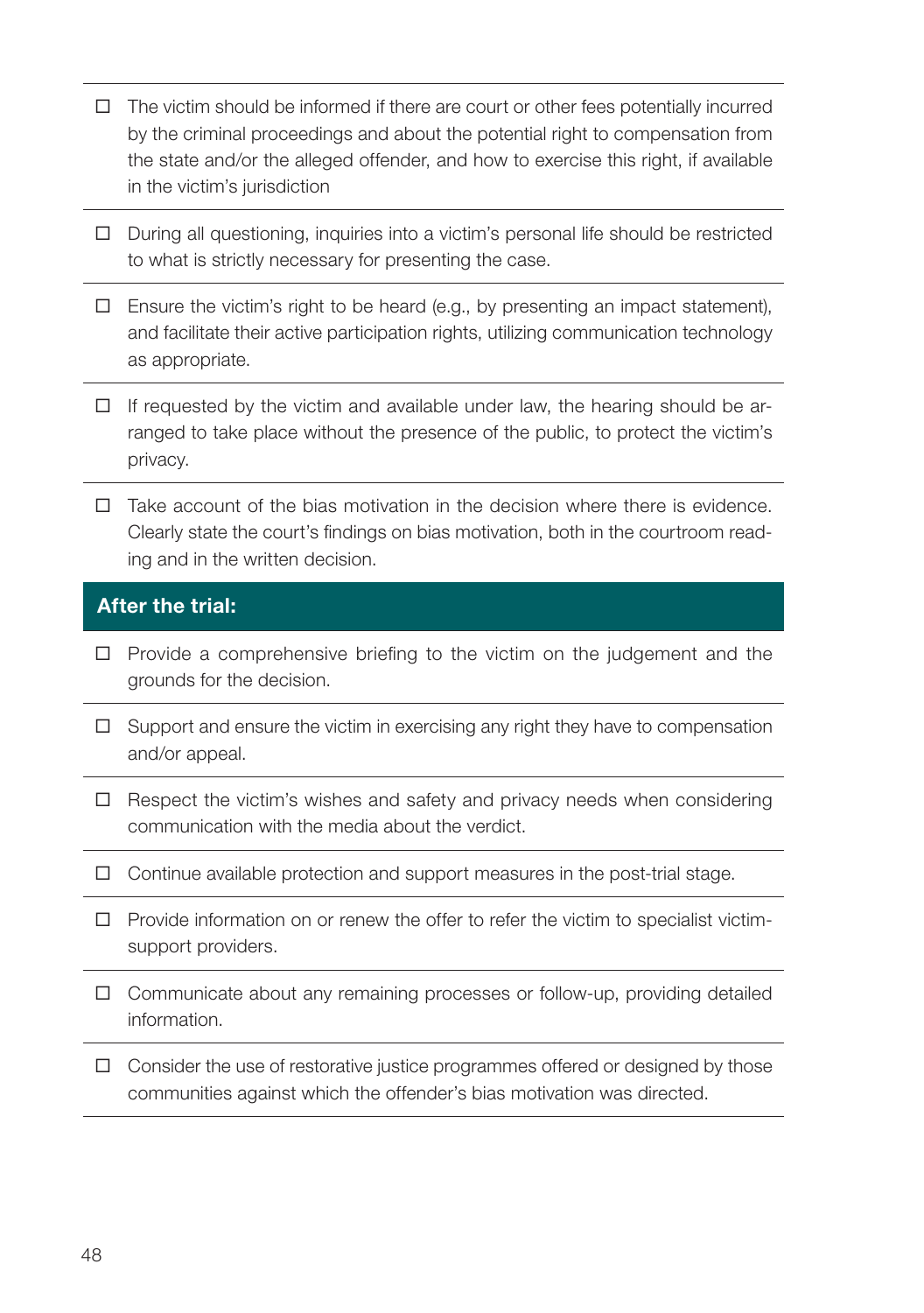# Annex II: Sensitive and respectful communication essentials

#### Sensitive and Respectful Communication Essentials

- $\Box$  Introduce yourself to the hate crime victim do not remain anonymous.
- $\Box$  Treat the victim and **handle the case in an objective manner**, free from any personal ideologies or political opinions.
- $\Box$  Ask the person how they wish to be addressed, instead of assuming a person's gender identity, and use inclusive language.
- $\Box$  Refrain from any discriminatory behaviour or misconduct, including abusive language, insults and inappropriate comments or "jokes", particularly any on the basis of any protected characteristic.
- $\Box$  Protect anyone from any inappropriate behaviour by colleagues or other people present on the agency's premises. Any misconduct by colleagues should be reported according to the agency's disciplinary protocol.
- $\Box$  The victim should not be required to share their story in front of more CJS professionals or other people than necessary. Ideally, a room offering an appropriate amount of *privacy* should be used. Departments should provide premises specially designed for interviews with victims.
- $\Box$  The victim is **allowed to be accompanied and supported** by a victim-support specialist, lawyer, CSO representative, family member or any other person the victim wishes to attend, if no contravening interests prevail.
- $\Box$  Call for support from an interpreter, psychologist or other specialist if issues come up that are outside the CJS professional's field of expertise or if this is deemed beneficial for the victim.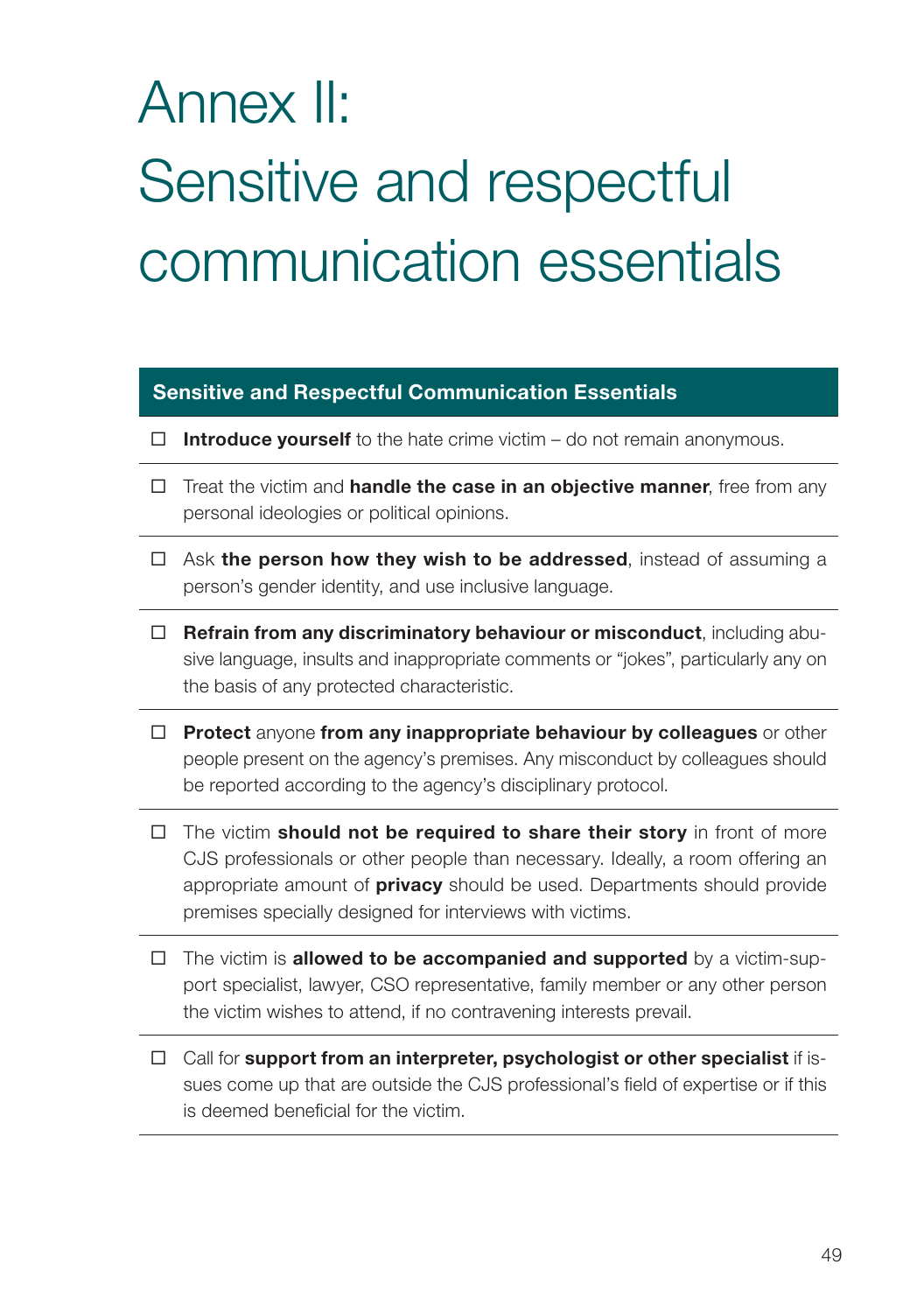- $\Box$  Take the reported crimes seriously. Even if there is not enough evidence to record the crime as a hate crime, victim's perceptions and other bias indicators should be included in the report.
- $\Box$  The victim's perceptions and status as a hate crime victim should not be put into question but, instead, **should be valued**.
- $\Box$  While recording the victim's statement, **do not evaluate the relevance of the** victim's statement or their perception of the offender's bias motivation towards the victim. The statement should be recorded according to the relevant jurisdiction's policy, ideally word-for-word.
- $\Box$  Communicate with the victim in accessible language and answer any questions the victim may have.
- $\Box$  Be aware of fears victims may have, such as those of arrest or deportation due to their residency status.
- $\Box$  Employ **active listening** and demonstrate **interest** in the situation of the victim, such as allowing victims to share their frustration and anger.
- $\Box$  Be mindful of the victim's identity and respect the victim's boundaries.
- $\Box$  Respect the victim's wish to not participate in the proceedings or cooperate with the authorities. Respect the victim's wish to not make a statement, if permissible in the respective jurisdiction, or to stop at any time.
- $\Box$  **Empower** the victim so they are able to regain a sense of control over their situation and re-establish their agency.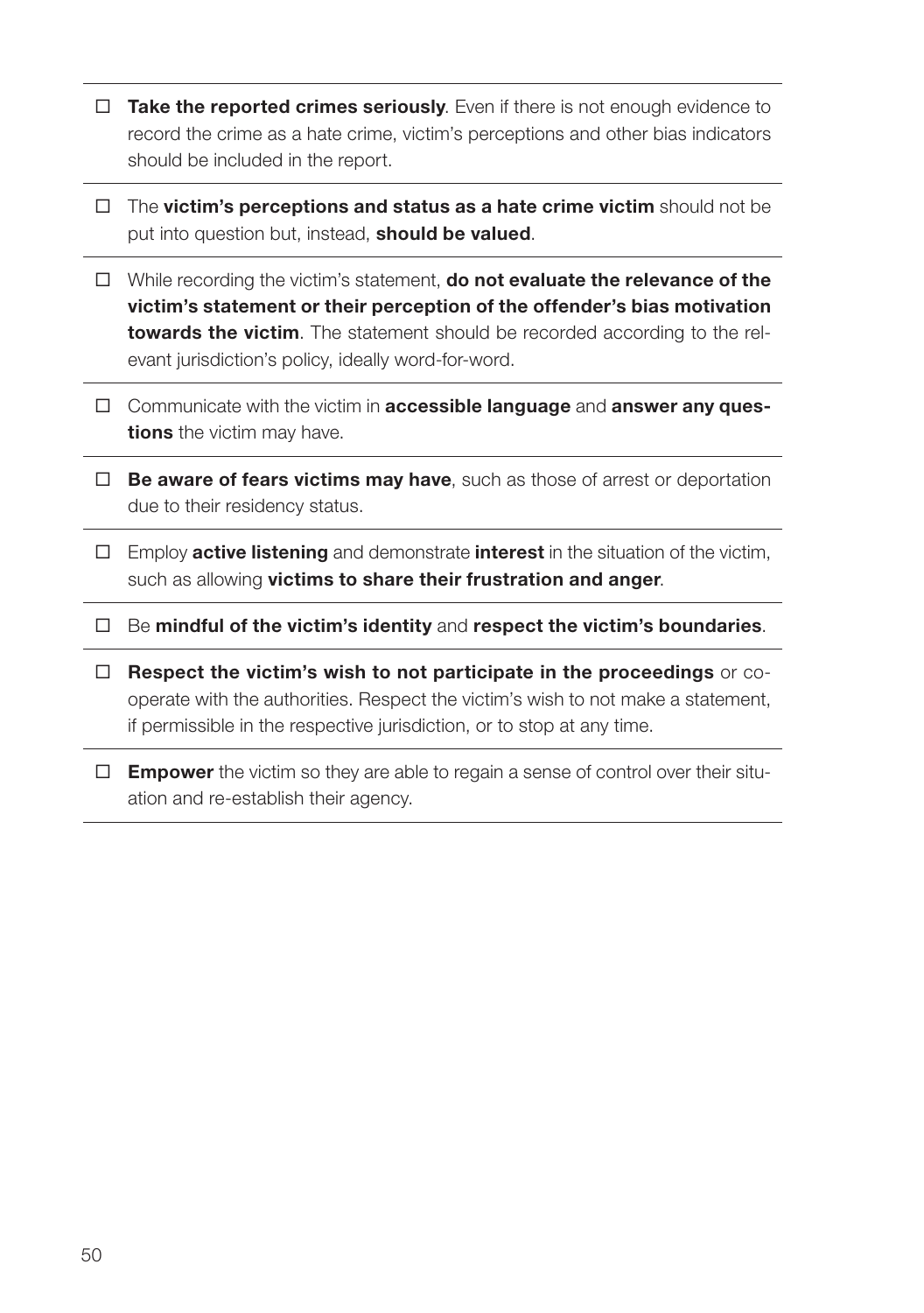### Annex III: More on bias indicators<sup>87</sup>

All of the following may indicate a bias:

- Insulting or abusive **statements** made to the victim or witnesses regarding any protected characteristic. Statements may take the form of words, writings or symbols. Such statements should also be taken into account if they occur at the crime scene or in the vicinity. For example, investigators may want to look for swastika graffiti or other right-wing extremist symbols sprayed on walls. Symbols may also include offensive hand movements, for example mimicking sexual acts;
- The **circumstances** of the offence, including location, date and time. An offender's bias motivation may be indicated by the **location** where the crime took place, for example, next to a religious building, such as a mosque or a synagogue, in an area well known for gay bars, or next to other community meeting points like civil society organizations. In terms of **date and time**, any closeness to trigger events either celebrating the offender's own (often extremist) ideologies or events the offender perceives as "hostile" and "caused by" or "connected to" the victim's community. For example, Islamist terrorist attacks are often followed by an increase in hate crimes against Muslims;
- The use of severe violence in cases where the offender and the victim are from different social or cultural groups. This is often the case in attacks on homeless people;
- The involvement of an **organized hate group** or one of its members is a particularly strong indicator;
- The **absence of other substantial motives** may also point to a possible bias motivation;
- Victimization of the same group in the criminal history of the offender;

<sup>87</sup> ODIHR, ["Using Bias Indicators: A Practical Tool for Police"](https://www.osce.org/odihr/419897), 2019; Klára Kalibová, Katarzyna Pawlik, Joanna Synowiec, Anna Kalik, Irena Biháriová, [Face to Face with Bias Violence –](https://tandis.odihr.pl/explore?bitstream_id=24807&handle=20.500.12389/22269&provider=iiif-image#?c=0&m=0&s=0&cv=3&xywh=20%2C916%2C2172%2C1328) [Guidelines for Social Workers,](https://tandis.odihr.pl/explore?bitstream_id=24807&handle=20.500.12389/22269&provider=iiif-image#?c=0&m=0&s=0&cv=3&xywh=20%2C916%2C2172%2C1328) (Prague. Warsaw, Bratislava & Belgrade: In iustitia, Nomada Association for Multicultural Society Integration, Ludi Proti Rasismu & Internation Aid Network, 2016), pp. 19-23; Mark A. Walters, Susann Wiedlitzka, Abenaa Owusu-Bempah, Kay Goodall, "[Hate Crime and the Legal Process: Options for Law Reform"](http://sro.sussex.ac.uk/id/eprint/70598/3/FINAL REPORT - HATE CRIME AND THE LEGAL PROCESS.pdf), University of Sussex, October 2017, p. 80; Mason , [Policing Hate Crime: Understanding Communities and Prejudice](https://www.routledge.com/Policing-Hate-Crime-Understanding-Communities-and-Prejudice/Mason-Maher-McCulloch-Pickering-Wickes-McKay/p/book/9780367226596), op. cit., note 77, p. 143 et seq.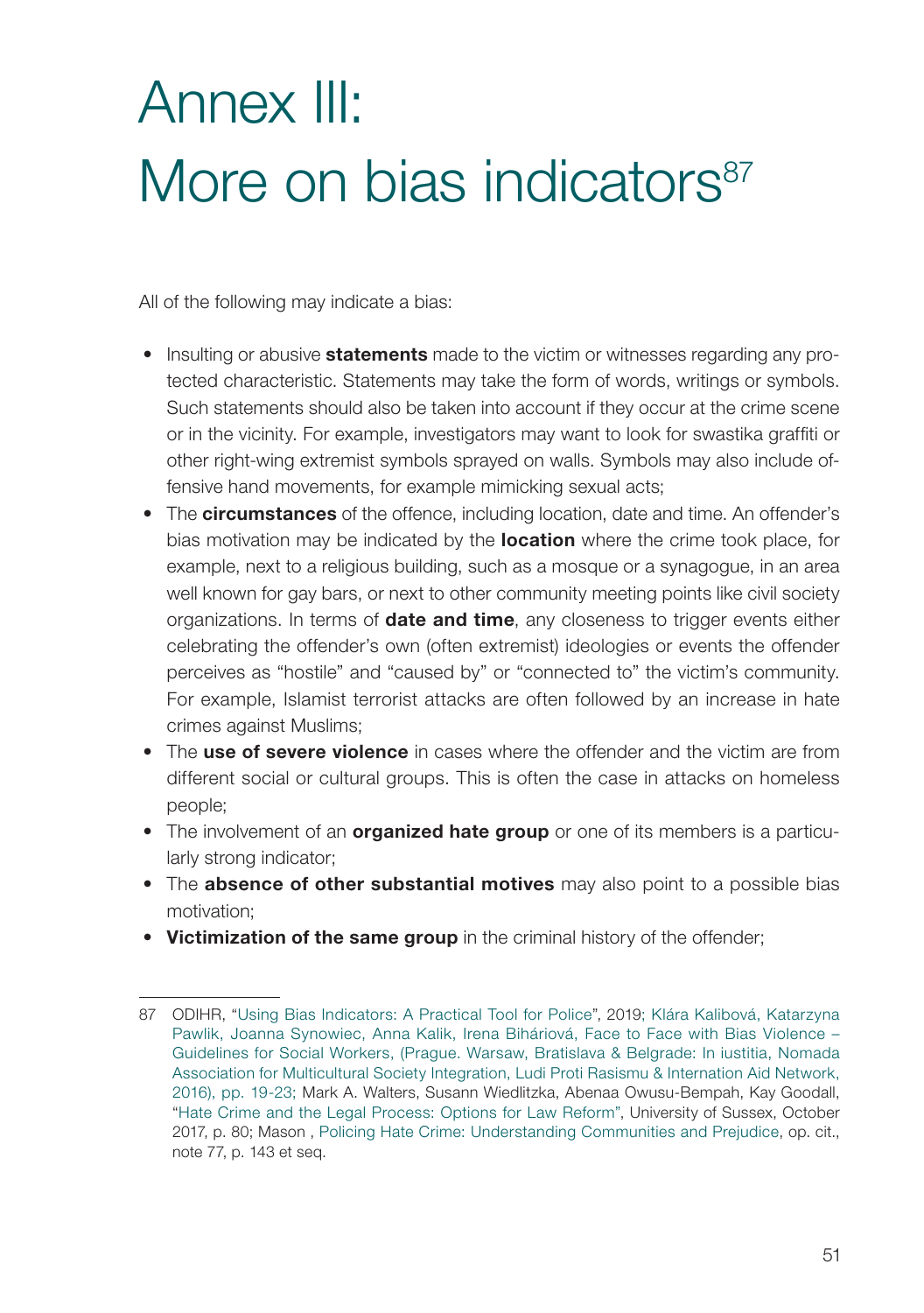- Other **background information on the offender**, including statements about the offender's biased attitudes by family or friends, explicit content on the offender's mobile devices, website, blogs or social media;
- Possession of **hate-based material**, signs or symbols;
- Evidence of hate speech or discriminatory speech in communications online and offline, as well as communications with organized hate groups;
- Conduct that specifically targets the identity or perceived vulnerability of the victim, such as destroying aids of victims with disabilities or pulling off religious head coverings;
- The victim's identification with several vulnerable or minority groups regarding their protected characteristics might indicate an increased risk of being targeted by hate crime offenders. This is often the case for women of colour or Muslim women, transgender or non-binary people, and people of minority ethnic background belonging to perceived lower social classes, such as members of the Roma community;
- Cases of **gender-based violence** and violence against women, including sexual violence and domestic violence, should be assessed for a potential bias motivation. Cases of continuous psychological, physical, sexual, emotional or economic abuse, with control behaviours or where male privilege is used may point to a misogynist motivation; and
- General attitudes of the offender expressed during the crime or at other occasions towards the same victim or a member of the victim's group or community showing the offender's sense of **supremacy or entitlement** should be taken into account. This may take the form of role expectations related to gender, race, class, religion or belief, etc., and violence as a response to minority groups "stepping out of line."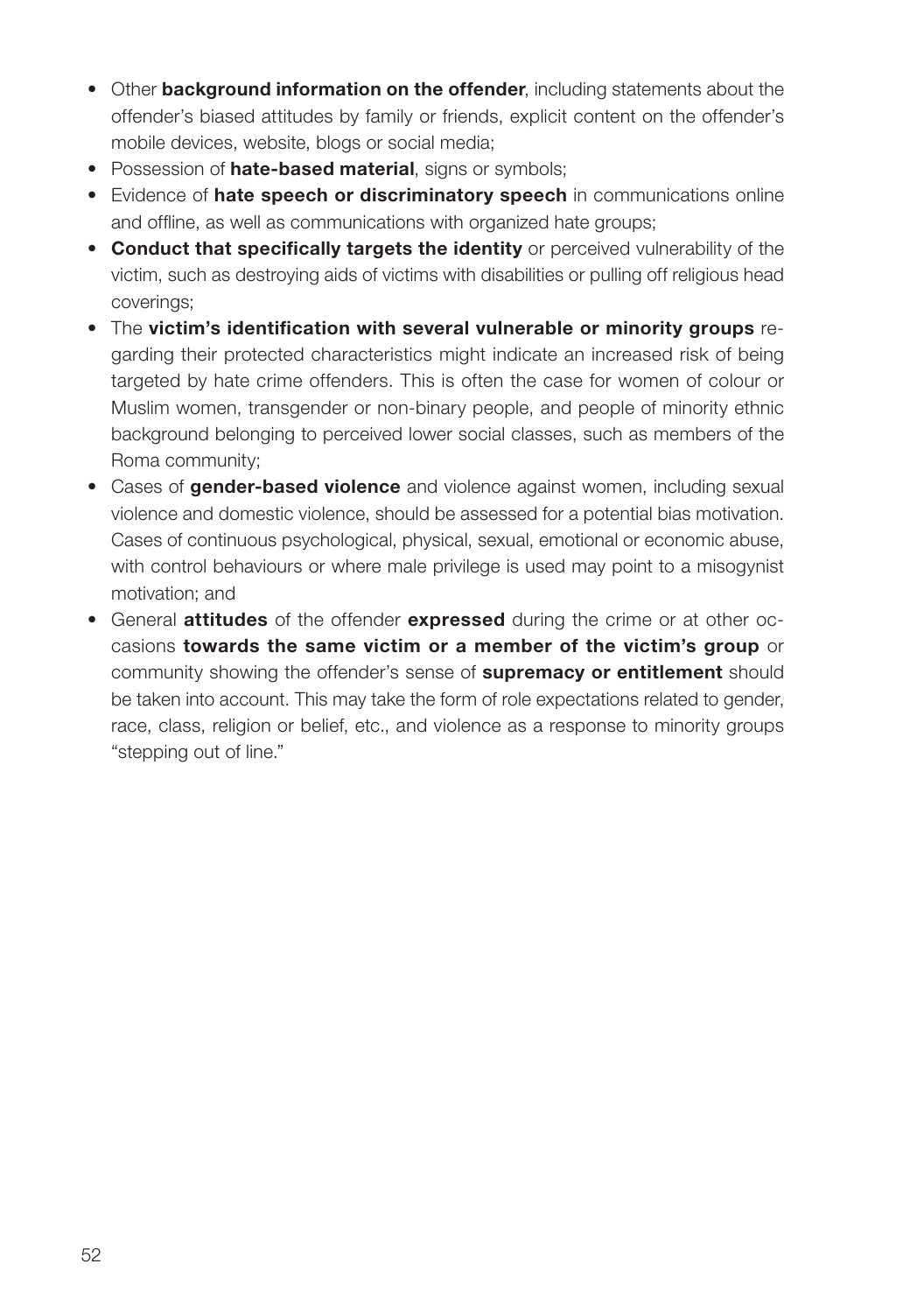# Annex IV: Reading guide to strengthen understanding of hate crime victims

#### a. ODIHR

[Developing Interagency Co-operation Plans to Address Hate Crime: A Methodology](https://www.osce.org/odihr/402305) (2018)

[Guide to Addressing Hate Crime at the Regional Level](https://www.osce.org/odihr/402536) (2018)

[Hate Crime Data Collection and Monitoring: A Practical Guide](https://www.osce.org/odihr/datacollectionguide) (2014)

[Hate Crime Laws - A Practical Guide](https://www.osce.org/odihr/36426) (2009)

[Hate Crime Victims in the Criminal Justice System: A Practical Guide](https://www.osce.org/odihr/447028) (2020) [Manual on Joint Hate Crime Training for Police and Prosecutors](https://www.osce.org/odihr/402296) (2018)

Building Coalitions for Tolerance and Non-Discrimination (2018/2019):

#### – [A Practical Guide](https://www.osce.org/odihr/386441)

– [Model Workshop Trainers' Manual](https://www.osce.org/odihr/coalition-building-model-workshop)

[Prosecuting Hate Crimes: A Practical Guide](https://www.osce.org/odihr/prosecutorsguide) (2014)

[The State of Support Structures and Specialist Services for Hate Crime Victims:](https://www.osce.org/odihr/467916) [Baseline Report](https://www.osce.org/odihr/467916) (2020)

Training Programmes to Counter Hate Crime (2012/2014/2018):

- Training Against Hate Crimes for Law Enforcement (TAHCLE): [Programme](https://www.osce.org/odihr/tahcle)  **[Description](https://www.osce.org/odihr/tahcle)**
- Prosecutors and Hate Crimes Training (PAHCT): [Programme Description](https://www.osce.org/odihr/pahct)
- Information Against Hate Crimes Toolkit (INFAHCT): [Programme Description](https://www.osce.org/odihr/INFAHCT)

[Understanding Anti-Semitic Hate Crimes and Addressing the Security Needs of](https://www.osce.org/odihr/317166)  [Jewish Communities: A Practical Guide](https://www.osce.org/odihr/317166) (2017)

[Understanding Anti-Muslim Hate Crimes and Addressing the Security Needs of](https://www.osce.org/odihr/muslim-security-guide)  [Muslim Communities: A Practical Guide](https://www.osce.org/odihr/muslim-security-guide) (2020)

[Understanding Hate Crimes: A Handbook for Ukraine](https://www.osce.org/odihr/understanding-hate-crimes-a-handbook-for-ukraine) (2015)

[Understanding the Needs of Hate Crime Victims](https://www.osce.org/odihr/463011) (2020)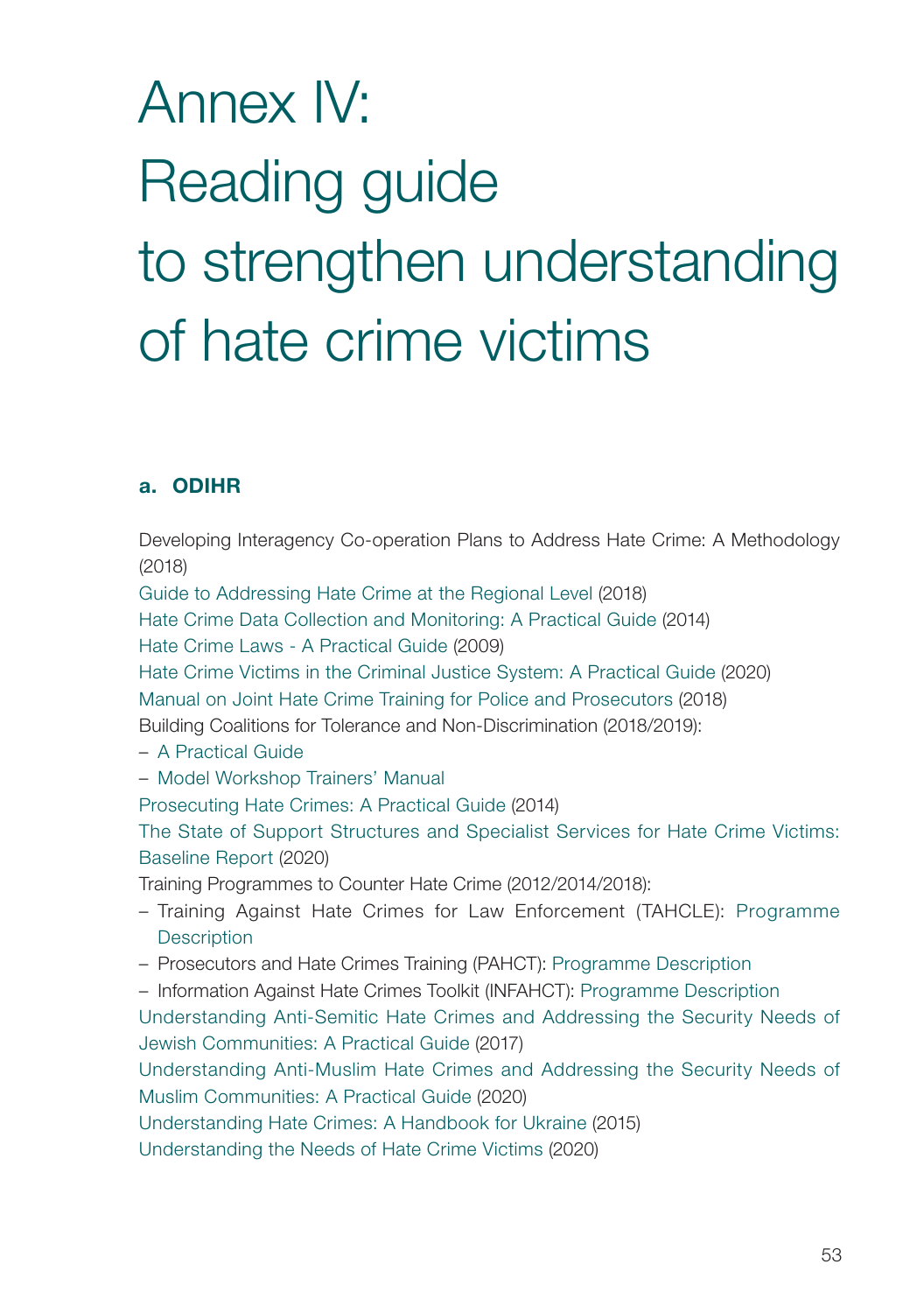[The Model Guidance on Individual Needs Assessment \(INA\) of Hate Crime Victims](https://www.osce.org/odihr/hate-crime-victim-support) (2021)

#### b. Council of Europe

European Commission against Racism and Intolerance (ECRI) [Country Reports](https://www.coe.int/en/web/european-commission-against-racism-and-intolerance/country-monitoring) [Factsheet – "Persons with disabilities and the European Convention on Human](https://www.echr.coe.int/Documents/FS_Disabled_ENG.pdf)  [Rights"](https://www.echr.coe.int/Documents/FS_Disabled_ENG.pdf) (2020)

[Policing Hate Crime against LGBTI persons: Training for a Professional Police](https://www.coe.int/en/web/sogi/publications)  [Response](https://www.coe.int/en/web/sogi/publications) (2017/2019)

[Survey on Hate Crime, Hate Speech and Discrimination in Georgia: Attitudes and](https://rm.coe.int/hate-crime-hate-speech-and-discrimination-in-attitudes-and-awareness-e/16808ef62a)  [Awareness](https://rm.coe.int/hate-crime-hate-speech-and-discrimination-in-attitudes-and-awareness-e/16808ef62a) (2018)

#### c. European Union Fundamental Rights Agency (FRA)

[Antisemitism: Overview of antisemitic incidents recorded in the European Union](https://fra.europa.eu/en/publication/2020/antisemitism-overview-2009-2019)  [2009-2019](https://fra.europa.eu/en/publication/2020/antisemitism-overview-2009-2019) (2020)

[Being Black in the EU](https://fra.europa.eu/en/publication/2018/being-black-eu) - Second European Union Minorities and Discrimination Survey (2018)

[Being Trans in the EU](https://fra.europa.eu/en/publication/2014/being-trans-eu-comparative-analysis-eu-lgbt-survey-data) – Comparative analysis of the EU LGBT survey data (2014)

[Ensuring Justice for Hate Crime Victims: Professional Perspectives](https://fra.europa.eu/en/publication/2016/ensuring-justice-hate-crime-victims-professional-perspectives) (2016)

[Equal Protection for All Victims of Hate Crime - The Case of People with Disabilities](https://fra.europa.eu/en/publication/2015/equal-protection-all-victims-hate-crime-case-people-disabilities) (2015)

[A Long Way to Go for LGBTI Equality](https://fra.europa.eu/en/publication/2020/eu-lgbti-survey-results) (2020)

[Experiences and Perceptions of Antisemitism - Second Survey on Discrimination and](https://fra.europa.eu/en/publication/2018/experiences-and-perceptions-antisemitism-second-survey-discrimination-and-hate)  [Hate Crime against Jews in the EU](https://fra.europa.eu/en/publication/2018/experiences-and-perceptions-antisemitism-second-survey-discrimination-and-hate) (2018)

["FRA Opinion on the Framework Decision on Racism and Xenophobia](https://fra.europa.eu/en/publication/2013/fra-opinion-framework-decision-racism-and-xenophobia-special-attention-rights)" – with special attention to the rights of victims of crime (2013)

[Hate Crime Recording and Data Collection Practice across the EU](https://fra.europa.eu/en/publication/2018/hate-crime-recording-and-data-collection-practice-across-eu) (2018)

[Making Hate Crime Visible in the European Union: Acknowledging Victims' Rights](https://fra.europa.eu/en/publication/2012/making-hate-crime-visible-european-union-acknowledging-victims-rights) (2012)

[Racism, Discrimination, Intolerance and Extremism: Learning from Experiences in](https://fra.europa.eu/en/publication/2013/racism-discrimination-intolerance-and-extremism-learning-experiences-greece-and)  [Greece and Hungary](https://fra.europa.eu/en/publication/2013/racism-discrimination-intolerance-and-extremism-learning-experiences-greece-and) (2013)

[Second European Union Minorities and Discrimination Survey - Main results](https://fra.europa.eu/en/publication/2017/second-european-union-minorities-and-discrimination-survey-main-results) (2017) [Second European Union Minorities and Discrimination Survey. Muslims – Selected](https://fra.europa.eu/en/publication/2017/second-european-union-minorities-and-discrimination-survey-muslims-selected)  [findings](https://fra.europa.eu/en/publication/2017/second-european-union-minorities-and-discrimination-survey-muslims-selected) (2017)

[Unmasking Bias Motives in Crimes: Selected Cases of the European Court of Human](https://fra.europa.eu/en/publication/2018/unmasking-bias-motives-crimes-selected-cases-european-court-human-rights)  [Rights](https://fra.europa.eu/en/publication/2018/unmasking-bias-motives-crimes-selected-cases-european-court-human-rights) (2018)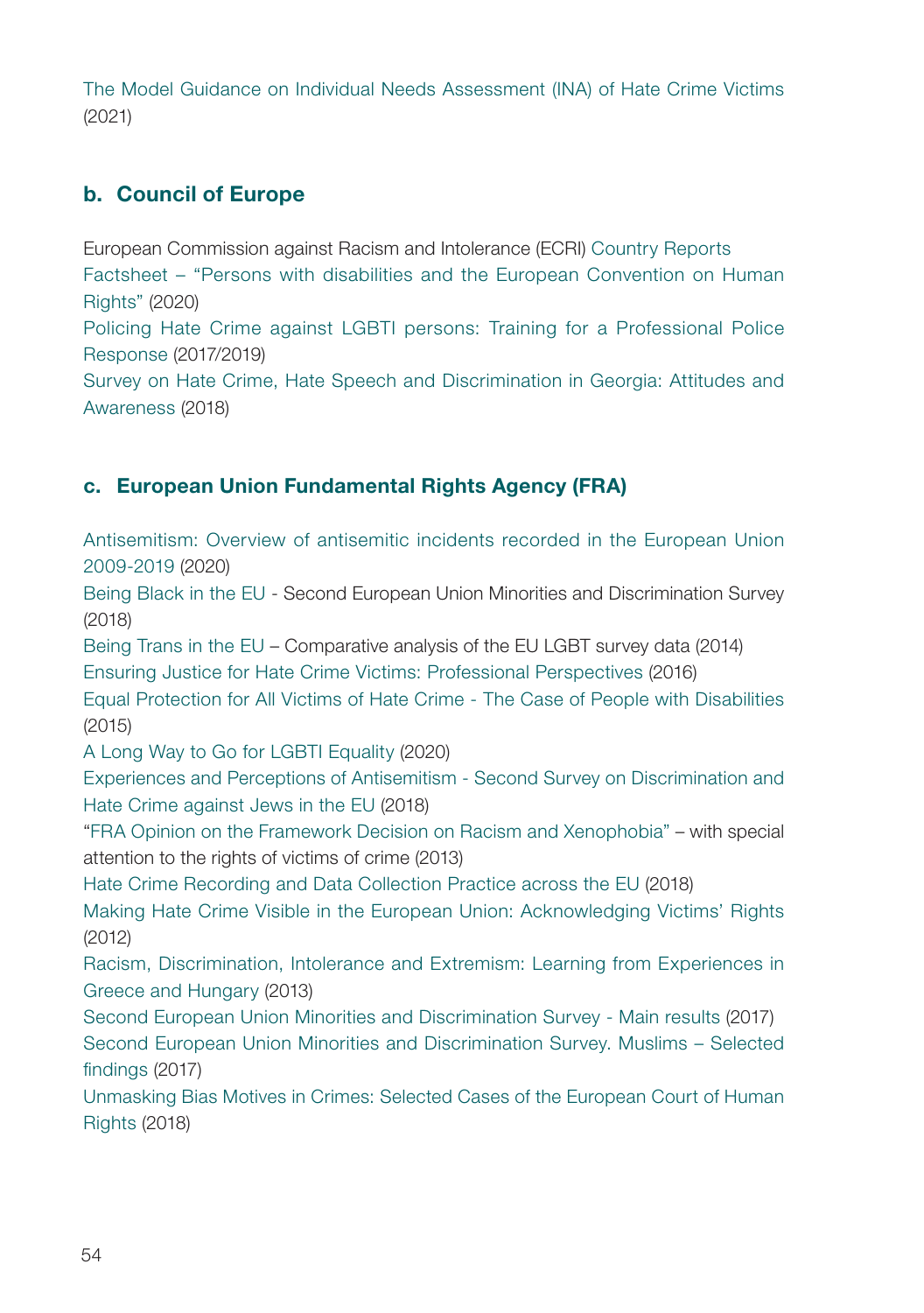#### d. Multinational projects with participation of EStAR Network Experts

Call It Hate: [Awareness of Anti-LGBT Hate Crime in the European Union](http://www.lgbthatecrime.eu/researchbook/2019 Awareness of Anti-LGBT Hate Crime in the European Union.pdf) (2019) [Combating Anti-Roma Violence and Hate Speech in France and Italy: Monitoring](http://www.errc.org/uploads/upload_en/file/methodology-osife-project-combatting-anti-roma-violence-and-hate-speech-in-france-and-italy.pdf) [Methodology](http://www.errc.org/uploads/upload_en/file/methodology-osife-project-combatting-anti-roma-violence-and-hate-speech-in-france-and-italy.pdf)

Come Forward: Empowering and Supporting Victims of Anti-LGBT Hate Crimes:

- [Handbook](http://www.lgbthatecrime.eu/resources/handbook) for professionals
- [Infopack](http://lgbthatecrime.eu/resources/infopack) for victims
- [Good Practices Report](http://www.lgbthatecrime.eu/resources/goodpractices)
- [Research Book](http://www.lgbthatecrime.eu/resources/cf-research-book)
- [Conference proceedings](http://www.lgbthatecrime.eu/final-conference/conferences-proceedings)
- [Training manual](http://www.lgbthatecrime.eu/resources/training-manual)

European Network against Racism (ENAR): [Racist Crime & Institutional Racism](https://www.enar-eu.org/IMG/pdf/shadowreport2018_final.pdf) [in Europe: ENAR Shadow Report 2014-2018](https://www.enar-eu.org/IMG/pdf/shadowreport2018_final.pdf)

Counselling Services for Victims of Hate Crimes (RAA Sachsen E.V.): [Hate](https://www.osce.org/files/f/documents/6/0/236476.pdf) [Crime Victim Support in Europe: A Practical Guide](https://www.osce.org/files/f/documents/6/0/236476.pdf)

**HateNoMore:** Training and awareness raising to combat hate crime and hate speech:

– [Manual on Support to Victims of Hate Crime](https://apav.pt/publiproj/index.php/71-projeto-odio-nunca-mais-formacao-e-sensibilizacao-no-combate-aos-crimes-de-odio-e-discurso-de-odio)

**HateNoMore:** The needs of victims of hate crimes:

- [Understanding the Needs of Persons Who Experience Homophobic or Transphobic](https://en.hatter.hu/publications/understanding-the-needs-of-persons-who-experience-homophobic-or-transphobic-violence-or) [Violence or Harassment](https://en.hatter.hu/publications/understanding-the-needs-of-persons-who-experience-homophobic-or-transphobic-violence-or)
- [Toolkit for the Law Enforcement Bodies: Accommodating the Needs of the Victims](https://kph.org.pl/wp-content/uploads/2019/09/KPH-HateNoMore_Toolkit-for-the-law-enforcement-bodies.pdf)  [of Homophobic and Transphobic Hate Crimes](https://kph.org.pl/wp-content/uploads/2019/09/KPH-HateNoMore_Toolkit-for-the-law-enforcement-bodies.pdf)
- [Needs of the Victims of Homophobic and Transphobic Hate Crimes Qualitative](https://kph.org.pl/wp-content/uploads/2019/09/KPH-HateNoMore_NEEDS-OF-THE-VICTIMS.pdf) **[Study](https://kph.org.pl/wp-content/uploads/2019/09/KPH-HateNoMore_NEEDS-OF-THE-VICTIMS.pdf)**

Hate Crime Prevention in CEE and Western Balkan Countries: [Guidelines for](https://tandis.odihr.pl/bitstream/20.500.12389/22269/1/08603.pdf) [social workers](https://tandis.odihr.pl/bitstream/20.500.12389/22269/1/08603.pdf)

#### Facing All the Facts:

- [European Report: Connecting on Hate Crime Data in Europe:](https://www.facingfacts.eu/european-report/) Connecting on Hate Crime Data in Europe
- [Country Reports:](https://www.facingfacts.eu/country-reports/) Greece, Hungary, Ireland, Italy, Spain and United Kingdom

#### Lifecycle of a Hate Crime:

– [Comparative Report](https://www.iccl.ie/wp-content/uploads/2018/10/Life-Cycle-of-a-Hate-Crime-Comparative-Report.pdf)

– [Country Reports:](https://www.iccl.ie/hatecrime/country-reports/) Czech Republic, Ireland, Latvia, Sweden, and United Kingdom Police and NGO Co-operation to Combat Hate Crime in Estonia, Latvia and **Lithuania: [Project information](https://humanrights.ee/en/activities/politsei-ja-vabauhenduste-koostoo-vaenukuritegudega-voitlemiseks-eestis-latis-ja-leedus/)** 

Tackling anti-LGBT hate speech and hate crime: [Project information](https://humanrights.ee/en/activities/to-deal-with-hate-speech-and-hate-crimes-against-the-lgbt-community/) Uncovering Anti-Roma Discrimination in Criminal Justice Systems in Europe: [Key findings](https://www.fairtrials.org/publication/uncovering-anti)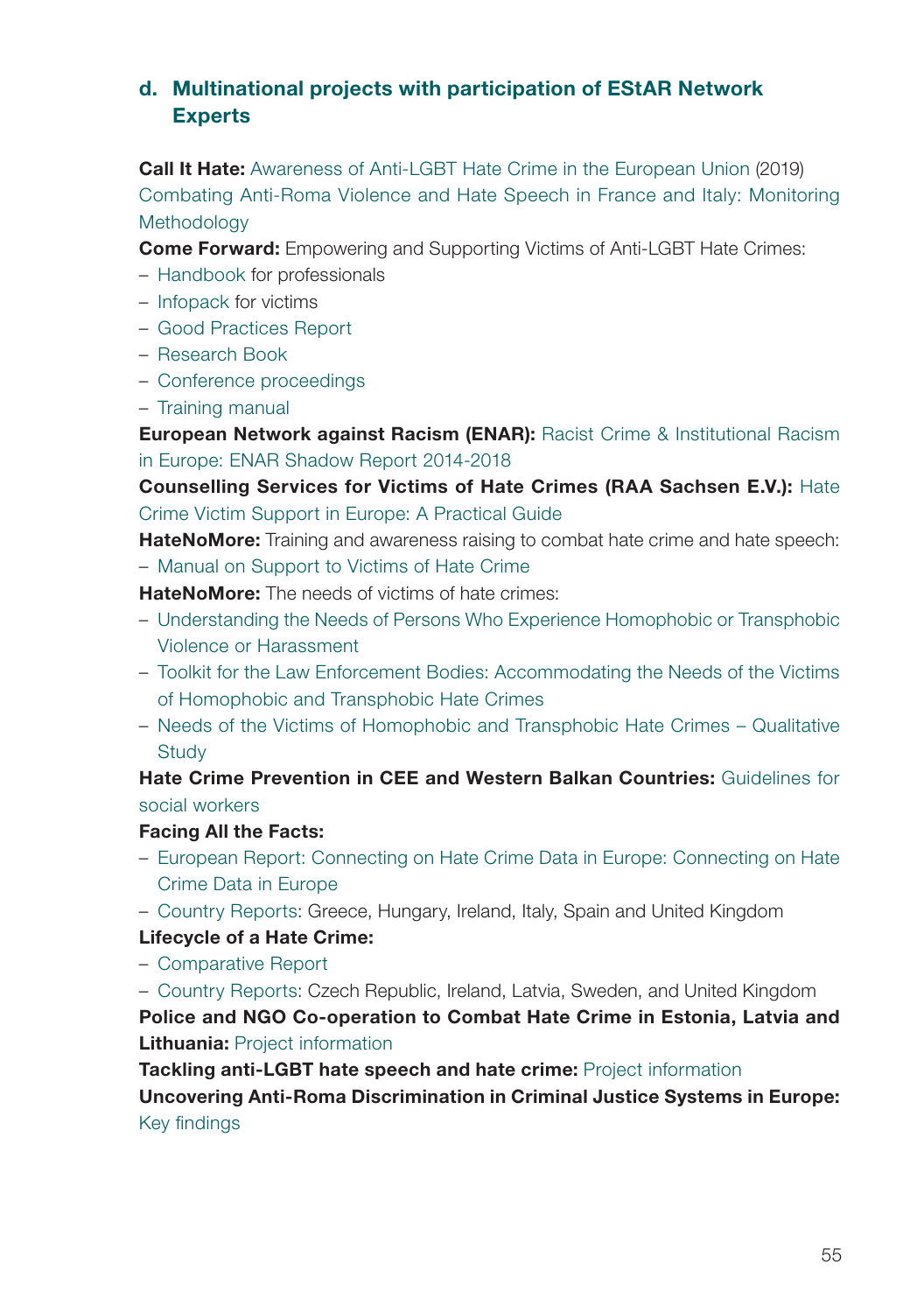UNI-FORM: Bringing Together NGOs and Security Forces to Tackle Hate Crimes and On-Line Hate Speech against LGBT Persons: [Project information](https://uni-form.eu/about?country=BE&locale=en)

V-START. Victim Support through Awareness Raising and Networking:

- [Guide for Victims of Hate Crimes](https://www.kucaljudskihprava.hr/en/publication/v-start-guide-victims-hate-crimes/)
- [Support System for Victims of Hate Crime in Germany](http://www.efms.uni-bamberg.de/pdf/v-start/Report_Germany.pdf)

#### Comprehensive collections of resources in the field of hate crime:

- OSCE's Tolerance and Non-Discrimination Information System ([TANDIS](https://tandis.odihr.pl/))
- The International Network for Hate Studies [online library](https://internationalhatestudies.com/publications/) .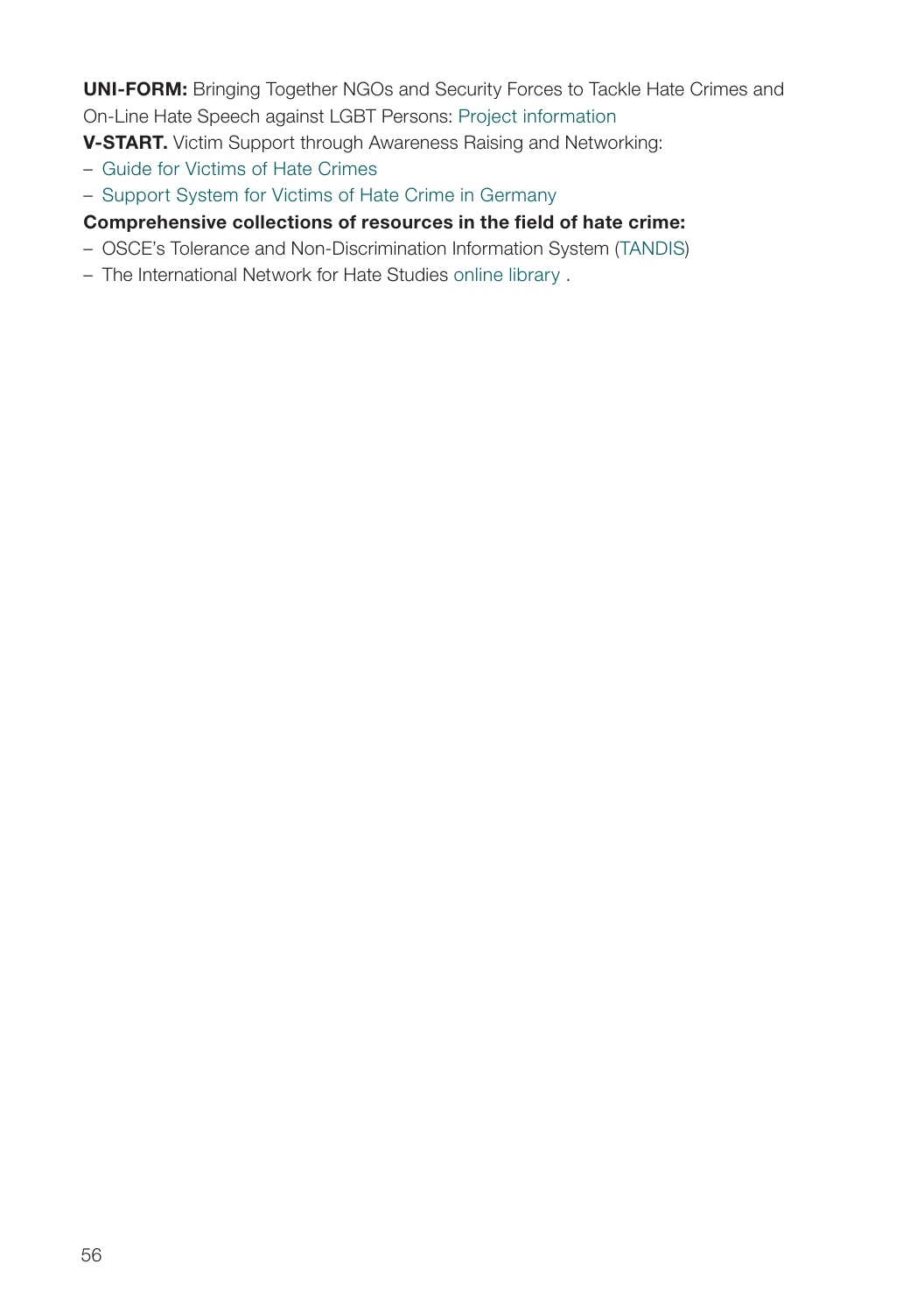## Annex V: EStAR Expert Network **Members**

| <b>Country</b>    | <b>Government members</b>        | <b>CSO members</b>                  |
|-------------------|----------------------------------|-------------------------------------|
| <b>Albania</b>    | Directorate of Counter           | Institute for Activism and Social   |
|                   | Terrorism, Albanian State Police | Change                              |
| <b>Armenia</b>    | Department for Crimes            | Pink Armenia                        |
|                   | Against Public Security of the   |                                     |
|                   | Prosecutor General's Office of   |                                     |
|                   | Armenia                          |                                     |
| <b>Austria</b>    | Federal Agency for State         | ZARA - Civil courage and anti-      |
|                   | Protection and Counter           | racism work                         |
|                   | Terrorism, Federal Ministry of   |                                     |
|                   | Interior                         |                                     |
| <b>Belgium</b>    | Belgian Equality Body Unia       | Collective against Islamophobia     |
|                   |                                  | in Belgium (CCIB)                   |
| <b>Bosnia and</b> | Cantonal Court Bihać             | <b>Association for Democratic</b>   |
| Herzegovina       |                                  | Initiatives (ADI)                   |
| <b>Bulgaria</b>   | Prosecutor General's Office      | <b>Bulgarian Helsinki Committee</b> |
| Croatia           | Service for Victim and Witness   | Victim and Witness Service          |
|                   | Support, Ministry of Justice     | Support Croatia (VWSSC)             |
| <b>Cyprus</b>     | Office for Combating             | Migrant Information                 |
|                   | Discrimination, Police           | Centre - MiHub                      |
| Czech             | Criminal Law Unit, Ministry of   | In IUSTITIA                         |
| <b>Republic</b>   | Justice                          |                                     |
| <b>Denmark</b>    | National Centre of Crime         |                                     |
|                   | Prevention, National Police      |                                     |
| <b>Estonia</b>    | Department of Victim Support     | Estonian Human Rights Centre        |
|                   | and Prevention Services,         |                                     |
|                   | National Social Insurance Board  |                                     |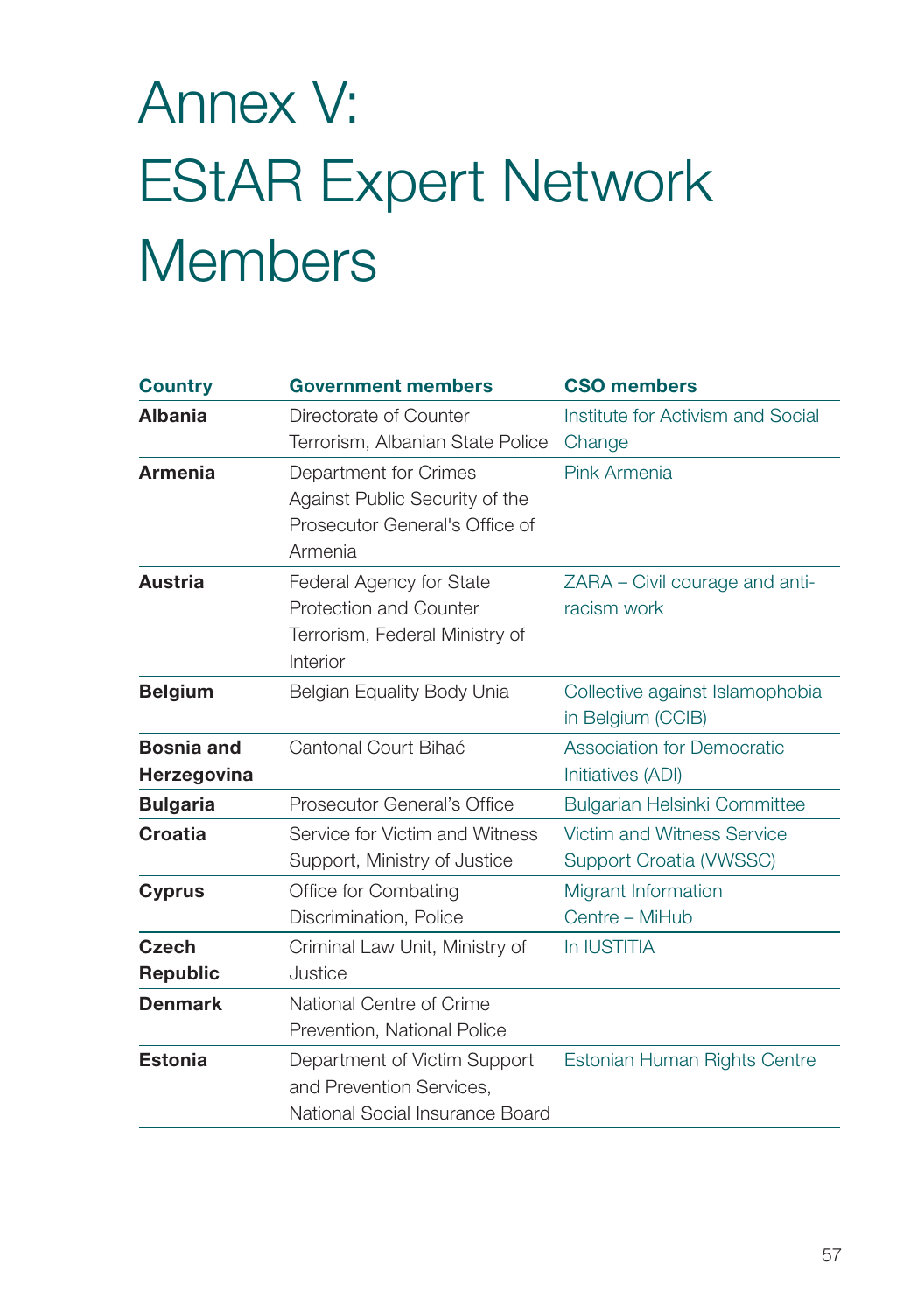| <b>Country</b>                   | <b>Government members</b>                                                                    | <b>CSO members</b>                                                                        |
|----------------------------------|----------------------------------------------------------------------------------------------|-------------------------------------------------------------------------------------------|
| <b>Finland</b>                   | Ministry of Justice                                                                          |                                                                                           |
| <b>France</b>                    | <b>Expertise France</b>                                                                      | The International League Against<br>Racism and Anti-Semitism<br>(LICRA)                   |
| Georgia                          | Office of the Public Defender                                                                | Tolerance and Diversity Institute                                                         |
| Germany                          | Support for Victims of Crime<br>Unit, Federal Ministry of Justice<br>and Consumer Protection | ZEBRA - Centre for victims of<br>right-wing attacks                                       |
| Greece                           | Department on Combating<br>Racism, Hellenic Police                                           | <b>Racist Violence Recording</b><br>Network (RVRN)                                        |
| <b>Hungary</b>                   |                                                                                              | <b>Háttér Society</b>                                                                     |
| <b>Iceland</b>                   | Bjarkarhlid - Center for violence<br>survivors                                               | Throskahjalp - National<br>Association of People with<br><b>Intellectual Disabilities</b> |
| <b>Ireland</b>                   | Community Safety Policy,<br>Ministry of Justice                                              | European Centre for the Study<br>of Hate, University of Limerick                          |
| <b>Italy</b>                     | Gender Violence and Vulnerable<br>Victims Unit, Ministry of Interior                         | COSPE - Cooperation for the<br>Development of Emerging<br>Countries                       |
| Latvia                           | Ministry of Justice                                                                          | Latvian Centre for Human<br><b>Rights</b>                                                 |
| Lithuania                        | Public Security and Migration<br>Policy Department, Ministry of<br>Interior                  | Lithuanian Gay League (LGL)                                                               |
| <b>Malta</b>                     | Victims Support Unit, National<br>Security and Law Enforcement,<br>Ministry for Home Affairs |                                                                                           |
| <b>Moldova</b>                   | Office of the Prosecutor General<br>of the Republic of Moldova                               | The Information Centre<br>"GENDERDOC-M"                                                   |
| Montenegro                       | Division for International Judicial<br>Cooperation, Ministry of Justice                      | <b>LGBT Forum Progress</b>                                                                |
| <b>Netherlands</b>               | Ministry of Justice and Security                                                             | <b>Victim Support Netherlands</b>                                                         |
| <b>North</b><br><b>Macedonia</b> | <b>Basic Public Prosecution Office</b><br>Skopje                                             | Helsinki Committee for Human<br><b>Rights</b>                                             |
| <b>Norway</b>                    | Oslo District Police                                                                         | Romano Kher                                                                               |